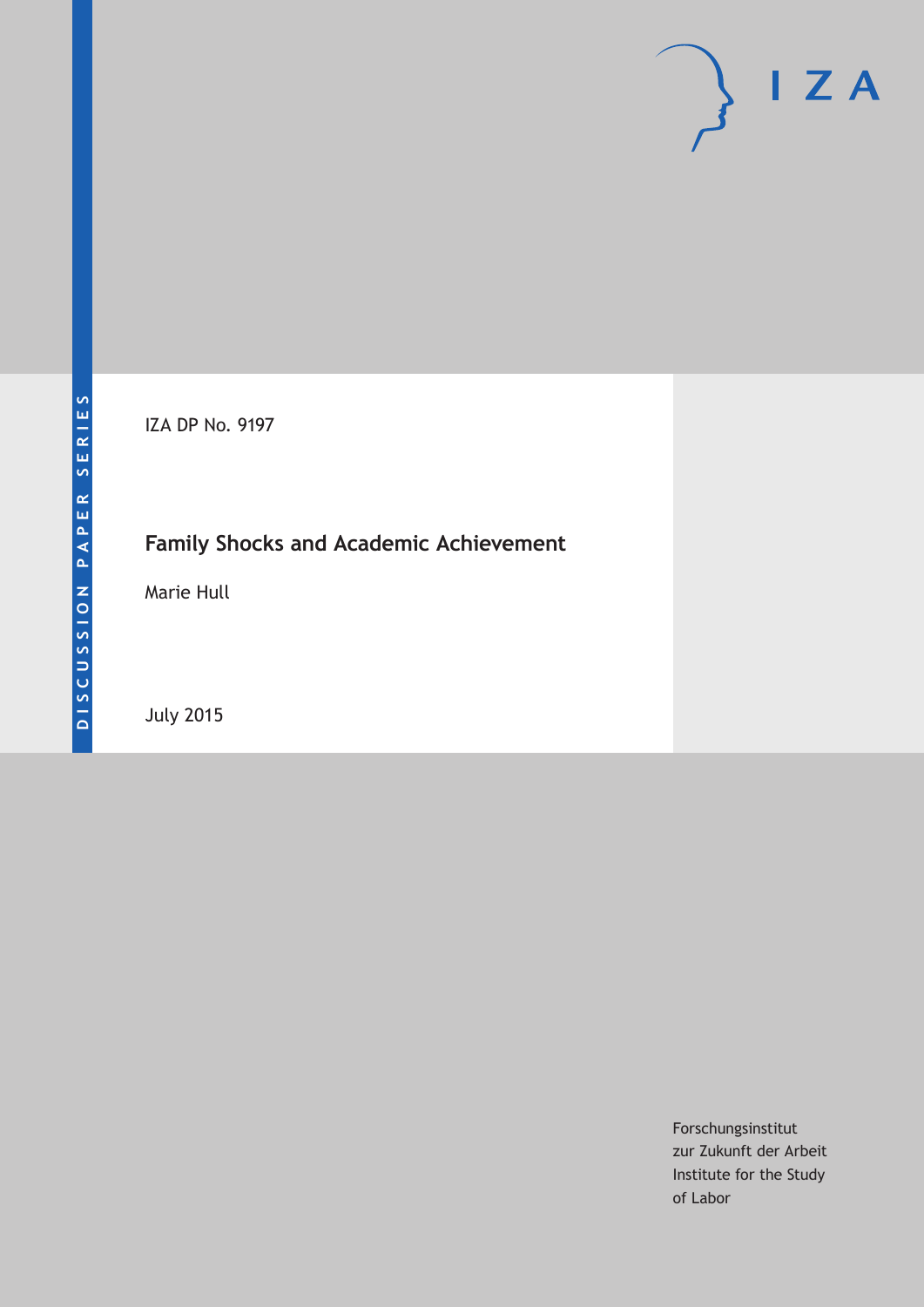# **Family Shocks and Academic Achievement**

## **Marie Hull**

*University of North Carolina at Greensboro and IZA*

#### Discussion Paper No. 9197 July 2015

IZA

P.O. Box 7240 53072 Bonn Germany

Phone: +49-228-3894-0 Fax: +49-228-3894-180 E-mail: iza@iza.org

Any opinions expressed here are those of the author(s) and not those of IZA. Research published in this series may include views on policy, but the institute itself takes no institutional policy positions. The IZA research network is committed to the IZA Guiding Principles of Research Integrity.

The Institute for the Study of Labor (IZA) in Bonn is a local and virtual international research center and a place of communication between science, politics and business. IZA is an independent nonprofit organization supported by Deutsche Post Foundation. The center is associated with the University of Bonn and offers a stimulating research environment through its international network, workshops and conferences, data service, project support, research visits and doctoral program. IZA engages in (i) original and internationally competitive research in all fields of labor economics, (ii) development of policy concepts, and (iii) dissemination of research results and concepts to the interested public.

IZA Discussion Papers often represent preliminary work and are circulated to encourage discussion. Citation of such a paper should account for its provisional character. A revised version may be available directly from the author.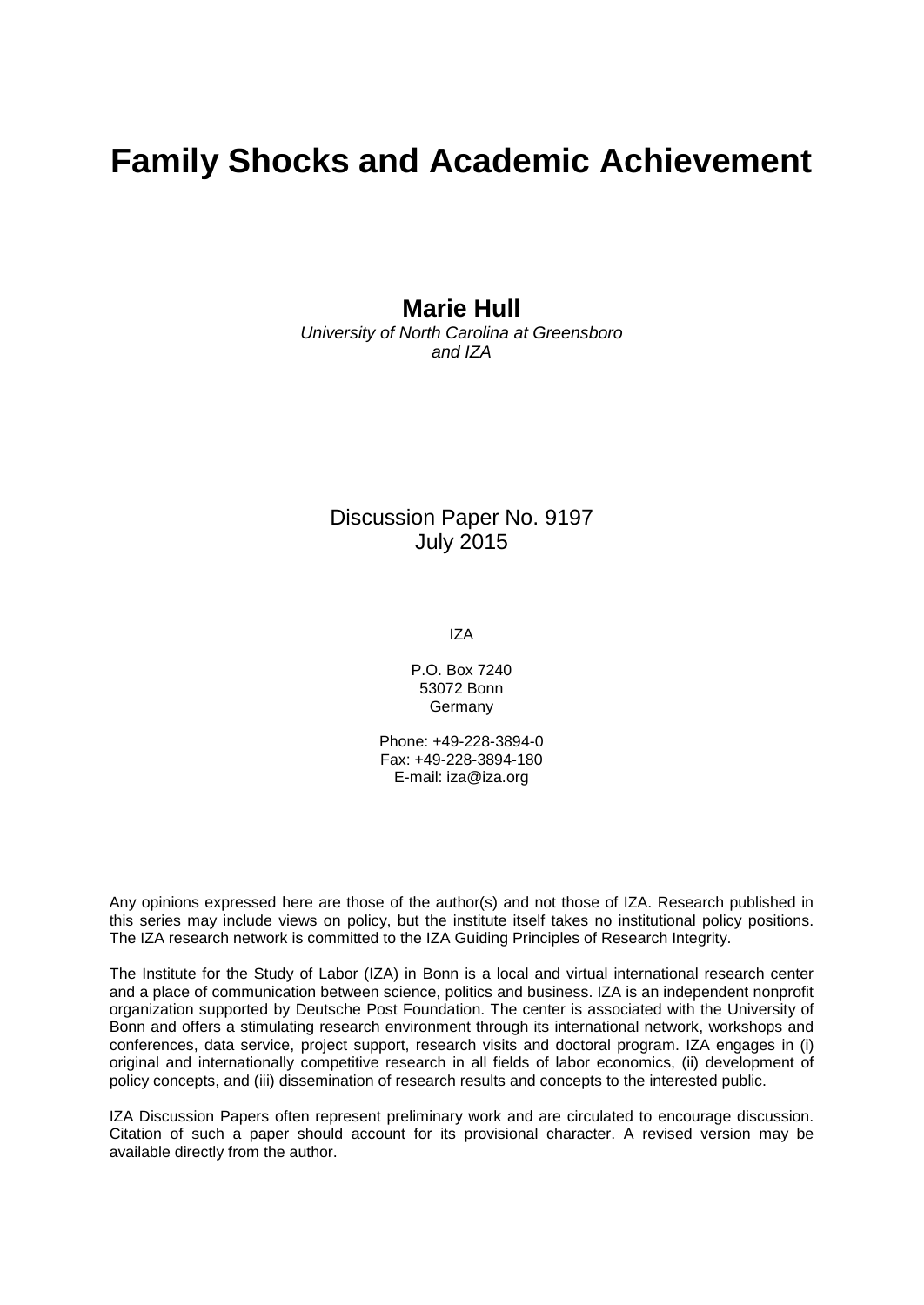IZA Discussion Paper No. 9197 July 2015

# **ABSTRACT**

## **Family Shocks and Academic Achievement[\\*](#page-2-0)**

Disruptions in family life can take many forms, but all have the potential to impact student learning. With school administrative data matched to birth records, I estimate the effect of unexpected changes in the home environment, or family shocks, on achievement. Identification comes from siblings observed in the same year. I find that family shocks are at least as important as teacher assignment for student learning. Furthermore, they have a relatively larger impact on students from affluent families; time use evidence indicates that this is likely because affluent parents are more involved in their children's learning.

JEL Classification: J24, I21, I24

Keywords: education, human capital, family dynamics, educational inequality, time inputs

Corresponding author:

Marie Hull Department of Economics University of North Carolina at Greensboro PO Box 26170 Greensboro, NC 27402-6170 USA E-mail: [mchull2@uncg.edu](mailto:mchull2@uncg.edu)

<span id="page-2-0"></span>\* I would like to thank my advisor, Peter Arcidiacono, and the members of my dissertation committee, Hugh Macartney, Arnaud Maurel, and Seth Sanders, for advice and encouragement. I would also like to thank Jared Ashworth, Esteban Aucejo, Brian Clark, Tyler Ransom, Jesse Rothstein, and seminar participants at Duke University, UC Berkeley, Utah State, SUNY Buffalo, and UNC Greensboro for helpful discussions and comments on earlier drafts. I am grateful to the North Carolina Education Research Data Center and the North Carolina State Center for Health Statistics for access to the data.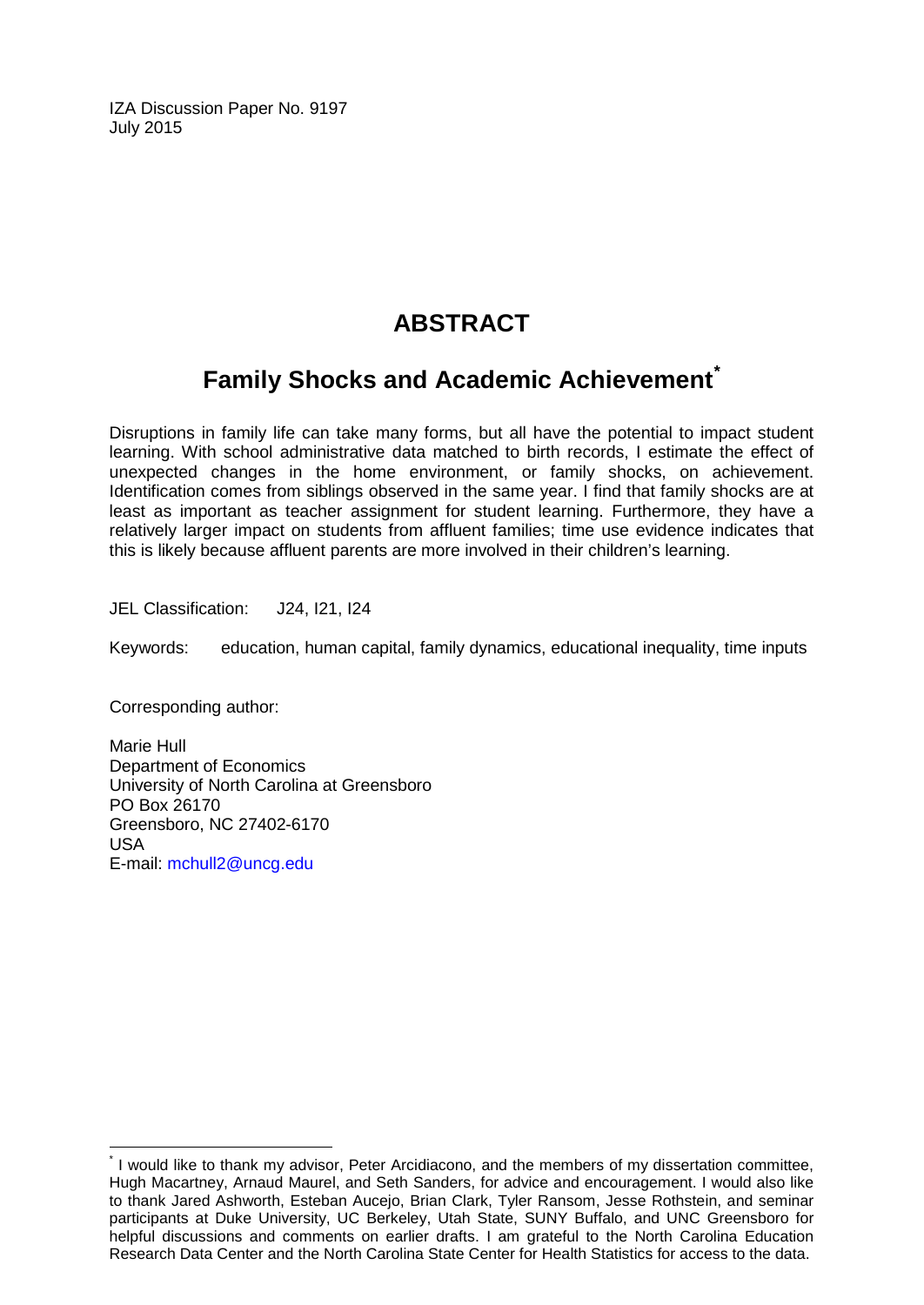Disruptions in family life can take many forms: parental job loss, divorce, illness or death in the family. Not all changes are negative. Parents may alter their work schedules to accommodate their children, or family income may unexpectedly increase through a bequest. Each of these changes qualifies as a shock to the family environment that may impact student learning. However, the causal effects that these family shocks have on educational outcomes have proven difficult to establish.<sup>[1](#page-3-0)</sup> Furthermore, after a shock takes place, it is unclear which mechanisms are behind any change in outcomes. Depending on how shocks translate into student outcomes, we might expect students from some families to suffer more than others after experiencing the same size shock to their home environment. Recent debates in the economics of education have focused on what school inputs and interventions are most effective, while changes in family life and their effect on education have received less attention. Understanding how families contribute to academic achievement is important in its own right, but it also deserves attention since families and schools may play complementary roles in student learning.

In this paper, I abstract from specific types of family shocks and study how unexpected changes in the family environment impact student test scores. I estimate a model of test score production that controls for student ability, past inputs, and school quality. Then, I separate the residual into a family-yearspecific component, or family shock, and an error. I identify family shocks from sibling pairs observed in the same year. Rich administrative school data from North Carolina matched to birth records from the state yields a sample of 5 million student-year observations with a family link. Given my formulation, the family shock parameter is best understood as a net family shock, or the total effect of various family shocks. By abstracting from specific shocks, I can speak more generally about how changes at home go on to affect student

<span id="page-3-0"></span><sup>1</sup>For the effect of parental job loss on student outcomes, see [Kalil and Ziol-Guest](#page-30-0) [\(2008\)](#page-30-0) and [Stevens and Schaller](#page-31-0) [\(2011\)](#page-31-0). For reviews on the effect of divorce, see [Amato and Keith](#page-28-0) [\(1991\)](#page-28-0) and [Amato](#page-28-1) [\(2001\)](#page-28-1), and for changing family arrangements, see [Tillman](#page-31-1) [\(2007\)](#page-31-1). The most convincing evidence on the effect of an income-derived family shock comes from a few studies that use changes in government income transfers [\(Duncan, Morris and Rodrigues,](#page-29-0) [2011;](#page-29-0) [Milligan and Stabile, 2011;](#page-30-1) [Dahl and Lochner, 2012\)](#page-29-1). However, these studies by nature focus on low- and middle-income families.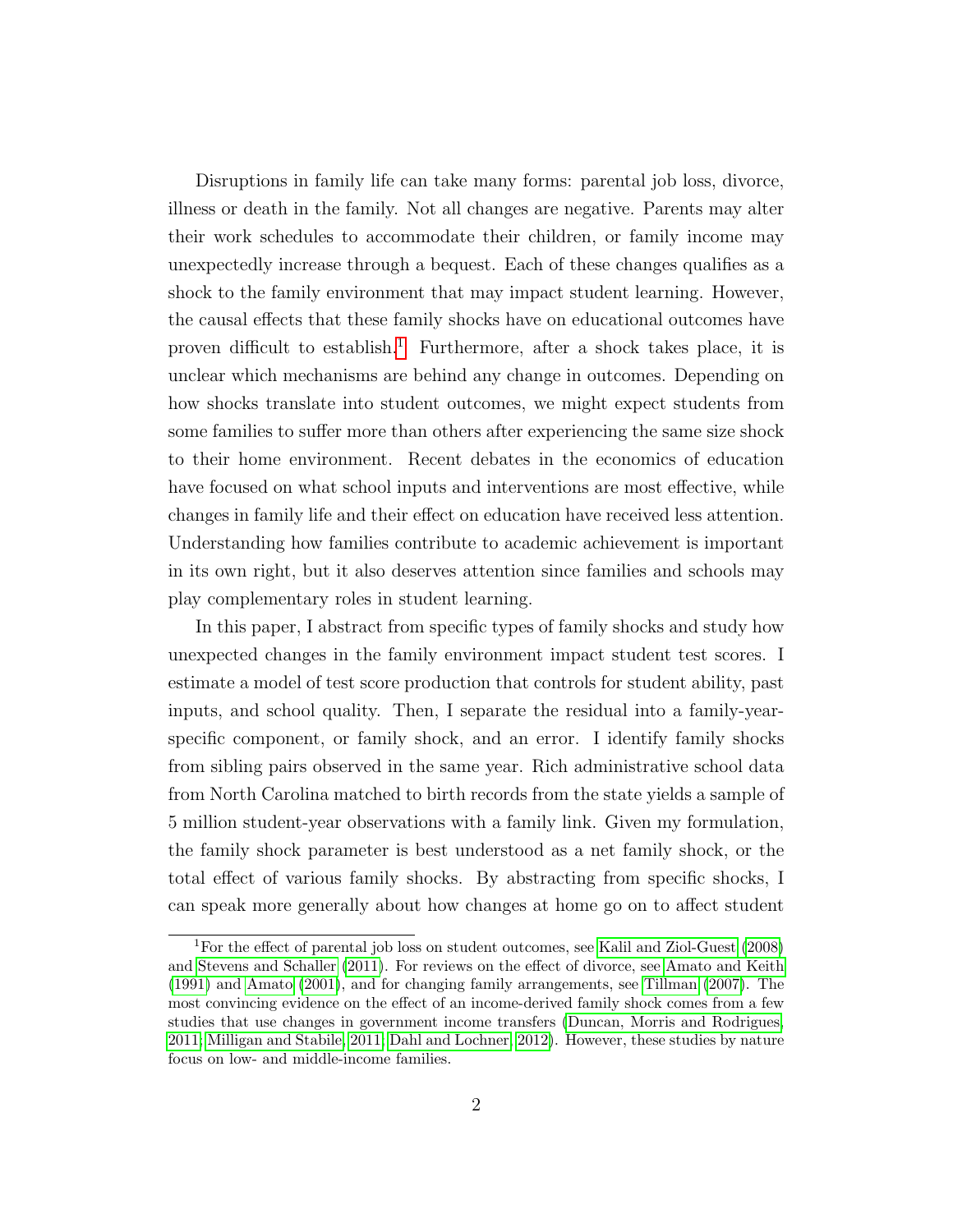learning and delve into the underlying mechanisms. My framework also lets me analyze why children from some families are more susceptible to shocks than others.

I find that family shocks play an important role in a student's academic achievement. A one standard deviation shock to the family environment leads to a 0.13 standard deviation change in a student's math score and a 0.15 standard deviation change in reading score. These estimates are on par with, if not larger than, recent estimates of teacher value-added from [Chetty, Fried](#page-28-2)[man and Rockoff](#page-28-2) [\(2014a\)](#page-28-2). They find that a one standard deviation change in teacher quality moves math scores by 0.14 standard deviations and English scores by  $0.1$  standard deviations.<sup>[2](#page-4-0)</sup> One can think of both teacher assignment and family shocks as yearlong events in a student's life. In this paper, I show that a one standard deviation change in family inputs is at least as important as a one standard deviation change in teacher quality in terms of its impact on test scores.

The development of the teacher quality literature offers a useful analogy for the methods, interpretation, and importance of the results in this paper. From [Hanushek](#page-29-2) [\(1971\)](#page-29-2) to [Kane, Rockoff and Staiger](#page-30-2) [\(2008\)](#page-30-2), studies have found inconsistent evidence that observable teacher characteristics have an impact on student learning. However, with the rise of large, administrative data sets and increased computing power, our understanding of the impact of teacher quality has changed. Studies such as [Rockoff](#page-30-3) [\(2004\)](#page-30-3) and [Rivkin et al.](#page-30-4) [\(2005\)](#page-30-4) were among the first to leverage the fact that we observe a teacher teach many students over time in order to estimate the total impact of having an effective teacher.[3](#page-4-1) They revealed that observable characteristics only explain a small fraction of the total variation in teacher quality.

Similarly, past studies have primarily found small impacts of observable

<span id="page-4-0"></span><sup>2</sup>These estimates are typical in this literature. [Rockoff](#page-30-3) [\(2004\)](#page-30-3), [Rivkin, Hanushek and](#page-30-4) [Kain](#page-30-4) [\(2005\)](#page-30-4), [Aaronson, Barrow and Sander](#page-28-3) [\(2007\)](#page-28-3), and [Kane and Staiger](#page-30-5) [\(2008\)](#page-30-5) all put the impact of a one standard deviation better teacher on test scores between 0.08 and 0.15 standard deviations. [Rothstein](#page-31-2) [\(2014\)](#page-31-2) replicates [Chetty et al.'](#page-28-2)s [\(2014a\)](#page-28-2) results with the school data used in this paper and reproduces all key results on teacher value-added.

<span id="page-4-1"></span><sup>3</sup>Earlier studies such as [Hanushek](#page-29-2) [\(1971\)](#page-29-2) and [Murnane](#page-30-6) [\(1975\)](#page-30-6) employ a similar logic but are limited by data availability.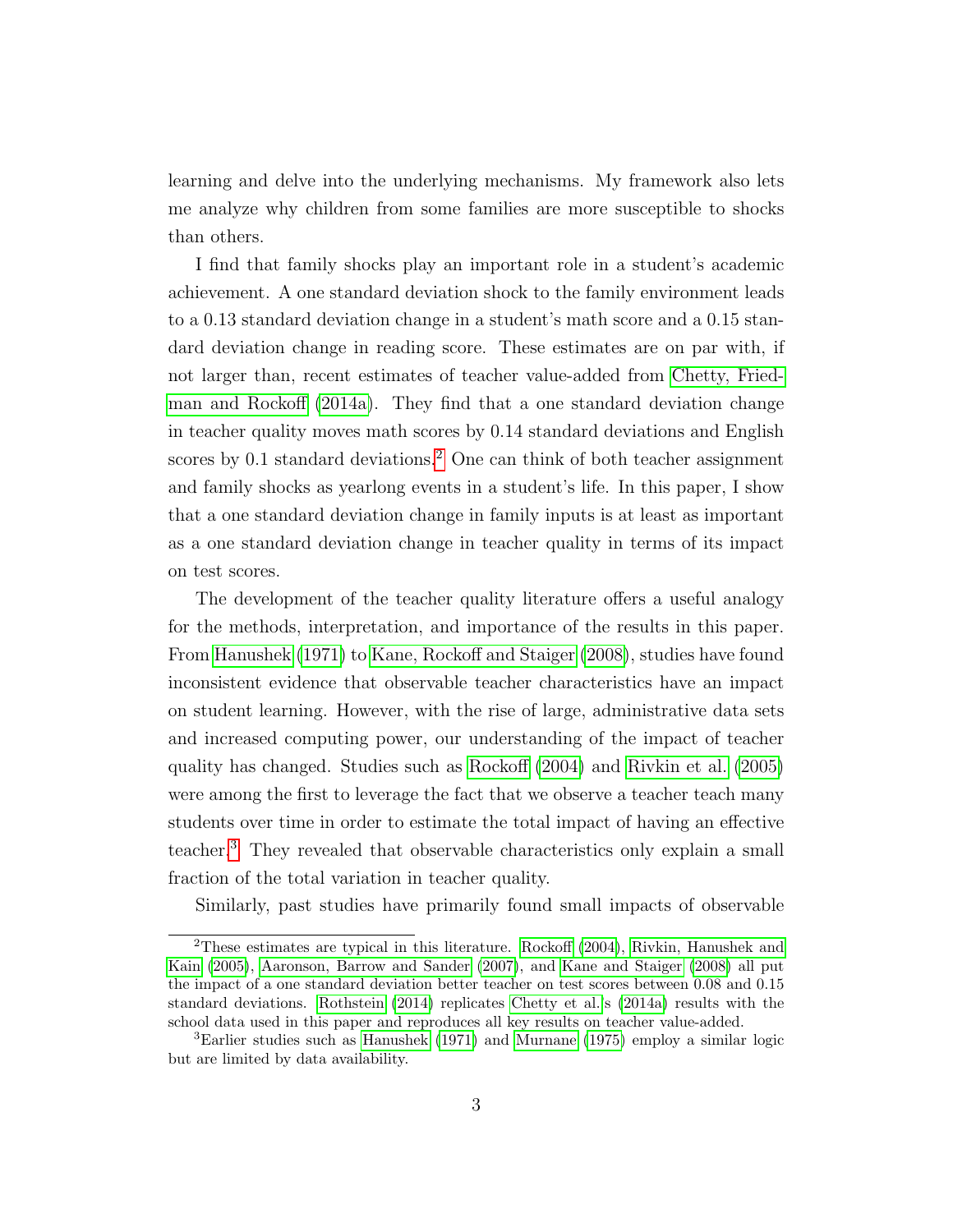family shocks on student outcomes. For example, in their preferred specification, [Stevens and Schaller](#page-31-0) [\(2011\)](#page-31-0) find that parental job loss increases the probability of grade repetition by 0.008 with a standard error of 0.004. Furthermore, the causation for some observable family shocks is so difficult to establish that only descriptive studies exist. Take the case of divorce. [Amato](#page-28-0) [and Keith](#page-28-0) [\(1991\)](#page-28-0) demonstrate a negative association between divorce and a host of cognitive and social outcomes. Within the context of family shocks, major fights or the initial separation may be more disruptive than the finalization of the divorce. However, these potentially more important events are likely unobserved. In this study, I leverage the fact that I observe multiple siblings in a year to infer the total impact of family shocks on test scores. A unique data set from North Carolina that merges school administrative data and birth records makes this study possible.<sup>[4](#page-5-0)</sup> As with teachers, I find that the total variation in family shocks is quite large relative to the impacts of observed family shocks.

After establishing the net impact of a family shock, I explore whether children from some families are more vulnerable to family shocks than others. In other words, does a one standard deviation change in family inputs have a larger impact on some students than others? The way that differences among families might play out is not clear. Consider a negative family shock to student achievement. In disadvantaged families, parents might have limited ability to shield their children from the shock, while affluent parents may be better able to substitute other inputs to offset it. On the other hand, parents from affluent families might be more involved in their children's learning initially, and so their children might suffer more from a change in their time spent together. If the parents are already uninvolved, the child has less to lose when parental resources are stretched thin. Another factor is the type of shock that leads to the change in test scores since some families are more likely to

<span id="page-5-0"></span><sup>4</sup>The only other similarly linked data set comes from Florida. [Figlio, Guryan, Kar](#page-29-3)[bownik and Roth](#page-29-3) [\(2014\)](#page-29-3) uses this data to study the effect of neonatal health on educational outcomes. A handful of recent papers also use the matched North Carolina data, mostly to study the impact of early childhood education on later outcomes, but no other paper to my knowledge uses the mother identifier.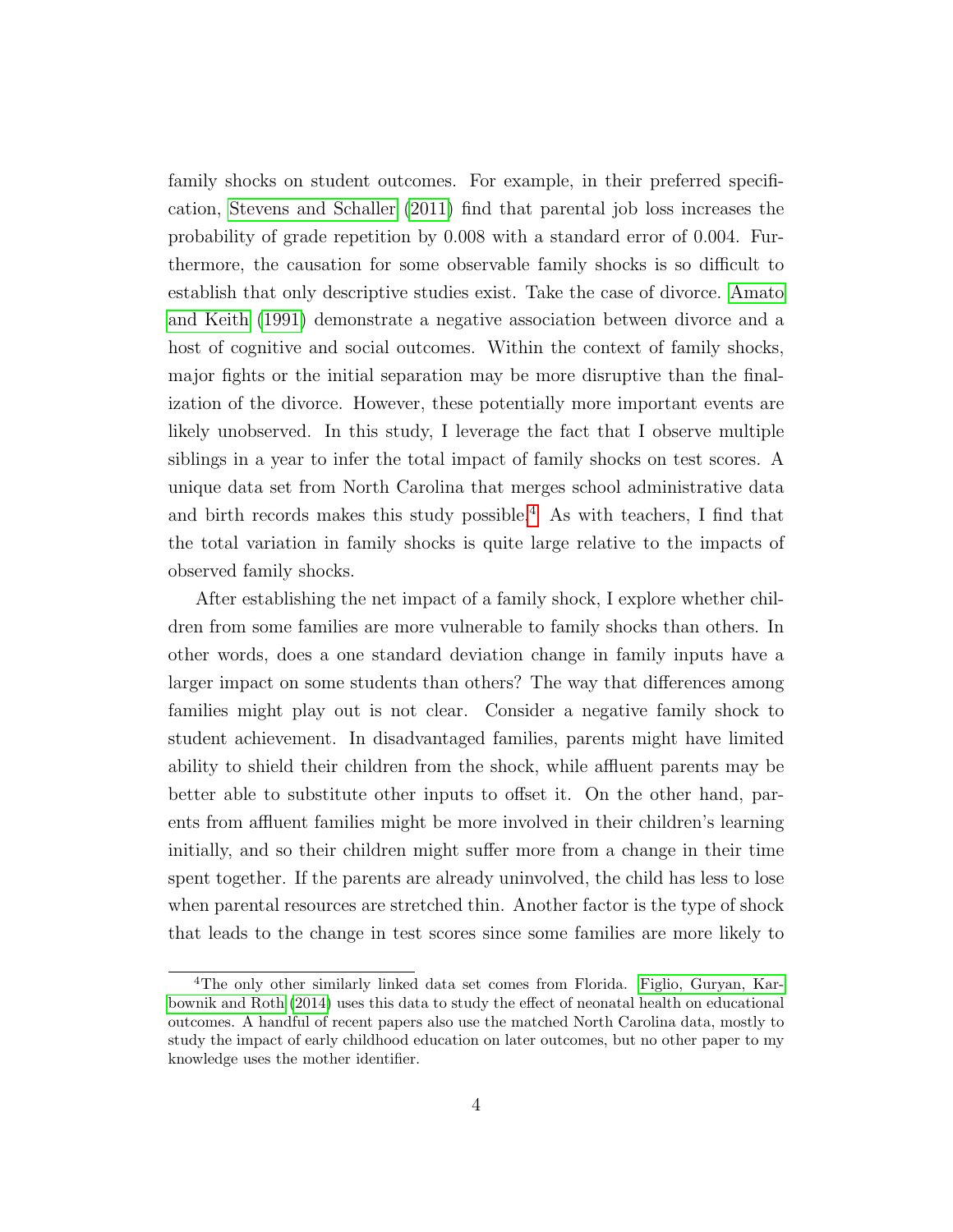experience certain shocks than others. Here, I focus on the net impact of a one standard deviation shock.

I take advantage of two features of my data to shed light on the heterogeneity in family shocks and the mechanisms behind them. The first is demographic information in the education and birth data sets that lets me analyze family shocks by family characteristics. The second is time use variables collected at the time of testing: time spent using a computer, free reading, doing homework, and watching television. The free reading and homework variables are particularly informative since educational activities like these are the most productive uses of time for cognitive development [\(Fiorini and](#page-29-4) [Keane, 2014\)](#page-29-4). Taken together, these variables tell me how family shocks affect students' home activities and how family shocks to time use move with family shocks to achievement.

The evidence supports the hypothesis that shocks to affluent families lead to bigger changes in parental involvement, and therefore, shocks in these families have a bigger impact on the children's achievement. First, I show that family shocks to achievement often have a larger impact on children from families with a higher socioeconomic status (SES). For example, the impact of a one standard deviation family shock on math achievement increases significantly in mother's education, father's education, and income. Second, I show that time spent engaged in educational activities also responds more to family shocks when a student has affluent parents. Last, I demonstrate that family shocks to educational time use are more closely related to family shocks to achievement, as compared with family shocks to other uses of time.

In analyzing the net impact of family shocks, I lose the ability to point to a specific event and say precisely how it affects student achievement. However, a more general treatment helps us see the bigger picture of how disruptions to family life influence a child's learning in school. This work serves as a complement to studies on specific family shocks—it is still important to understand the link between specific changes in the family environment and educational outcomes. But in light of the difficulty in establishing causation, a study of the aggregate impact of shocks has value. It establishes basic relationships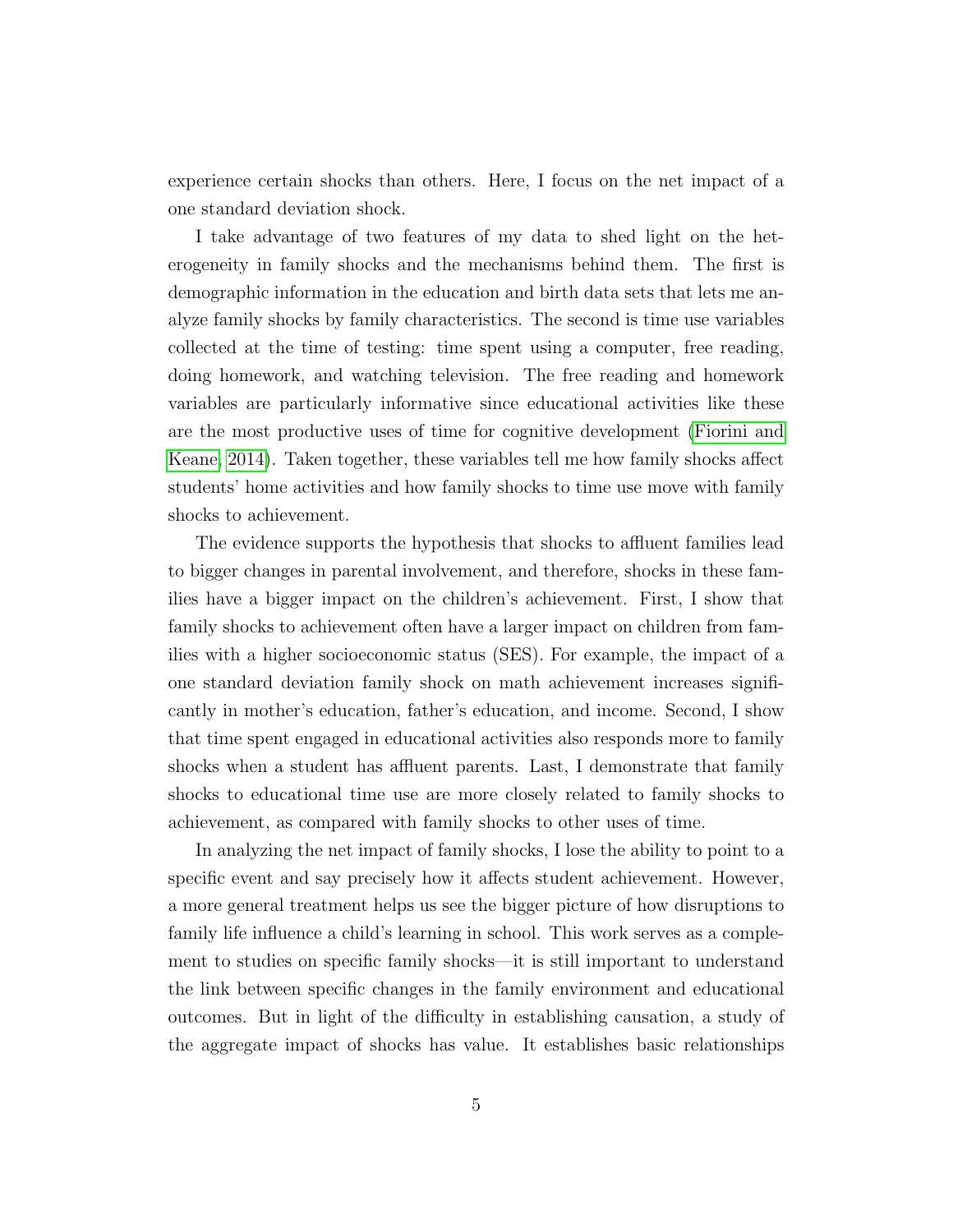between changes in the home environment and performance at school, along with some of the intervening mechanisms.

The findings in this paper are connected to several strands of literature in the economics of education. Much work has focused on how permanent family characteristics, like parents' education, contribute to inequality in educational outcomes.[5](#page-7-0) Here, I emphasize that changes in family inputs also play a role in educational outcomes as well educational inequality. Negative family shocks decrease the distance between high-SES and low-SES students while positive shocks increase it. Findings on time-varying inputs are especially policy relevant since there is scope to manipulate parents' current inputs whereas permanent family characteristics are by nature fixed.

Another question of interest for policymakers is what interventions are most successful at reducing outcome gaps between poor and rich students, or minority and white students. There is strong evidence that disadvantaged students respond more to improvements in school inputs than affluent students.<sup>[6](#page-7-1)</sup> My results suggest that changes in the test scores of advantaged students more likely come from changes at home. However, the school could still play an important role in mitigating the effect of a negative family shock. For example, school administrators and teachers could communicate information about family changes to their colleagues responsible for other members of the family. By providing extra services for all siblings, negative family shocks may not be so detrimental. Finally, while more involved parents may leave their children more vulnerable to negative shocks, they also may provide an extra boost to their children's learning in the event of a positive family shock. This research suggests that home interventions that help parents guide their children toward educationally enriching activities will produce achievement gains at school.

Finally, this paper is related to research in other disciplines on the impact

<span id="page-7-1"></span><span id="page-7-0"></span> ${}^{5}$ See Björklund and Salvanes [\(2011\)](#page-28-4) for a review.

 ${}^{6}$  For example, [Aaronson et al.](#page-28-3) [\(2007\)](#page-28-3) show that black students and students with initially lower achievement benefit more from a higher quality teacher. [Krueger](#page-30-7) [\(1999\)](#page-30-7) finds that small class sizes have a larger effect on minorities and poor students, and [Neal](#page-30-8) [\(1997\)](#page-30-8) finds that urban minorities benefit more from attending Catholic school. In recent work, [Jackson,](#page-29-5) [Johnson and Persico](#page-29-5) [\(2015\)](#page-29-5) show that the positive effects of increases in school funding on adult outcomes are larger for low-income students.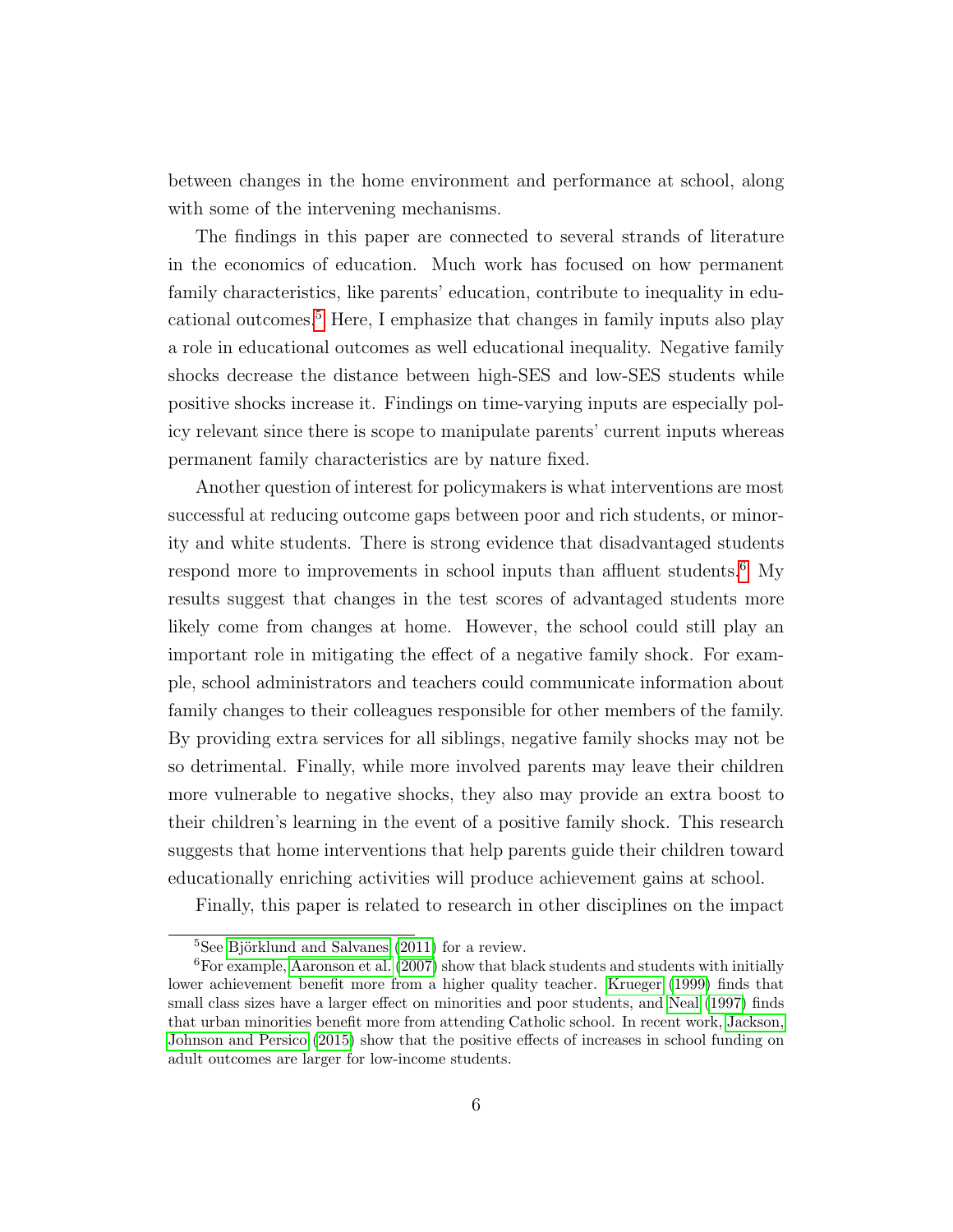of stress at home on a child's cognitive development. In the medical literature, the Adverse Childhood Experiences (ACE) Study has shown that childhood struggles, like abuse, neglect, and other family dysfunction, influence a host of adult outcomes across physical, psychological, behavioral, and economic dimensions.[7](#page-8-0) This study affirms the importance of parental inputs but emphasizes that children from affluent families are also vulnerable to disruptions at home.

In the next section, I offer a more in-depth discussion of the relationship between family shocks and academic achievement. I describe the matched education and birth data sets in section [2](#page-10-0) and go over descriptive results in section [3](#page-13-0) to motivate my econometric model in section [4.](#page-17-0) In section [5,](#page-20-0) I present my results on family shocks and discuss the mechanisms that lead to changes in academic outcomes. Section [6](#page-26-0) concludes.

#### 1 From family shock to academic achievement

In this section, I discuss the process by which a shock to the family environment could affect a student's performance at school. I address some of the challenges in establishing causation and the mechanisms that connect a family shock to academic achievement. Finally, I develop two hypotheses that explain why some children may be more vulnerable to family shocks than others.

The literature on specific family shocks has grappled with standard econometric problems related to establishing causation. There are many unobserved factors that could be correlated with certain family shocks and the academic performance. [Stevens and Schaller](#page-31-0) [\(2011\)](#page-31-0) employ child fixed effects, which control for inherited cognitive and noncognitive ability (among other things). Parental ability could also influence the propensity for job loss. [Ananat, Gassman-Pines and Gibson-Davis](#page-28-5) [\(2011\)](#page-28-5) use plant closings as an exogenous source of job loss. To study the effect of income shocks, some studies have considered changes to government transfers. [Dahl and Lochner](#page-29-1) [\(2012\)](#page-29-1)

<span id="page-8-0"></span><sup>7</sup>See [Felitti et al.](#page-29-6) [\(1998\)](#page-29-6) for an early overview. Also see the Center for Disease Control's webpage on the study: [www.cdc.gov/violenceprevention/acestudy/.](http://www.cdc.gov/violenceprevention/acestudy/)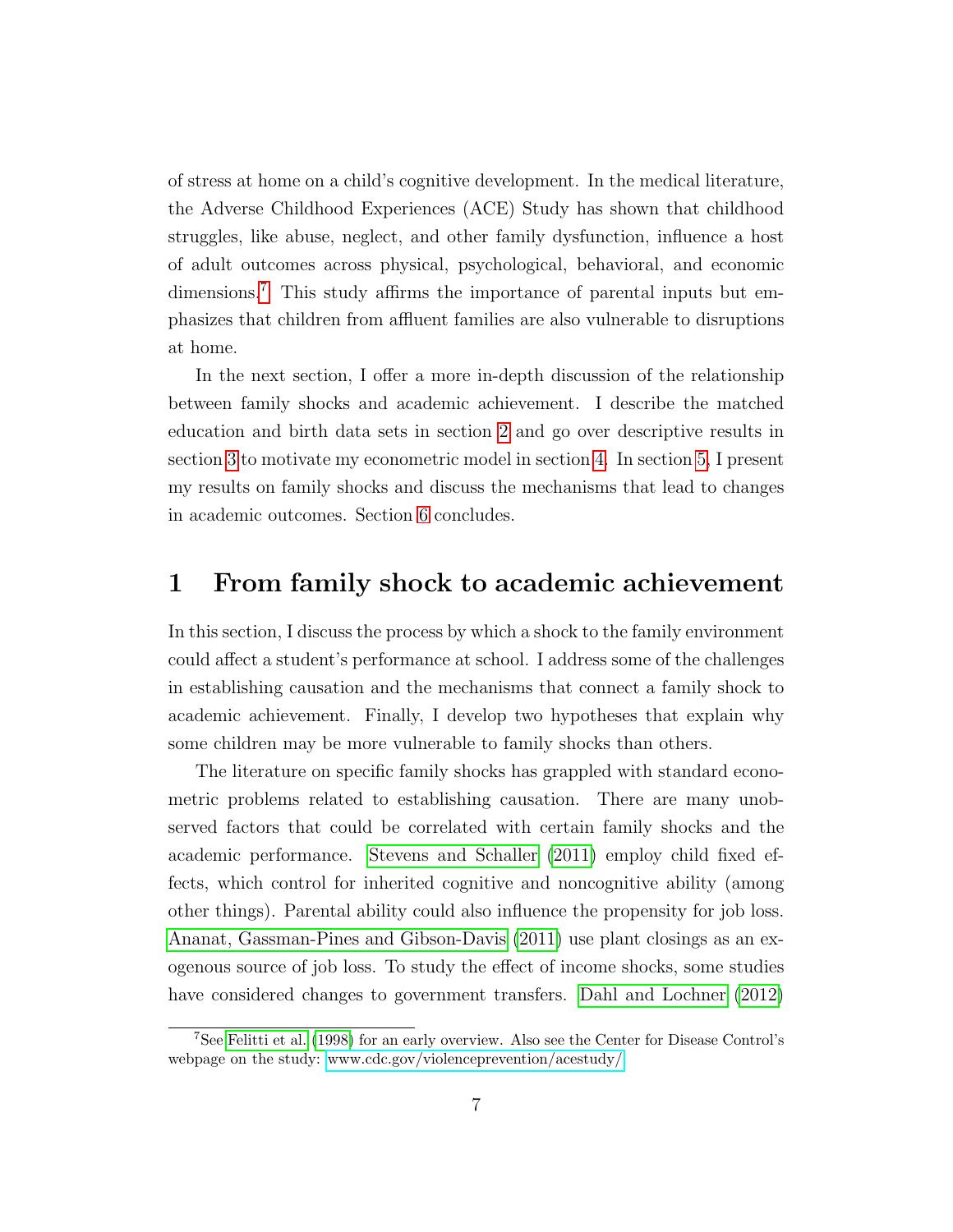and [Milligan and Stabile](#page-30-1) [\(2011\)](#page-30-1) instrument benefits with predicted benefits during the transition to the Earned Income Tax Credit (EITC) and legislative variation in Canada, respectively. [Duncan et al.](#page-29-0) [\(2011\)](#page-29-0) use random assignment to antipoverty experiments to estimate the impact of income shocks on achievement. While my method for identifying the impact of family shocks does require a certain data structure, it does not rely on finding any special sources of variation.

In previous studies of specific family shocks, the process that links a family shock to educational outcomes is essentially a black box. While researchers can speculate about mechanisms, they have little to no evidence to support or refute their hypotheses. Part of the difficulty lies in the snowball nature of family shocks—rarely does one shock occur by itself. Take the example of parental job loss. When a parent loses his job (precipitating event), several other events (follow-on events) may occur simultaneously or shortly thereafter. Household income may drop, affecting the resources available to invest in the child's human capital. The unemployed parent may spend more time at home, potentially increasing his time investment in the child. There also may be some psychological stress associated with the job loss, which could affect a child's academic performance. After the parent loses his job, it is not clear which, if any, of these events would lead to a change in academic performance. It is also unclear which effects would dominate.

Here, I lump the precipitating event and all follow-on events under the term "family shock." While some might argue that I lose the link to the precipitating event, that link was never direct from the start. By reformulating the problem, I can analyze the net effect of a family shock without delving into the tangle of events that changed the home environment for a student.

Separate from the family shock as an event (or events) are all the changes in home inputs that occur as a result of or in reaction to the shock. For example, a family shock might affect the time that a student spends working on homework, reading, using a computer, or watching television; then any of these changes at home could go on to affect performance at school. While those are the time use variables available in my data set, we can think of each as a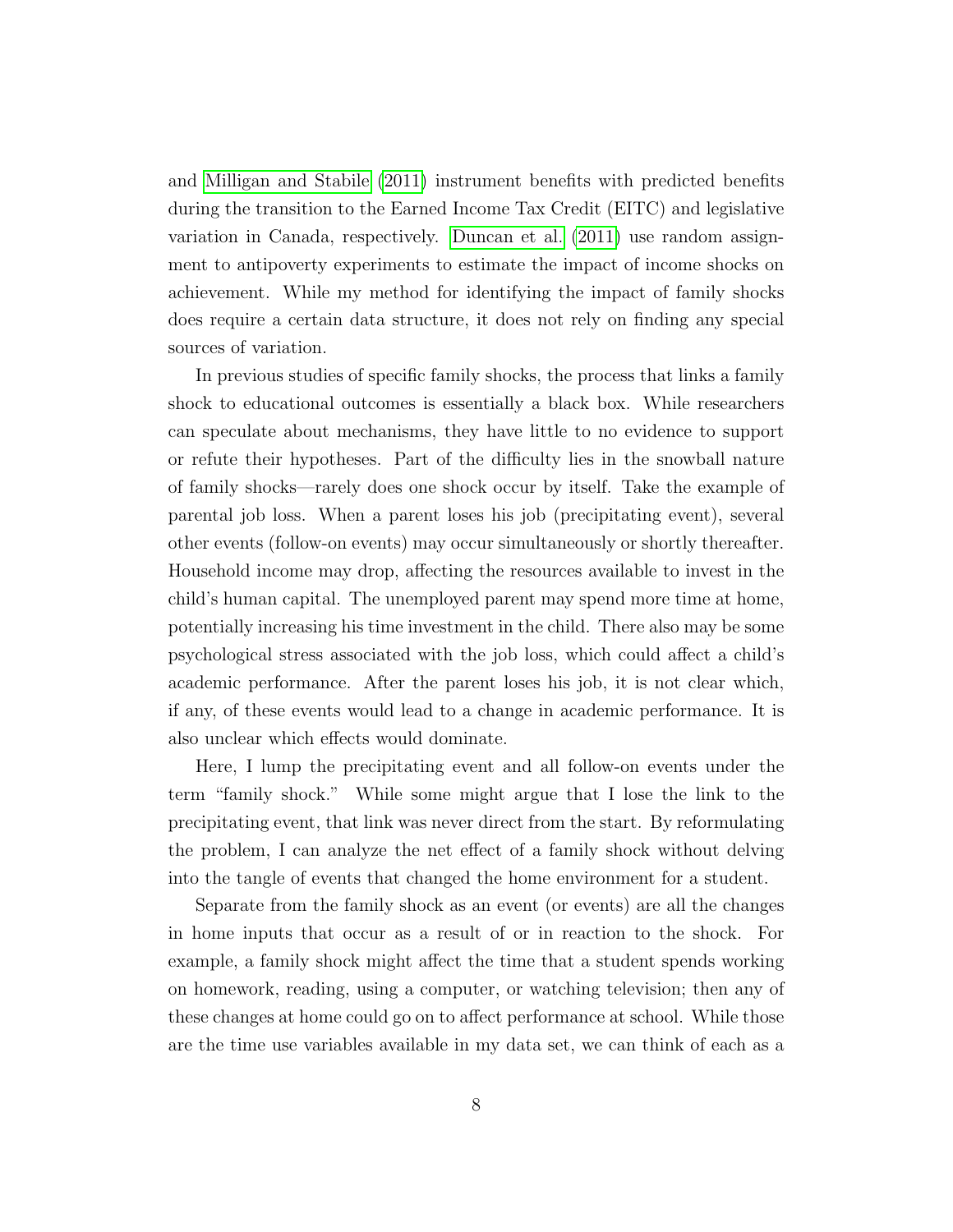signal of what has changed in the home environment after a shock. Together, they shed light into the black box of mechanisms. With my reformulation, I am able to focus on how family shocks change inputs at home and then study the link between these mechansims and academic achievement.

The importance of family shocks and the mechanisms behind them need not be the same for all families. In fact, it is not clear from the outset which families might be more vulnerable to family shocks and why. One possibility is that disadvantaged students respond more to changes at home. Their parents may be less able to shield them from a negative shock by substituting other inputs. For example, an affluent family may have savings or extended family to rely on. When these parents have less money to buy books, they may take the time to check out books from the public library. Disadvantaged parents may be less able to make these substitutions, or they may already be in a corner solution where substitution is not an option. In this case, we would expect a one standard deviation change in family inputs to have a larger effect on low-SES students.

A second possibility is that affluent students are more vulnerable to family shocks. Their parents may be more involved in their learning initially, which could lead to bigger changes in home inputs after a family shock. Suppose affluent parents spend more time helping their children complete their homework. After a negative shock, the parents may not be able to devote as much time to this activity. If disadvantaged parents already do not spend much after-school time with their children, then parental involvement may not change much after a family shock. In a sense, affluent students may be more vulnerable because they have farther to fall.

The test score data lets me determine which types of students are more vulnerable to family shocks, and the time use data helps me understand why.

## <span id="page-10-0"></span>2 Data

The education data for this study is provided by the North Carolina Education Research Data Center (NCDERC). I present summary statistics in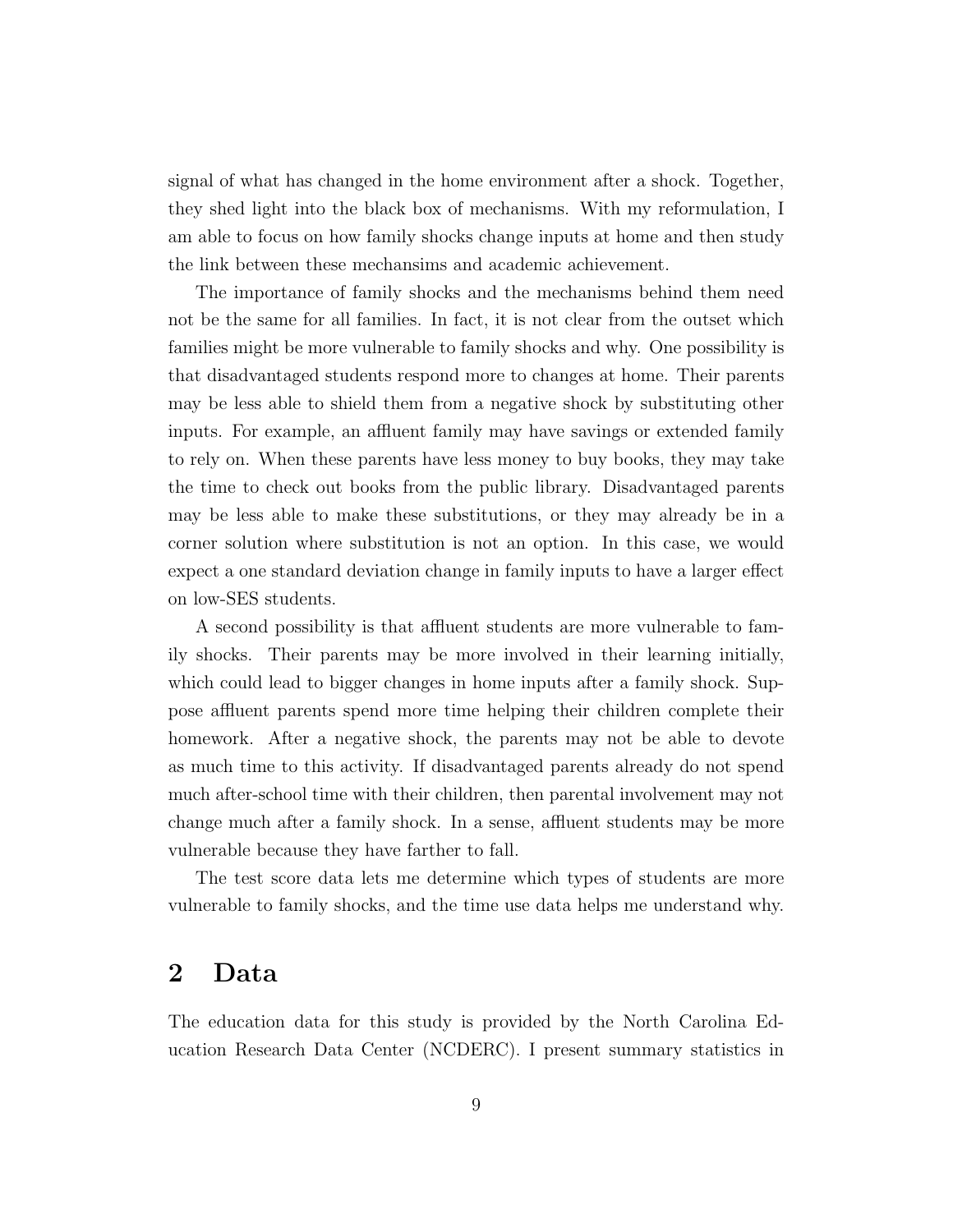Table [1.](#page-32-0) These records cover all students in 3rd through 8th grade attending public school in North Carolina from 1997 to 2013. While test scores are available for all years, data on computer use and free reading was only collected 1999-2011, data on homework was collected through 2011, and data on TV watching was only collected through 2006. Since my econometric model requires a lagged outcome, I omit grade 3 and the first year an outcome was collected (1997 for test scores, homework, and TV watching, 1999 for computer use and free reading). These restrictions leave a sample of 8.3 million test score observations from 2.4 million students, though the sample size is less for the time use outcomes. The education data include other student demographics: sex, race/ethnicity, and subsidized lunch status. The North Carolina Department of Public Instruction (NCDPI) stopped requiring that schools report subsidized lunch status for individual students after 2006. Finally, each student-year record indicates the school attended.

The NCERDC matched students to the birth records of children born in North Carolina from 1987 onward. The North Carolina State Center for Health Statistics provided the raw birth record files. The match rate of student-year records to birth records for eligible students is  $64\%$ .<sup>[8](#page-11-0)</sup> The birth records contain mother and father education, mother marital status, mother and father age, and other characteristics of the pregnancy and birth, such as alcohol and tobacco consumption. For births in 1988 or later, the NCERDC provided a unique mother identifier, which links the birth records and education records of siblings. The sample contains 723,362 unique mothers.

I make some adjustments to the outcome variables for ease of interpretation. The test scores are reported on a developmental scale that changed twice during the sample period. I normalize test scores to be mean zero, standard deviation one, by grade and year. In the raw data, the response options for the time use variables are given in ranges. In Appendix Table [A.1,](#page-41-0) I report the original categorical responses, their frequencies, and the conversion scale. I convert the ranges to a continuous scale using the midpoint of the range. For

<span id="page-11-0"></span><sup>8</sup>Some students were not matched to birth records because of the years of available data. For example, a student in 8th grade in 1997 was likely born in 1982 or 1983.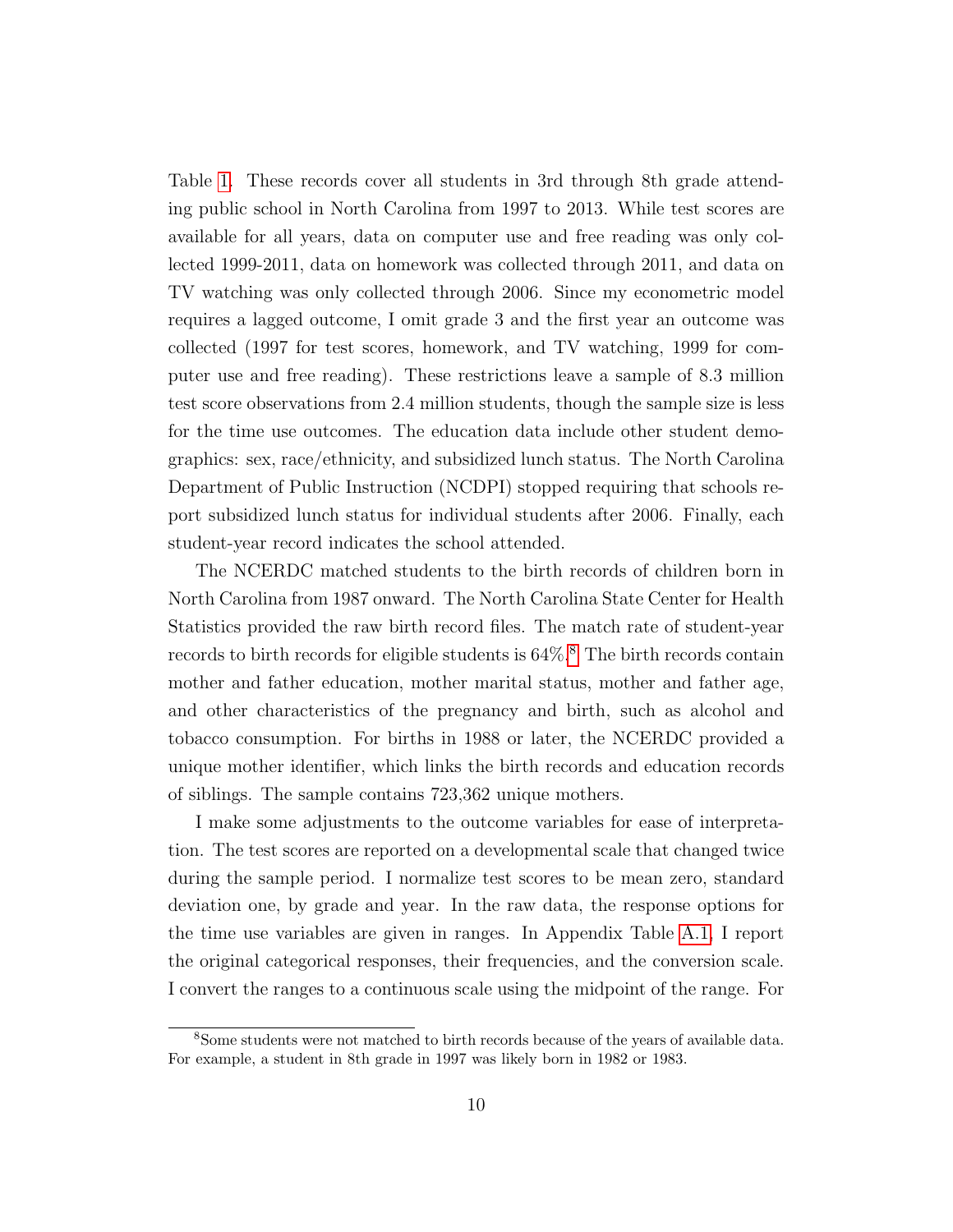the top option, I use a value close to the lower bound. For analysis with the computer use variable, I condition on the student having a computer at home; i.e., I exclude an observation if the student indicates that his family does not own a computer. Similarly, I condition on whether the student reports that his teacher(s) assigned homework for the homework variable. For the main part of the analysis, I also standardized the time use variables by grade and year, as students' activities likely change as they age and as techonology changes over the years. The normalization facilitates comparison with test scores since all outcomes are in standard-deviation units.

Means and standard deviations for the time use variables before standardization are in Table [1.](#page-32-0) In this sample, the average student uses a computer at home for school 3.5 days per month, reads in his free time 49 minutes per day, spends 2.5 hours per week on homework, and watches television 2.6 hours per day. I also report summary statistics for the sample matched to birth data and for the sample of student-year observations matched to a sibling in that year. I identify family shocks from this last subsample. While the matched sample mostly looks similar to the full sample, the sibling-pair sample appears to be negatively selected. In contrast to the mean-zero test scores for the full sample, the sibling-pair sample has a mean math score of -0.029 standard devations and a mean reading score of -0.065 standard deviations. The differences between the mean time use variables for the full sample and sibling-pair sample are equally or less substantial, relative to their standard deviations. Students in the sibling-pair sample spend less time using a computer for school, doing homework, and free reading, and more time watching television.<sup>[9](#page-12-0)</sup> The racial composition is overall similar across samples, though the matched sample is slightly less Hispanic. The rate of subsidized lunch eligibility is higher in the sibling-pair sample, indicating that these students are poorer. Since children from larger families tend to be poorer and have lower human capital, we would expect that students in the sibling-pair sample are negatively selected.

Finally, Table [1](#page-32-0) gives summary statistics for variables only in the birth

<span id="page-12-0"></span><sup>9</sup>Before standardization, students in the sibling-pair sample appear to watch less TV. After I standardize by grade and year, we see that they watch more television.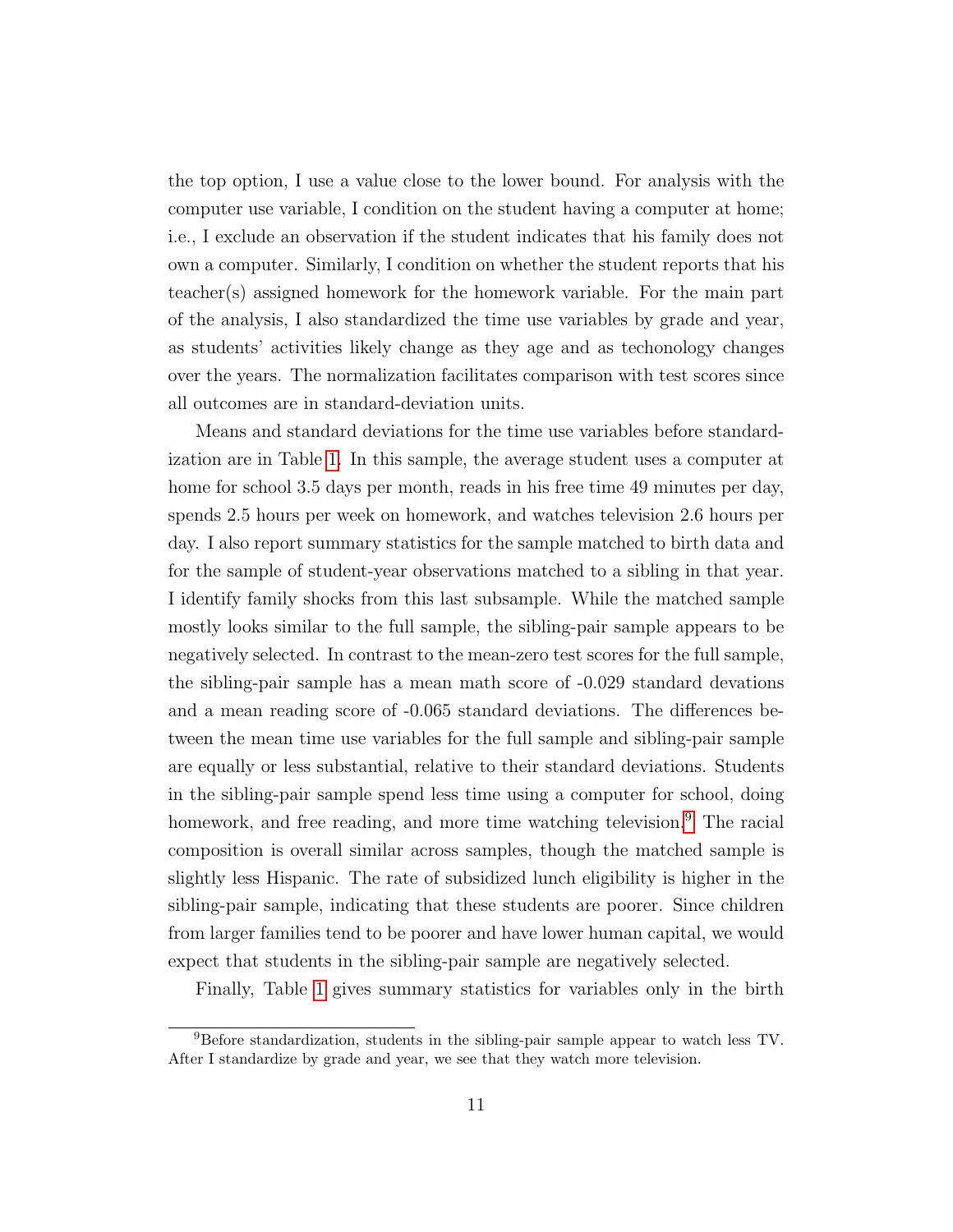records. At the student-year observation level, the average mother was 26 years old at the time of the child's birth and had completed high school. Sixty-seven percent of mothers were married. The probability a student's mother was born outside of the U.S. is 6.1% in the matched sample but 5.2% in the sibling-pair sample. Since the NCERDC matched siblings through the mother, two siblings could in fact be half-siblings. Then the father information, if given, would not necessarily match. For 15% of observations in the siblingpair sample, no information on the father is present. For the rest, the average father was 29 years old at the time of birth and had completed high school. The sibling-pair sample averages are not notably different for these variables with one exception: There are fewer first borns in the sibling-pair sample since some first borns are only children.

#### <span id="page-13-0"></span>3 Descriptive results

In this section, I discuss descriptive results for the outcomes and describe what they tell us about the relationship between the home environment and outcomes for different types of families.

In Table [2,](#page-33-0) I show that mean academic and time use outcomes vary substantially by family traits. The relationship between family background and achievement is well documented in the test score literature—stark differences exist by parents' educational attainment, income, and race. The estimated differences here are typical: The black-white test score gap is three-quarters of a standard deviation, and the difference in test scores between children with a mother who graduated college versus high school is similar.

I also observe variation in time use by family background, though these differences are less stark. I report all the time use results in standard deviation units. Homework time, free reading, and computer use are all increasing in mother's and father's education; TV watching decreases with parental education. The biggest spread between the children of high school educated and college educated mothers is in TV watching at 0.39 standard deviations, followed by homework time at 0.27 standard deviations, free reading at 0.15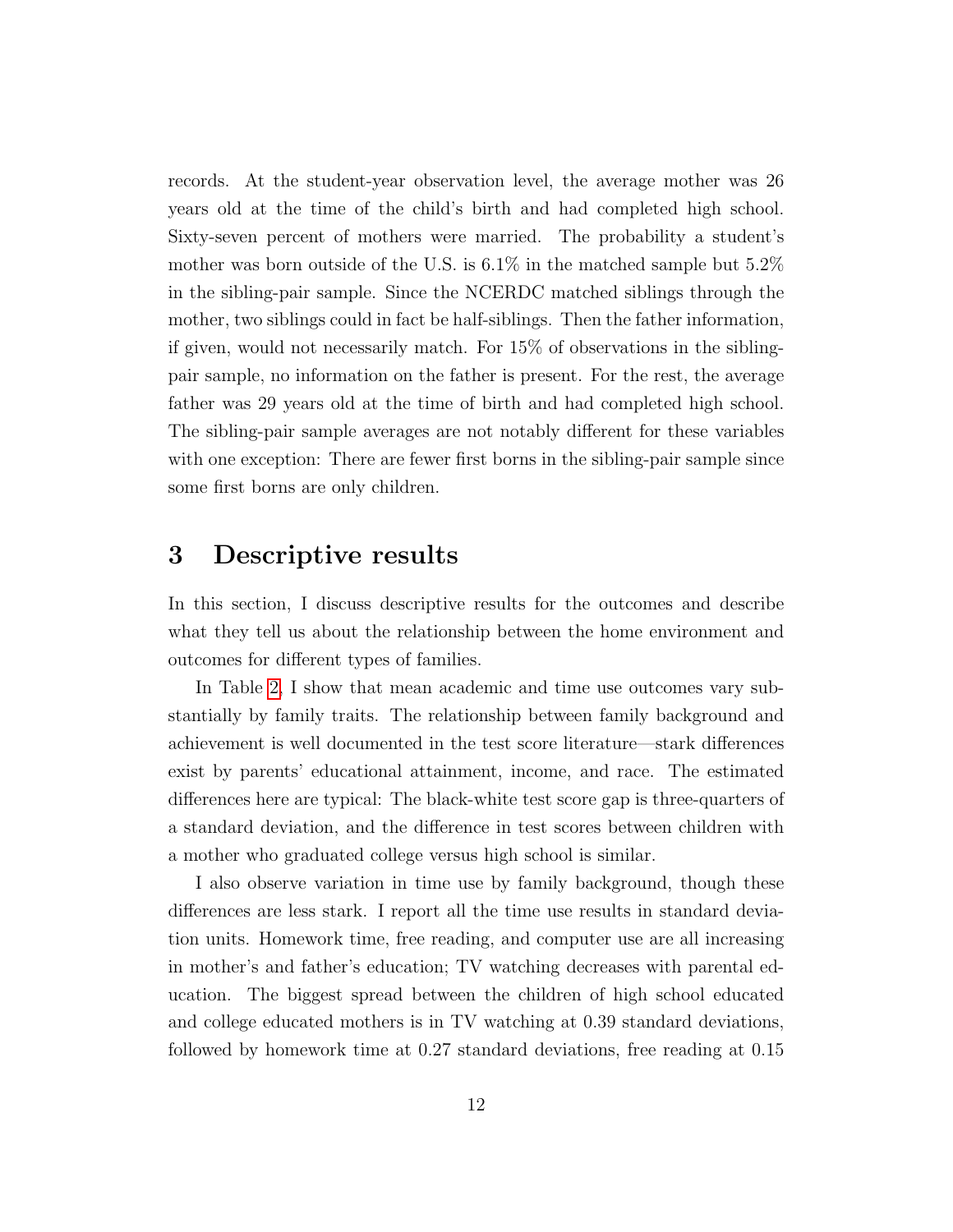standard deviations, and computer use at 0.08 standard deviations. The other indicator of socioeconomic status, eligibility for subsidized lunch, follows the same pattern except for computer use. Poor families use a computer more days a month for school work, though the difference is small at 0.04 standard deviations. Children of black and Hispanic mothers also report higher frequencies of computer use relative to white mothers. They also spend less time on homework and free reading, and more time watching television.

Since the academic and time use outcomes are determined jointly, I examine the correlations between student-year outcomes to understand how they move together.<sup>[10](#page-14-0)</sup> These results are in Table [3.](#page-35-0) I use standardized outcomes in the correlation tables, meaning all outcomes are measured relative to the distribution for a grade and year. First, math and reading scores are highly correlated with a correlation coefficient of 0.75. Test scores are also positively related to homework time and free reading. Homework time is more strongly related to math scores (0.20) relative to reading scores (0.17), while the opposite is true for free reading, which correlates more highly with reading scores  $(0.22)$  than math scores  $(0.15)$ . These relationships suggest that math is a more homework-intensive subject, while a student can improve his reading skills by reading on his own. In contrast, the test scores are almost as negatively correlated with TV watching at -0.16 for both subjects. When students watch television, they may substitute away from more educationally enriching activities, like completing homework and reading. Finally, test scores are negatively correlated with computer use for school work, though this relationship is the weakest at -0.03 for math and -0.04 for reading. Although students ostensibly spend this time studying, more computer use could lead to lower test scores for several reasons. Students might get easily distracted by social media or other websites while they work on homework, or the learning they do on a computer could be less enriching than learning they do out of a book.

<span id="page-14-0"></span><sup>10</sup>Using the North Carolina data, [Clotfelter, Ladd and Vigdor](#page-28-6) [\(2006\)](#page-28-6) include the time use variables as regressors in value-added models of math and reading achievement. They find that achievement is generally increasing in homework time (but more so for math) and free reading time (but more so for reading). The patterns for computer use and TV watching are not monotonic.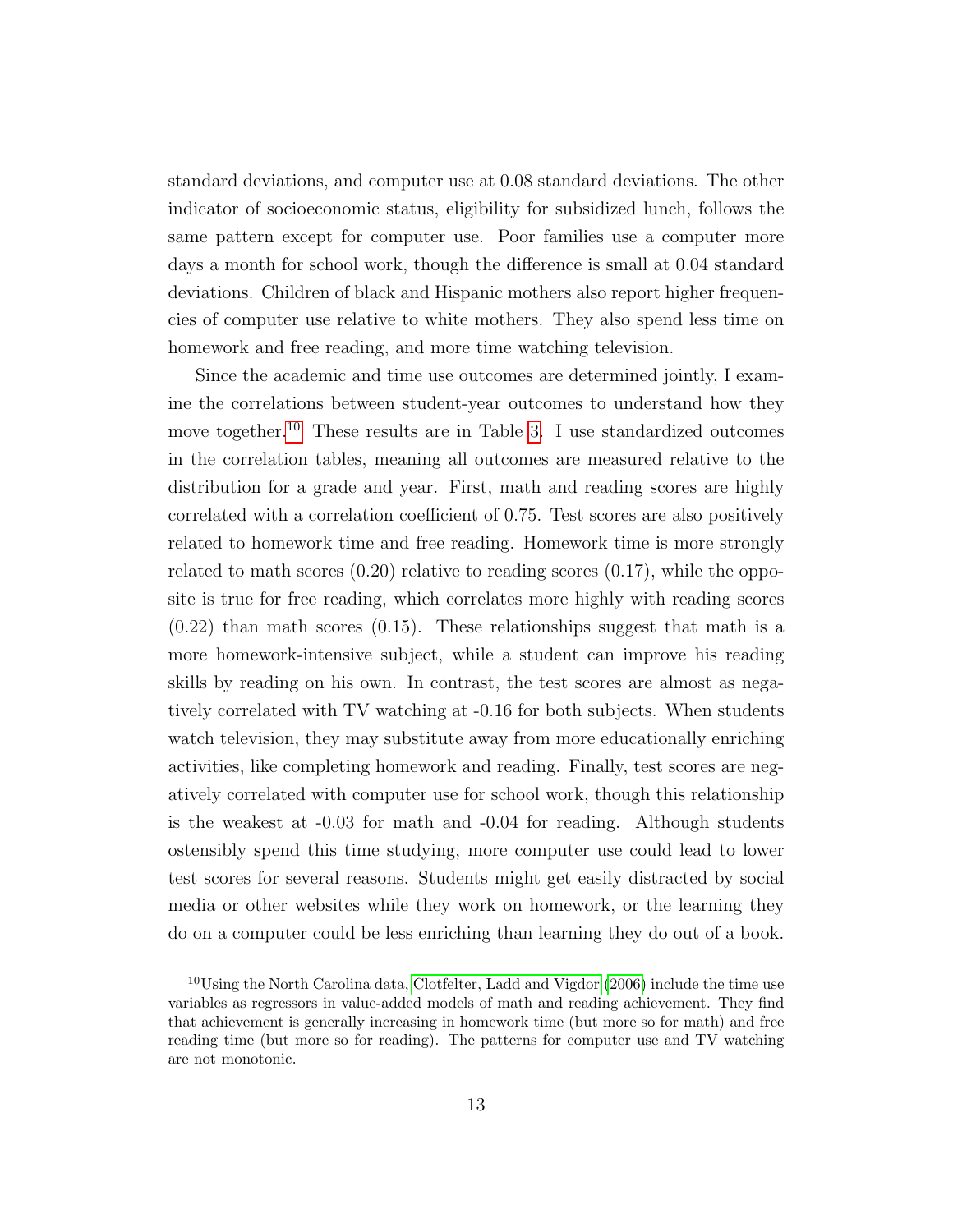Table [3](#page-35-0) also shows the correlations in how students spend their time. Free reading and homework time are the most highly correlated among these variables (0.14). These two variables are also negatively correlated with TV watching, which suggests that these activities may be substitutes. Given that time spent using a computer for school work is a subset of homework time, it is not surprising that these two variables are correlated. However, free reading and computer use are also positively correlated, though they correlate in different directions with test scores. These descriptives indicate that the relationship between computer use and test scores may not be straightforward.

Next, I calculate the correlations between own outcomes and sibling outcomes and present the results in Table [4.](#page-35-1) Each sibling-year pair represents one observation. These correlations give insight into the relationship between family environment and academic and time use outcomes. In general, the sibling correlations have the same sign as, but a lower magnitude than, the own outcome correlations. The correlation between own math score and sibling math score, as well as own reading score and sibling reading score, is close to 0.5. This correlation is the first evidence in this paper that characteristics shared within a family, whether genetics, permanent inputs, or transitory inputs, influence achievement. The rest of the diagonal shows the within-family correlations of time use outcomes. The association for TV watching is especially strong at 0.21, relative to the other time use variables. Television sets often function as a public good within a household, and siblings may watch TV together. TV watching by one child may even distract his sibling from other activities. In fact, sibling television use is just as closely correlated with outcomes as own television use.

In Table [5,](#page-36-0) I examine whether the relationship between achievement and time use varies by family characteristics. In other words, I examine whether these correlations are uniformly positive or negative for all family types, as well as whether they are equally strong across families. I arrange family traits from least to most advantaged. Although computer use and achievement are negatively correlated for most families, they have a small, positive correlation for the most affluent families (parent went to graduate school, mother is white).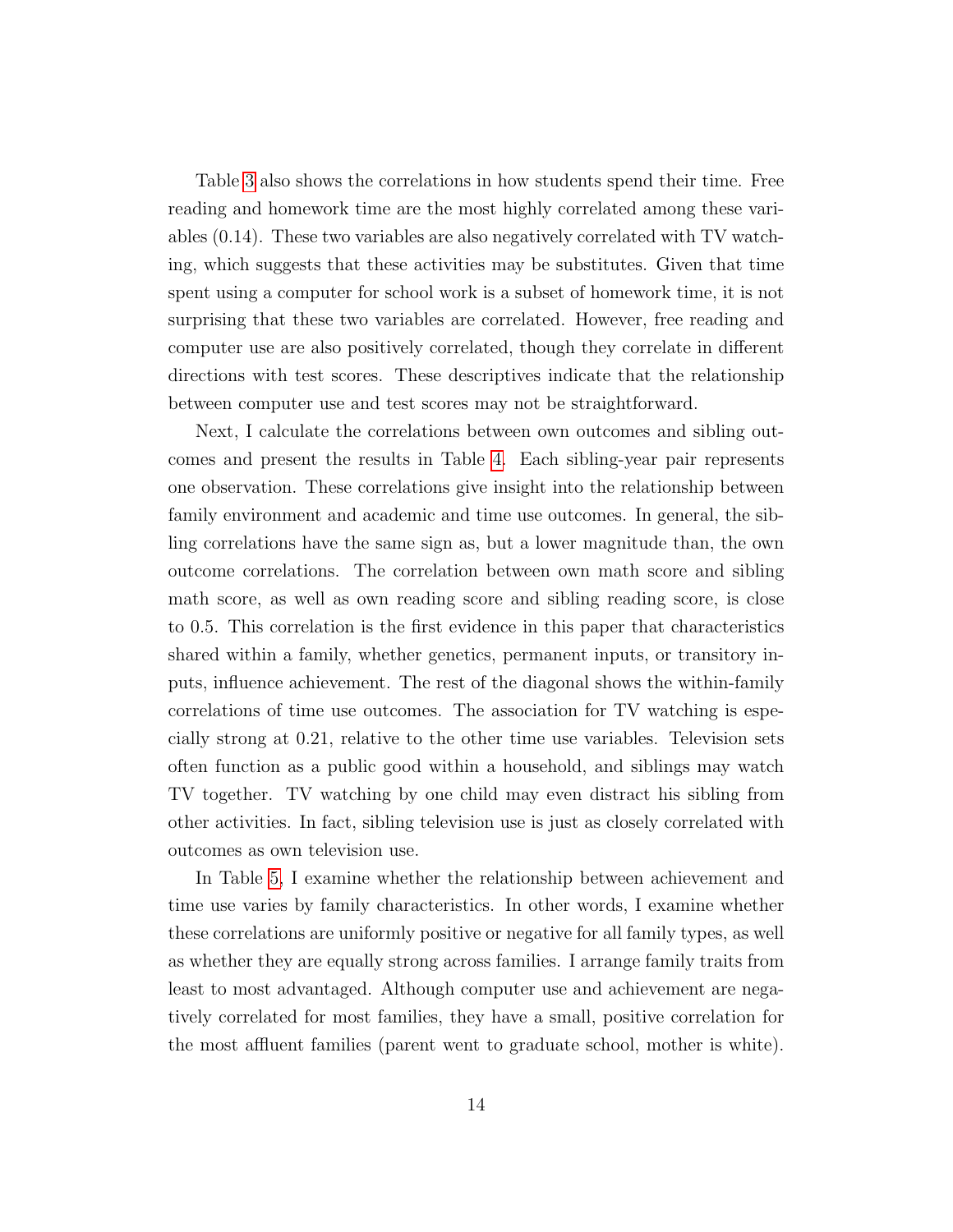Furthermore, the correlations are increasing in socioeconomic status, meaning that computer use is the most negatively associated with achievement in the least affluent families (parent dropped out of high school, student eligible for subsidized lunch). The pattern suggests that the context of computer use is key. Affluent parents may be better able to monitor computer use, or homework activities on the computer may be more effective for children of these parents.

Another activity that appears highly contextual is TV watching. The achievement of children of black mothers is positively correlated with time spent watching televsion, while it is negatively correlated for all other groups shown. For other less affluent groups (children eligible for subsidized lunch, with a Hispanic mother, or with a high school dropout parent), the correlation is negative but relatively close to zero. Again, the correlation patterns between TV watching and achievement are monotonic in socioeconomic status. They are also consistent with the mainstreaming hypothesis, which contends that low-SES children receive more cognitive stimulation from watching TV than they would otherwise. Among high-SES children, the opposite is true, so high levels of TV viewing is especially detrimental for these students [\(Morgan and](#page-30-9) [Gross, 1980\)](#page-30-9).

Finally, for time spent free reading and on homework, the intensity of the relationship between these activities and achievement varies by demographics. The correlation between homework time and test scores is almost uniformly increasing in socioeconomic status; however, the evidence for free reading is mixed. For math, the correlation between free reading and test scores is higher for low-SES students. There is no clear pattern for reading test scores, and all the correlations by family characteristics are clustered around the overall correlation. These estimates suggest that time spent free reading is equally productive for all types of students. For disadvantaged students, poor reading skills could inhibit performance in math, making the time they spend improving their reading comprehension especially beneficial. This evidence suggests that the mechanism through which family inputs affect achievement is not the same for all families.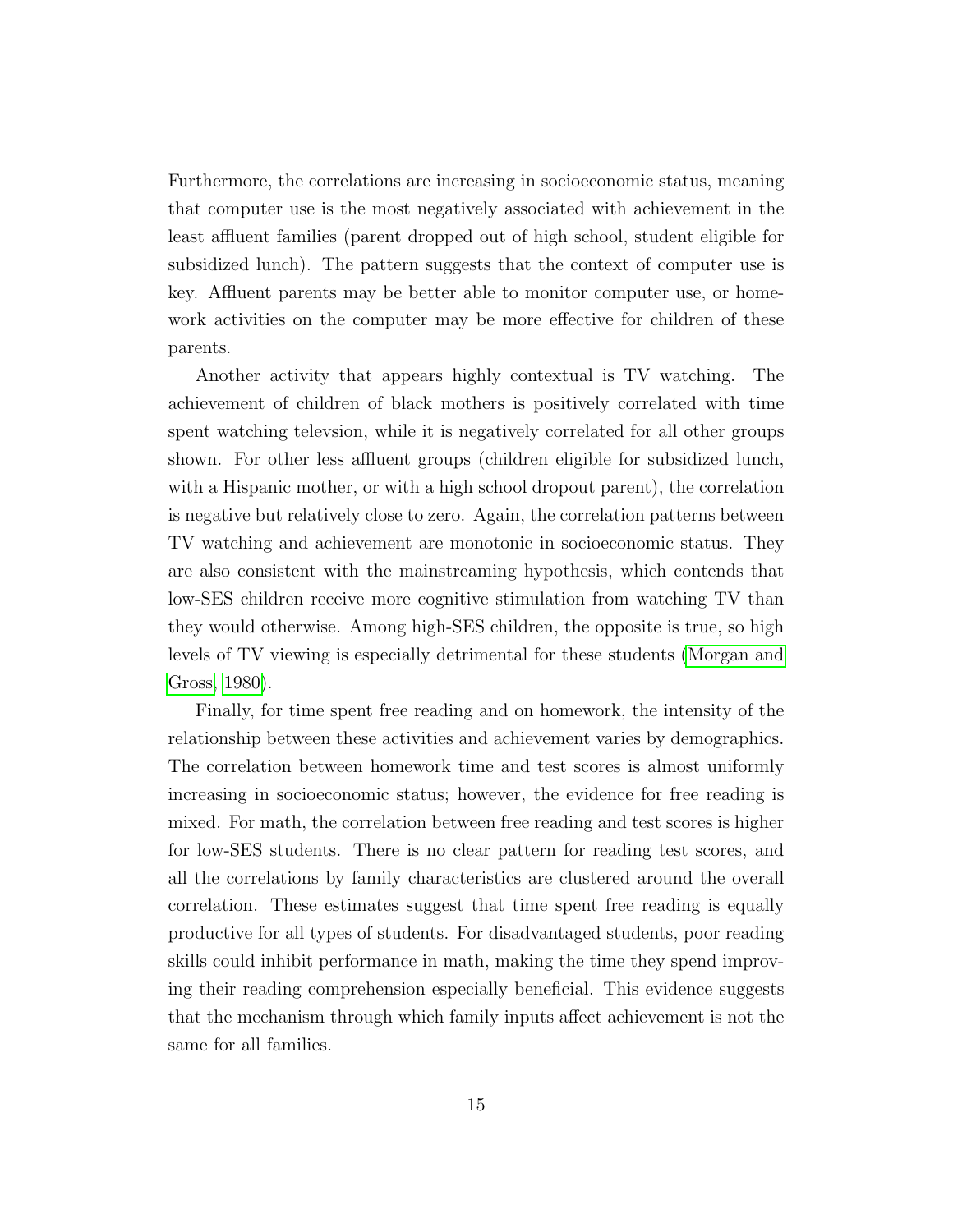Several stylized facts emerge from this descriptive analysis. One, student achievement is positively correlated with homework time and free reading time, negatively correlated with TV time, and barely correlated with computer time for school work. Two, there are relatively strong within-family correlations in test scores and TV watching. Three, the correlation between achievement and time use depends on family background. Even the signs of the correlations for computer use and TV watching depend on family characteristics. For all time use outcomes, the strength of the association depends on socioeconomic status of the family. And four, the outcomes themselves vary by family background, though not as much for time use outcomes as for academic ones. Students from high-SES families generally score better on tests, spend more time free reading and on homework, and spend less time watching television. The evidence on the relationship between computer use and affluence is mixed.

While this descriptive analysis establishes basic relationships between outcomes and student demographics, it only hints at how these variables may co-move within a family. Within-family correlations pick up permanent family characteristics as well as transitory ones. My econometric model identifies the impact that family shocks have on outcomes so that I can analyze how and why changes at home affect achievement.

#### <span id="page-17-0"></span>4 Econometric model

#### 4.1 Test score production

I adopt a model of test score production that is common in this literature:

<span id="page-17-1"></span>
$$
y_{ifst} = \gamma y_{it-1} + x_i \beta + \delta_{st} + \varepsilon_{ifst}
$$
\n<sup>(1)</sup>

where  $y_{ifst}$  is the test score for student i from family f attending the schoolgrade pair  $s$  in year  $t$ . This year's test score is a function of last year's test score  $y_{it-1}$ , individual characteristics  $x_i$ , a school-grade-year fixed effect  $\delta_{st}$ , and an idiosyncratic error  $\varepsilon_{ifst}$ . In the teacher quality literature, this specification is often called a value-added model since controlling for the previous year's score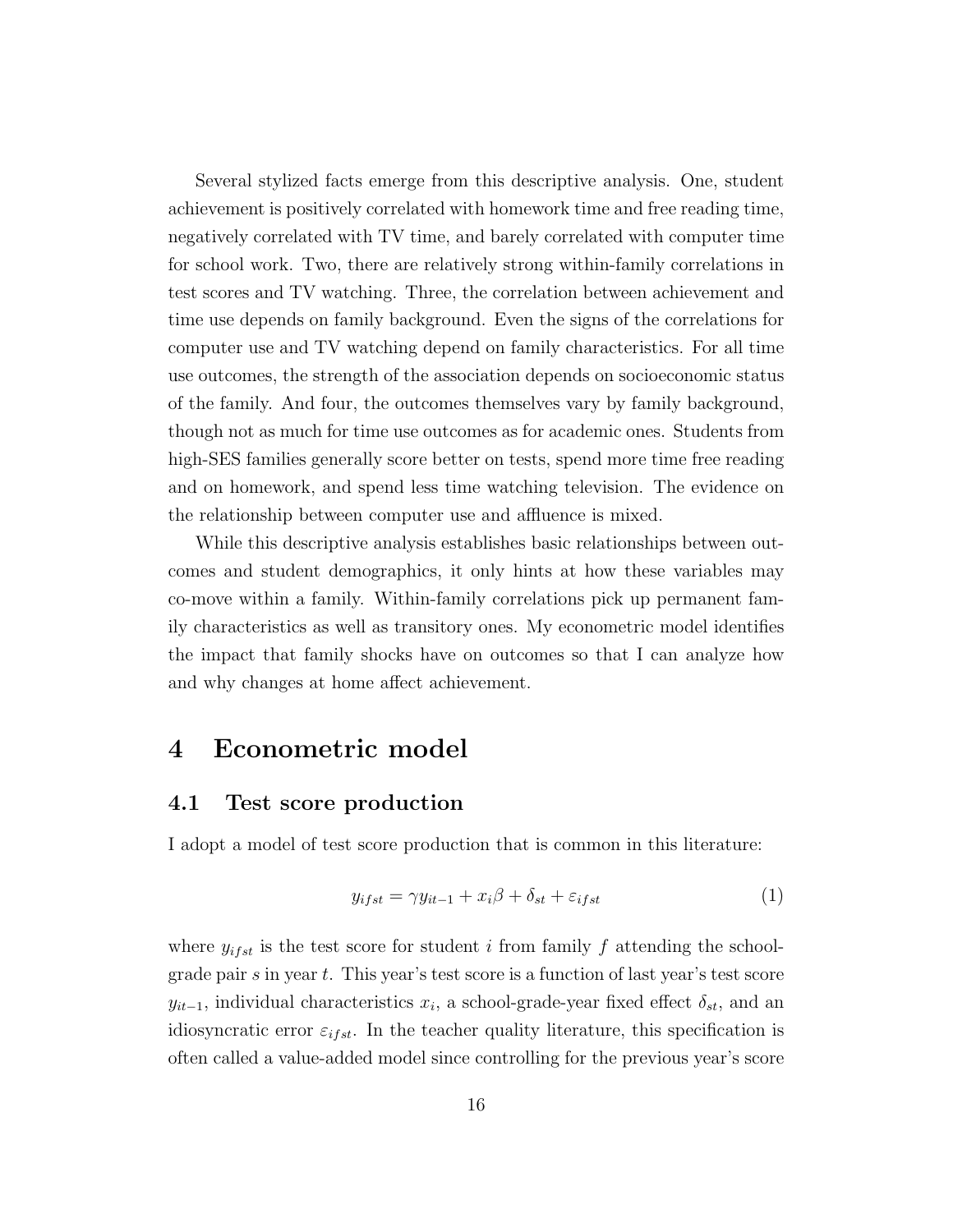isolates the teacher's contribution from other factors known to predict test scores. Next, I decompose the idiosyncratic shock into a family-year-specific component, or family shock, and an error.

<span id="page-18-2"></span>
$$
\varepsilon_{ifst} = \xi_{ft} + \nu_{ifst} \tag{2}
$$

Like other papers in the test score literature, I take the lagged test score as a sufficient statistic for all previous inputs as well as endowed ability. Many other studies have developed the assumptions inherent in the lagged test score specification; [Todd and Wolpin](#page-31-3) [\(2003\)](#page-31-3) have perhaps the most thorough discussion. Importantly for this paper, the lagged test contains the previous year's family shock. In other words, the lagged score fully captures the effects of any past family shocks on the current year's test score. I also assume that the effects of inputs and ability, including the family shock, all decay at a constant rate  $\gamma$ . These assumptions are standard in the test score production literature.<sup>[11](#page-18-0)</sup>

The school-grade-year fixed effects control for unobserved variation across schools, within a school over time, and within different grades in the same school. They also control for other geographical and temporal variation, such as neighborhood characteristics and local labor market conditions. Including the grade component of these fixed effects is important because siblings often attend the same school at the same time. Without it, a school shock might confound the estimate of a family shock.<sup>[12](#page-18-1)</sup>

To estimate equation [1,](#page-17-1) I assume that the idiosyncratic shock  $\varepsilon_{ifst}$  is orthogonal to the regressors  $y_{it-1}, x_i$ , and  $\delta_{st}$ . The family shock is one component of the total shock to a student's test score in a year and thus must also be orthogonal to the regressors. This assumption is key for identification of the family shock parameters. For the interpretation of  $\xi_{ft}$  as a family shock to

<span id="page-18-0"></span><sup>&</sup>lt;sup>11</sup>See [Clotfelter et al.](#page-28-6)  $(2006)$ , [Todd and Wolpin](#page-31-4)  $(2007)$ , [Aaronson et al.](#page-28-3)  $(2007)$ , and [Chetty et al.](#page-28-2) [\(2014a\)](#page-28-2) for examples of similar specifications.

<span id="page-18-1"></span> $12$ Note that school shocks could still confound the estimate of a family shock when siblings are in the same grade at the same school. This possibility arises for twins or multiples; however, non-singletons only make up  $1.4\%$  of the sample.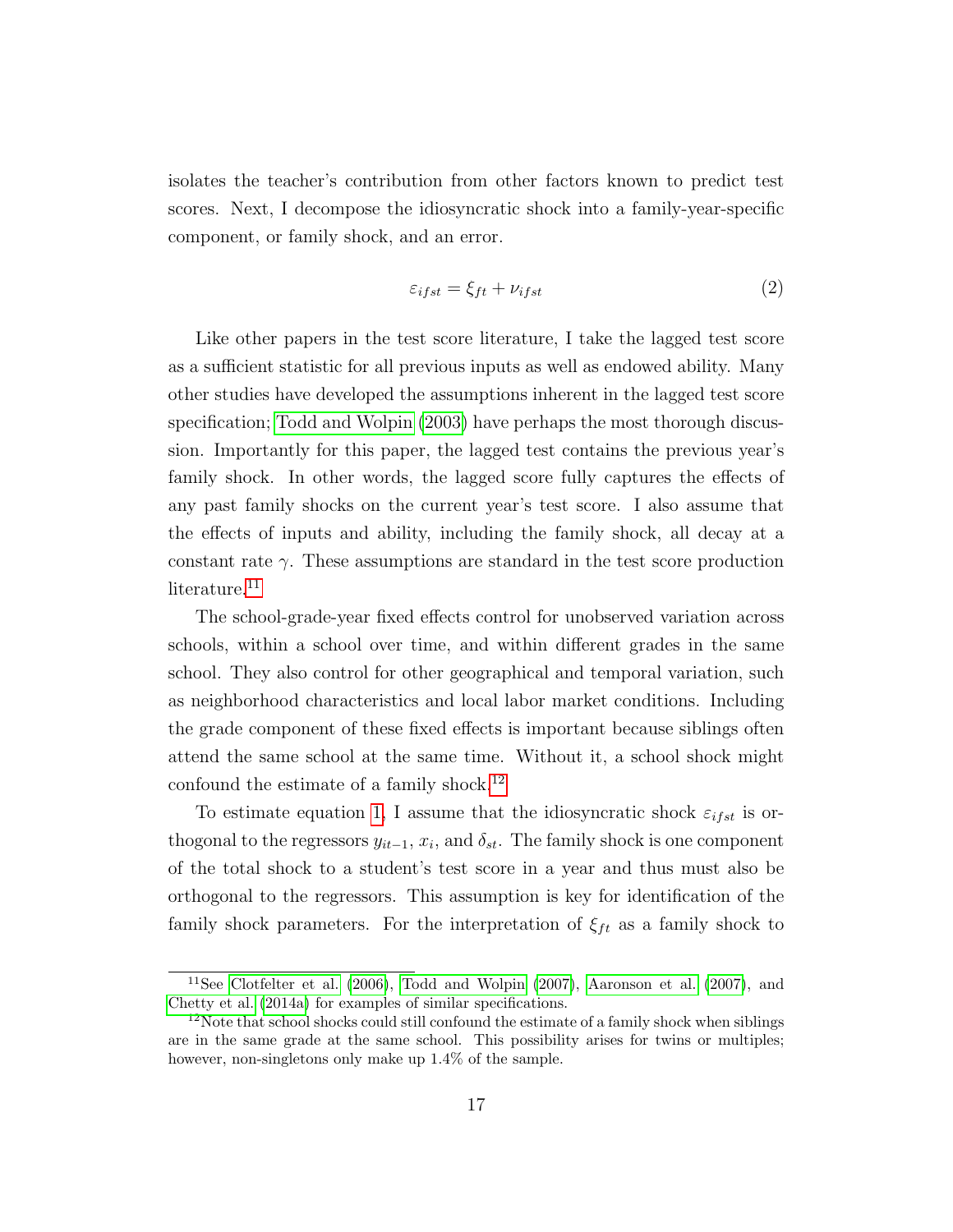hold, it must not be contaminated by any other transitory trait that is shared by siblings but occurs outside of the family. For example, if siblings had the same math teacher, the estimate of the family shock parameter could reflect their teacher's value-added in addition to the family shock.

#### 4.2 Application to time use outcomes

I use the same specification (equation [1\)](#page-17-1) and error decomposition (equation [2\)](#page-18-2) for the time use outcomes as for the test score outcomes. With the same model, the results for academic outcomes and time use outcomes are easier to compare. However, the interpretation of the parameters changes. While the lagged test score controls for ability and past inputs, the lagged outcome for time use variables controls for habit persistence. With both types of outcomes, the interpretation of the family shock is as an unexpected change in the outcome that is shared by siblings. The school-grade-year fixed effects still control for geographical and temporal trends, which could still include school characteristics (e.g., teachers' propensity to assign large amounts of homework) but might also include trends in technology adoption (in the case of the computer use outcome).

#### 4.3 Calculation of the variation in family shocks

The parameter of interest in the paper is the standard deviation of  $\xi_{ft}$ . It measures the effect of a one standard deviation family shock on an outcome. Since the estimates of the  $\xi_{ft}$  come from a small number of observations, computation with the traditional variance formula introduces a substantial amount of estimation error. Instead, I create a sample of sibling pairs and compute the covariance of residuals for siblings in the same year.

$$
Cov(\varepsilon_{ifst}, \varepsilon_{i'fs't}) \quad \text{for } i \neq i'
$$
 (3)

The variance of the family shock is equal to the covariance of residuals for sibling-year pairs as long as the family shock is uncorrelated with the error, i.e.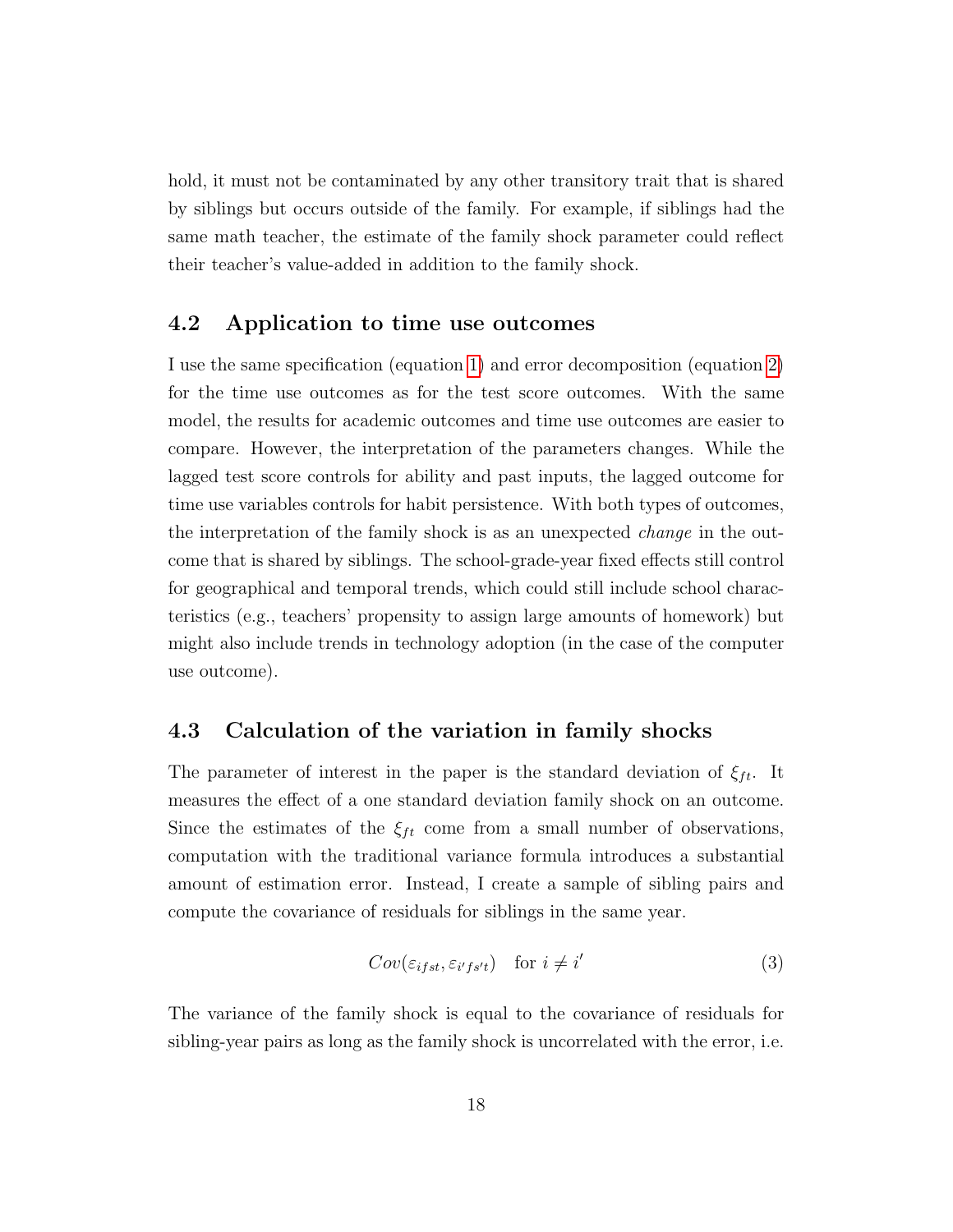$Cov(\xi_{ft}, \nu_{ifst}) = 0$ , and the errors for sibilings in the same year are unrelated, i.e.  $Cov(\nu_{ifst}, \nu_{i's't}) = 0$  for  $i \neq i'$ . I report the variation in family shocks as a standard deviation for ease of interpretation.

## <span id="page-20-0"></span>5 Family shock results

In this section, I briefly summarize the regression results before presenting my main results on the impact of family shocks on academic achievement and time use outcomes. I also discuss the relative importance of family shocks on different outcomes and how family shocks are related across outcomes.

#### 5.1 Regression results

I present results from the outcome regressions in Table [6.](#page-37-0) Estimates from the test score models in columns 1 and 2 will be familiar to many readers. All coefficients have the expected sign, with the exception of alcohol consumption during pregnancy. The coefficients for parents' education and race/ethnicity are generally larger in magnitude than the estimates in [Clotfelter et al.](#page-28-6) [\(2006\)](#page-28-6), which uses a similar specification to study the impact of teacher characteristics on achievement. The estimated effects of lagged score are also typical.

Perhaps less familiar with readers are the results for the time use outcomes, which are in columns 3-6. All outcomes are in standard-deviation units, normalized by grade and year. Habit persistence is highest for free reading and TV watching at 0.4 standard deviations; the corresponding coefficients for computer use and homework time are about half of that. The patterns of coefficients for mother's and father's education and race/ethnicity generally follow the same pattern as the differences in means, though the marginal differences are much smaller. The biggest differences occur between black and white children, particularly for time spent watching television. For homework time, free reading, and TV watching, most estimates for the parent education categories are less than 0.1 standard deviations in magnitude. For computer use, they are all within 0.03 standard deviations.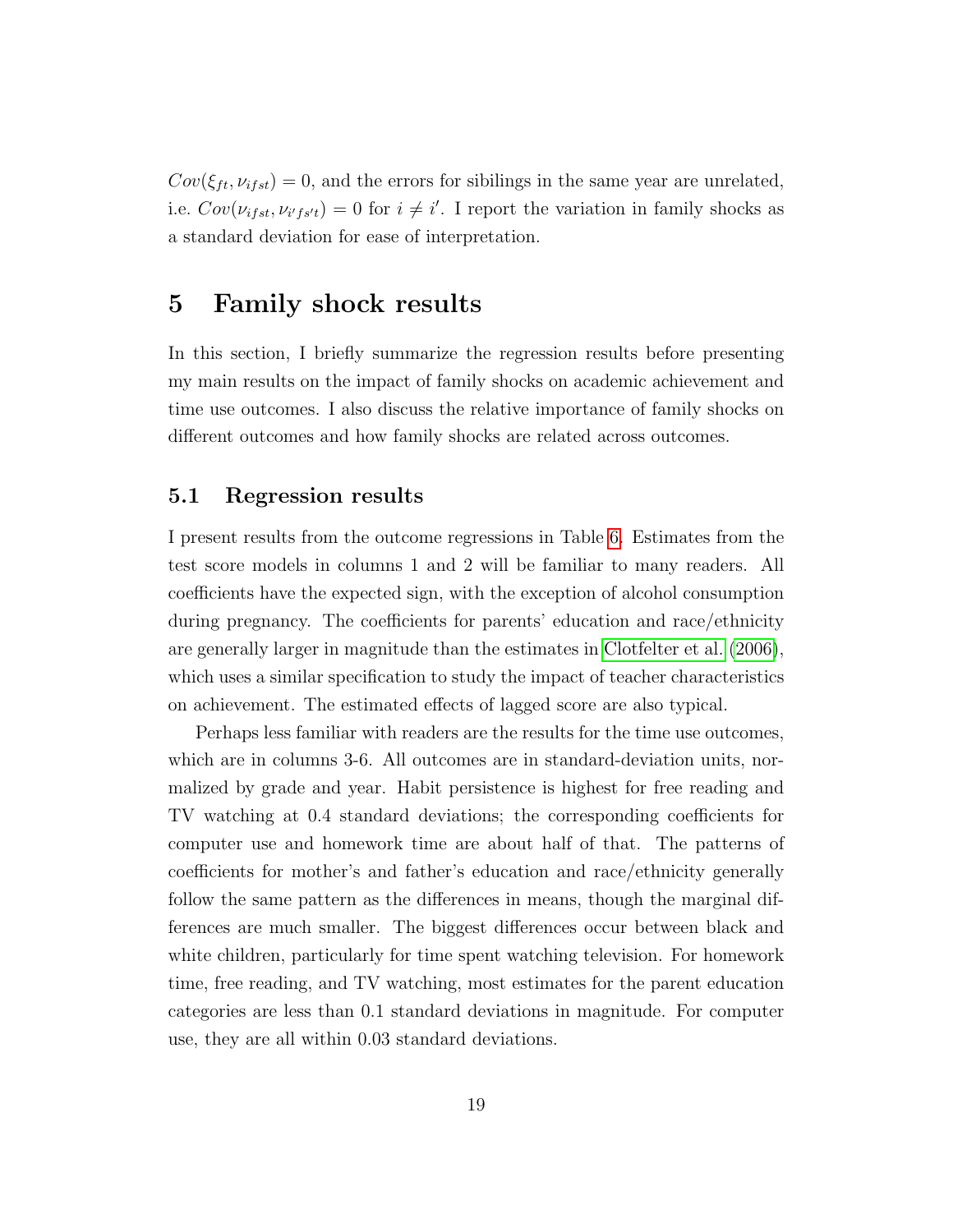#### 5.2 Family shock results

The family shock results are in Table [7.](#page-39-0) To generate these estimates, I take the residuals from the test score model and calculate the covariance for sibling-year pairs. I present the results in standard-deviation units.

I find that the net impact of a family shock is 0.13 standard deviations on math scores and 0.15 standard deviations on reading scores. For context, [Chetty et al.](#page-28-2) [\(2014a\)](#page-28-2) find that teacher value-added is 0.14 standard devations in math and 0.1 standard deviations in English. Like [Chetty et al.](#page-28-2) [\(2014a\)](#page-28-2), I use a value-added specification, which facilitates the comparison. Thus, a one standard devation change in the family inputs has close to the same impact on math scores as a one standard deviation change in teacher quality. For reading scores, the impact of a one standard deviation change in family environment is 50% larger than a one standard deviation change in teacher quality.

Turning to the family shock results by demographics, I can evaluate the two hypotheses on why the same size family shock might have a larger impact on some families than others. One possibility is that children from disadvantaged families are more vulnerable to family shocks. Their parents may be less able to insure against shocks, or they might be less able to substitute other inputs. Another possibility is that children from advantaged families are more vulnerable. If their parents spend a lot of time with them, making their achievement production process more family intensive, they might suffer more with a change in the family environment. If the parents were less involved from the outset, there is less scope for family changes to affect learning.

In math, the impact of a family shock is increasing in affluence, whether measured by mother's education, father's education,<sup>[13](#page-21-0)</sup> or subsidized lunch status. Because of the large sample size, almost all of these differences are statistically significant. As an example, compare children with mothers that dropped out of high school to children with mothers that completed college: The ef-

<span id="page-21-0"></span><sup>13</sup>I only calculate these statistics for siblings with the same level of father's education. When it differs, the children are more likely to be half-siblings. Even when it is the same, the children could still be half-siblings. Regardless, the interpretation is more clear when siblings have the same level of father's education, whether their fathers are different or not.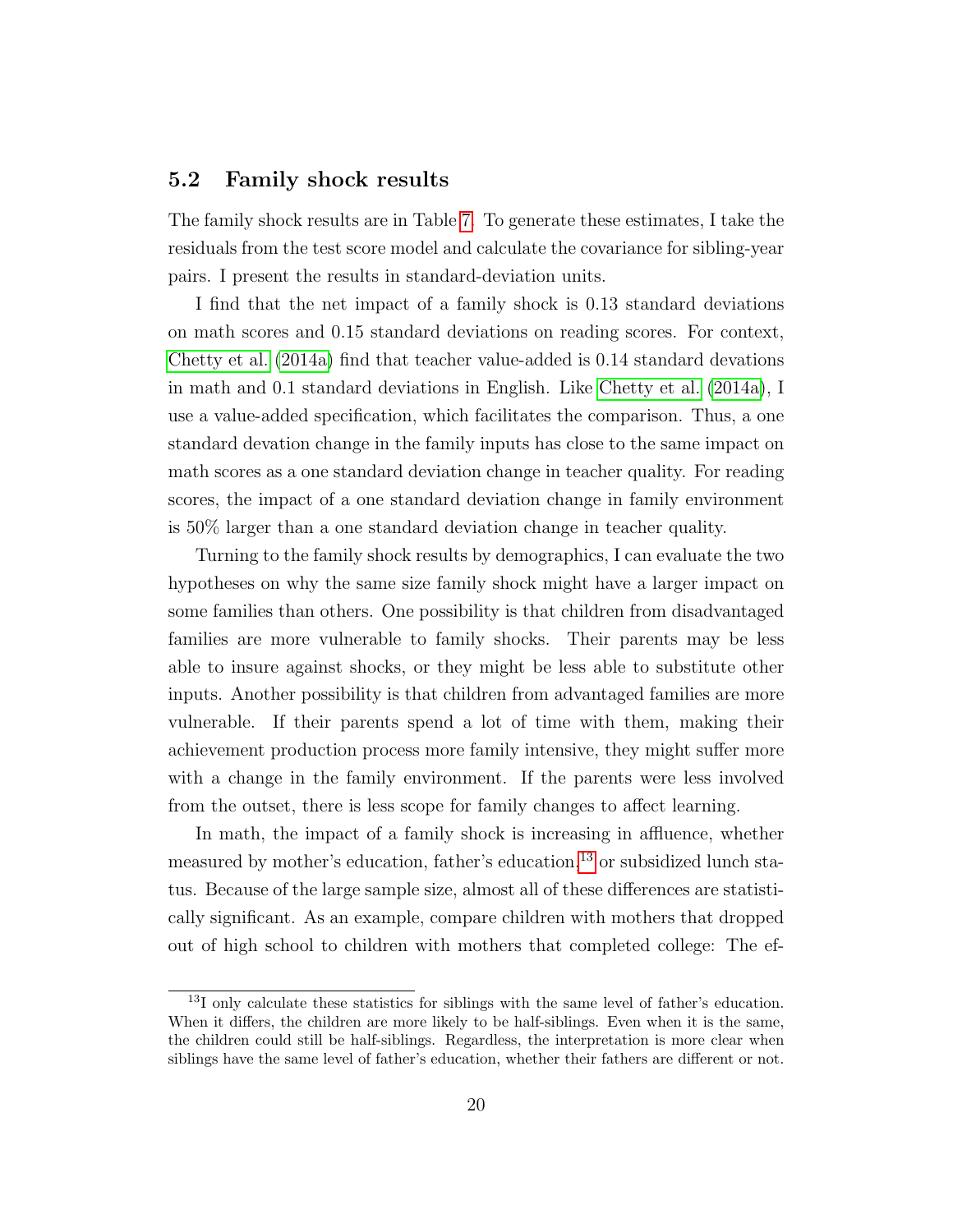fect of a one standard deviation family shock on the math scores is about 15% larger if the child's mother finished college. Parents' education and income are the more straightforward measures of socioeconomic status. For other family characteristics, the patterns still generally support the same hypothesis. Family shocks have a larger impact on children of married mothers, where mother's marital status is measured at birth.<sup>[14](#page-22-0)</sup> They are also larger for children with white mothers compared to black mothers, but they are largest for children of Hispanic mothers. The difference between children of white mothers and Hispanic mothers is likely driven by mother's nativity since children of immigrant mothers are more vulnerable to family shocks compared to native mothers. Although immigrant mothers may appear to have a lower socioeconomic status, the patterns here may still be consistent with the same hypothesis. Immigrant parents may have higher educational aspirations for their children and invest more time in their child's development, rendering them more like well-educated or richer parents in how they respond to a family shock. By and large, the evidence for math scores is consistent with the hypothesis that family shocks have a bigger effect on children from affluent families.

For reading scores, the evidence is mixed. There is no consistent relationship between family shock impacts and parents' education. Poor students are more vulnerable to family shocks, and the impacts for children of black mothers and children of white mothers are the same. Children of Hispanic mothers and children of immigrant mothers are relatively more susceptible to family shocks. Children of single mothers are also relatively more susceptible.

Comparing the math and reading results, we see differences in both the magnitude of the effects (intercept) and how the vary across socioeconomic status (slope). The impact of a family shock on reading scores is generally higher than the impact on math scores. These results are in line with the idea that math scores are determined more at school and reading scores are determined more at home. However, this story is more true for the children with parents with low levels of education. For children with highly educated

<span id="page-22-0"></span><sup>&</sup>lt;sup>14</sup>In calculating these statisitics, I condition on mothers having the same marital status at the birth of both children.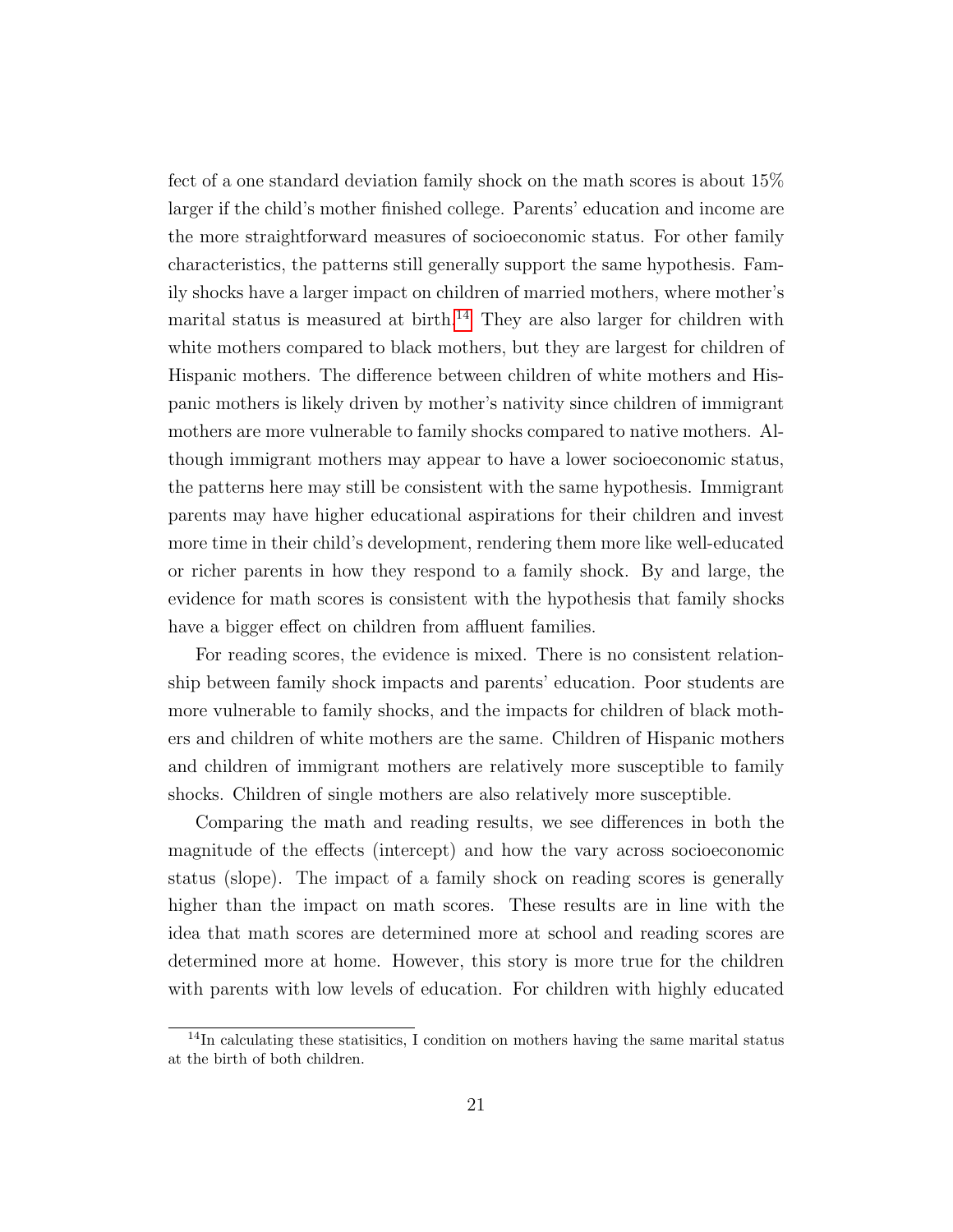parents, the impact of a family shock on math scores and on reading scores is more similar. This pattern could arise if highly educated parents have a higher math ability themselves and are better equipped to help their children with their math homework.

Overall, these results offer more support for the hypothesis that family shocks have a bigger impact on children with affluent parents. However, the test score results alone give little indication of the mechanisms that translate disruptive family events into changes in achievement. For this, I turn to the results for the time use variables.

From the top row of Table [7,](#page-39-0) family shocks have a larger effect on students' time use than test scores when I compare all outcomes in standard-deviation units. In contrast to the 0.13 effect in math and 0.15 effect in reading, a one standard deviation family shock moves homework use by 0.14 standard deviations (0.33 hours per week), free reading by 0.20 standard deviations (0.12 hours per day), computer use for school work by 0.18 standard deviations (1.07) days per month), and TV watching by 0.25 standard deviations (0.50 hours per day).

Examining these results by demographics, we see that the impact of a family shock on free reading and homework increases with the family's socioeconomic status. The relationship between mother's education and the effect of a family shock on homework time is particularly striking. In response to a one standard deviation family shock, a student with a mother that dropped out of high school only sees his homework time change by 0.09 standard deviations (0.21 hours per week). However, a student with a mom that went to graduate school sees his homework time change by 0.20 standard deviations (0.49 hours per week). The same patterns observed for math scores hold up for homework time and free reading, but the differences for the time use variables are larger.

Going back to the process of family shock to academic achievement, it seems that first a family shock affects how much time a child spends on educationally enriching activities at home, like homework and reading for pleasure. When the parents are more affluent, the family shock has a bigger impact on these activities. Then, these changes in time use at home, and likely other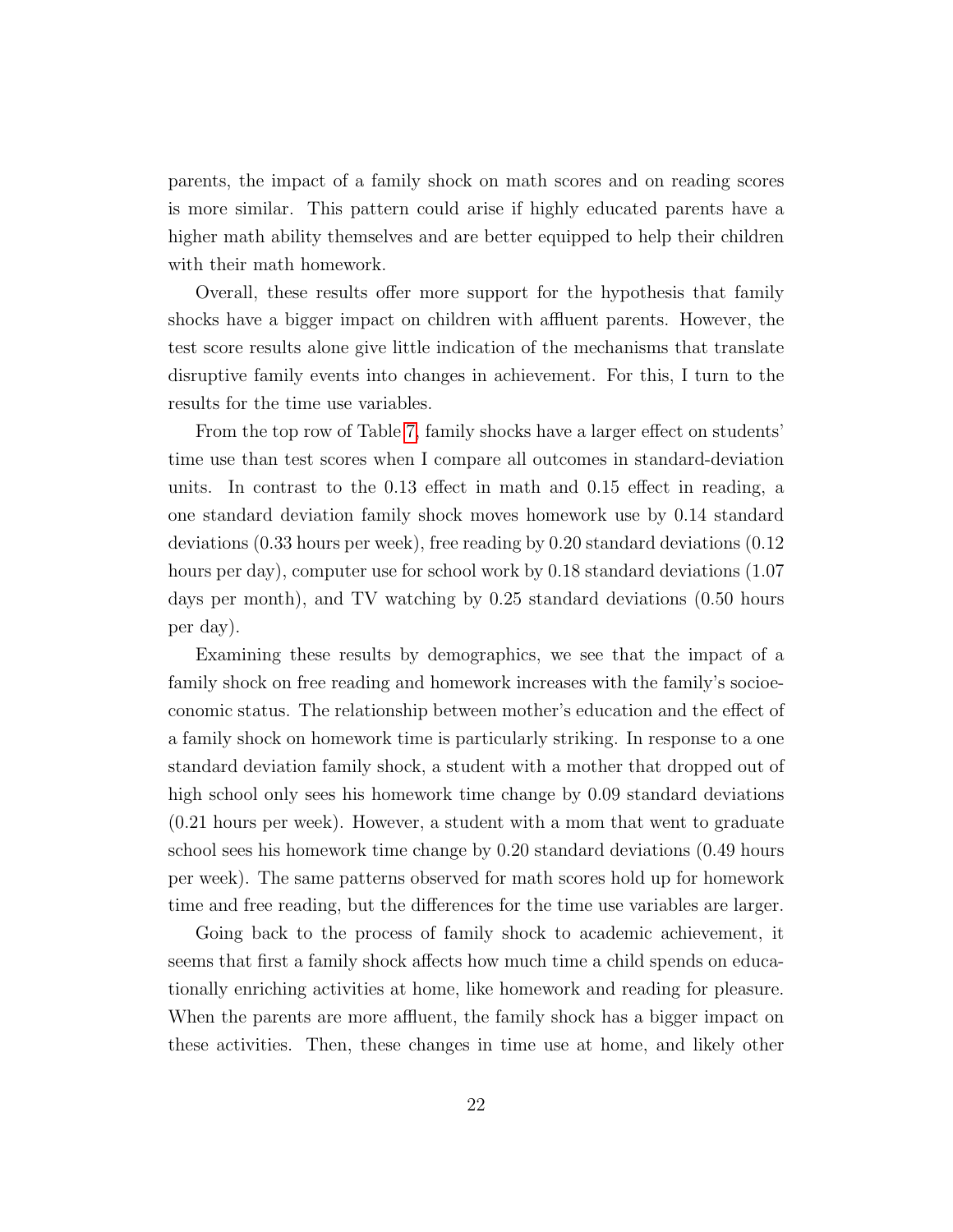family inputs that are positively related to learning, go on to impact achievement. However, since achievement is a function of family inputs and school inputs, and the school inputs are held constant, the effect of the family shock on achievement is lessened but still present.

In contrast to the free reading and homework time variables, the pattern for the effect of family shocks on TV watching and computer use is mixed. Recall that these variables are negatively correlated with achievement. The impact of a family shock on computer use is often increasing in parents' education but is decreasing in income as measured by subsidized lunch eligibility. The impact of a family shock on TV watching is more often decreasing in affluence. The differences by socioeconomic status are also smaller for these variables. For example, the range of impacts by mother's education is 0.02 standard deviations for both of these variables, while it is 0.12 standard deviations for homework time. While family shocks have a large impact on TV time, they seem to affect all children's TV time about equally. The same is not true for the educational activities.

We can learn more about the relationship between test scores and the family shock mechanisms by analyzing the correlations between family shocks to achievement and family shocks to time use. Similar to my calculation of the variation in family shocks, I modify the traditional correlation formula. Let k and  $\ell$  represent two different outcomes. Normally, the formula to find the correlation in family shocks to these two different outcomes would be

$$
Corr(\xi_{ft}^k, \xi_{ft}^\ell) = \frac{Cov(\xi_{ft}^k, \xi_{ft}^\ell)}{\sqrt{Var(\xi_{ft}^k)Var(\xi_{ft}^\ell)}}
$$

I replace both variances in the denominator with the covariance of sibling residuals, which is the same modification I made to calculate the variation in family shocks. I replace the numerator with covariance of sibling residuals for different outcomes, i.e.  $Cov(\varepsilon_{ifst}^k, \varepsilon_{ifs't}^\ell)$  for  $i \neq i'$ . For this substitution to be valid, the family shock to one outcome must be uncorrelated with the individual error for any other outcome, i.e.  $Cov(\xi_{ft}^k, \nu_{ifst}^\ell) = 0$ , and the siblings' individual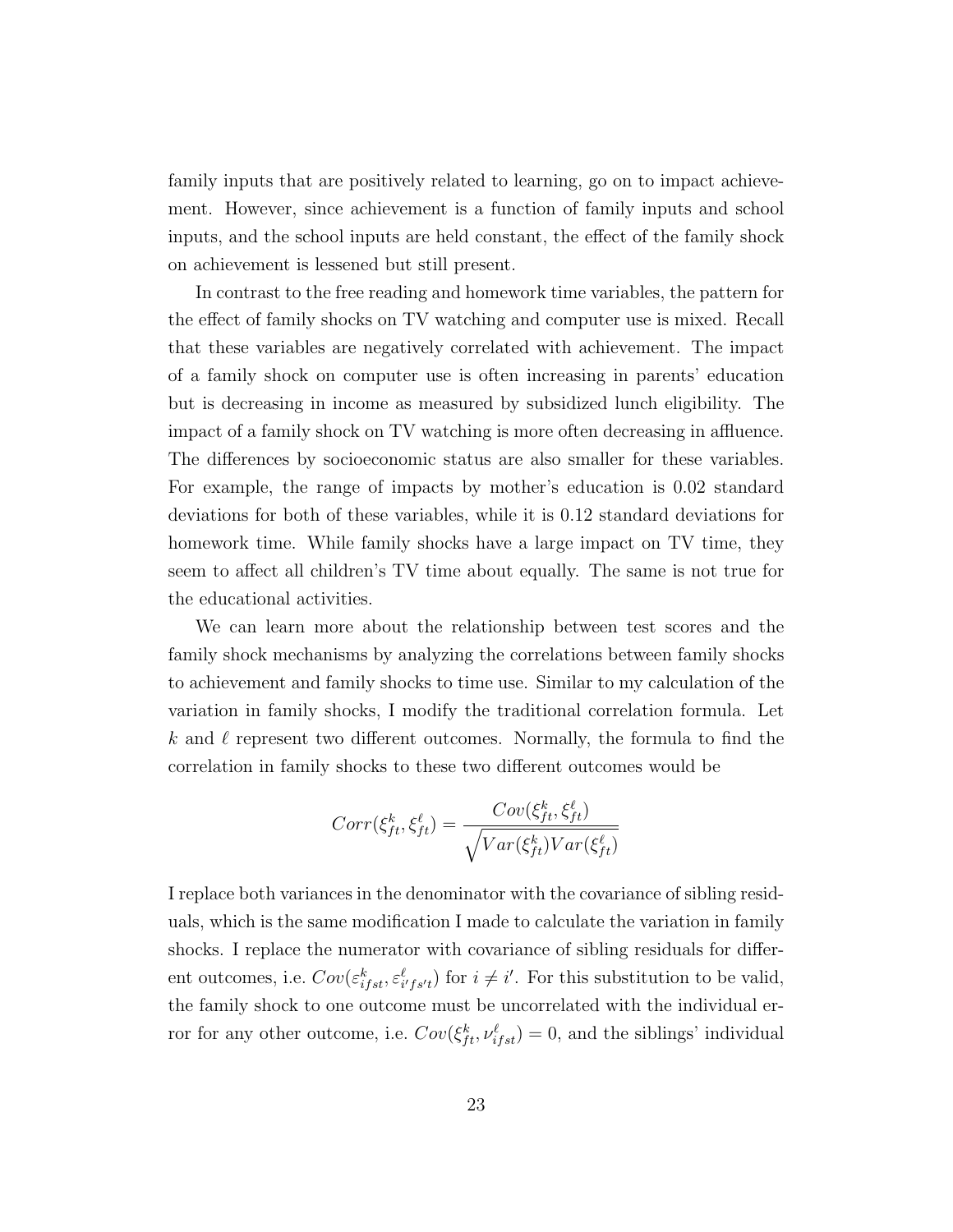errors for different outcomes must also be unrelated, i.e.  $Cov(\nu_{ifst}^k, \nu_{i'fs't}^{\ell}) = 0$ for  $i \neq i'$ .

Table [8](#page-40-0) reports results on the correlations between family shocks to different outcomes. The correlation between family shocks to math achievement and family shocks to reading achievement is 0.82, indicating that family disruptions have a similar effect on a student's cognitive development across subjects. I also find a positive relationship between family shocks to achievement and family shocks to educational time use. This means that a family shock that increases homework time or free reading time also increases test scores. The relationship between family shocks to free reading and family shocks to reading scores ( $\rho = 0.34$ ) is stronger than the relationship between family shocks to free reading and family shocks to math scores ( $\rho = 0.22$ ). Conversely, family shocks to homework time are more strongly associated with family shocks to math scores ( $\rho = 0.33$ ) compared to reading scores ( $\rho = 0.28$ ).

Turning to the relationship between family shocks to achievement and family shocks to non-educational time use, we see that the magnitudes are all lower compared to the correlations with educational uses of time. These correlations are also also all negative, ranging from -0.06 to -0.12. The correlations between family shocks to different uses of time are generally weak, with the exception of free reading and homework time.

Let us return to the process through which a family shock affects academic achievement. Of the various potential mechanisms, educational time use appears to be the most important. The evidence suggests that family shocks that change the time a student spends on educational activities (like free reading and homework) are the ones that have a bigger impact on the student's learning. These results also help us understand why family shocks have a bigger impact on children from affluent families. In the face of a family shock, the larger changes in free reading and homework time for these children likely cause the larger changes in test scores.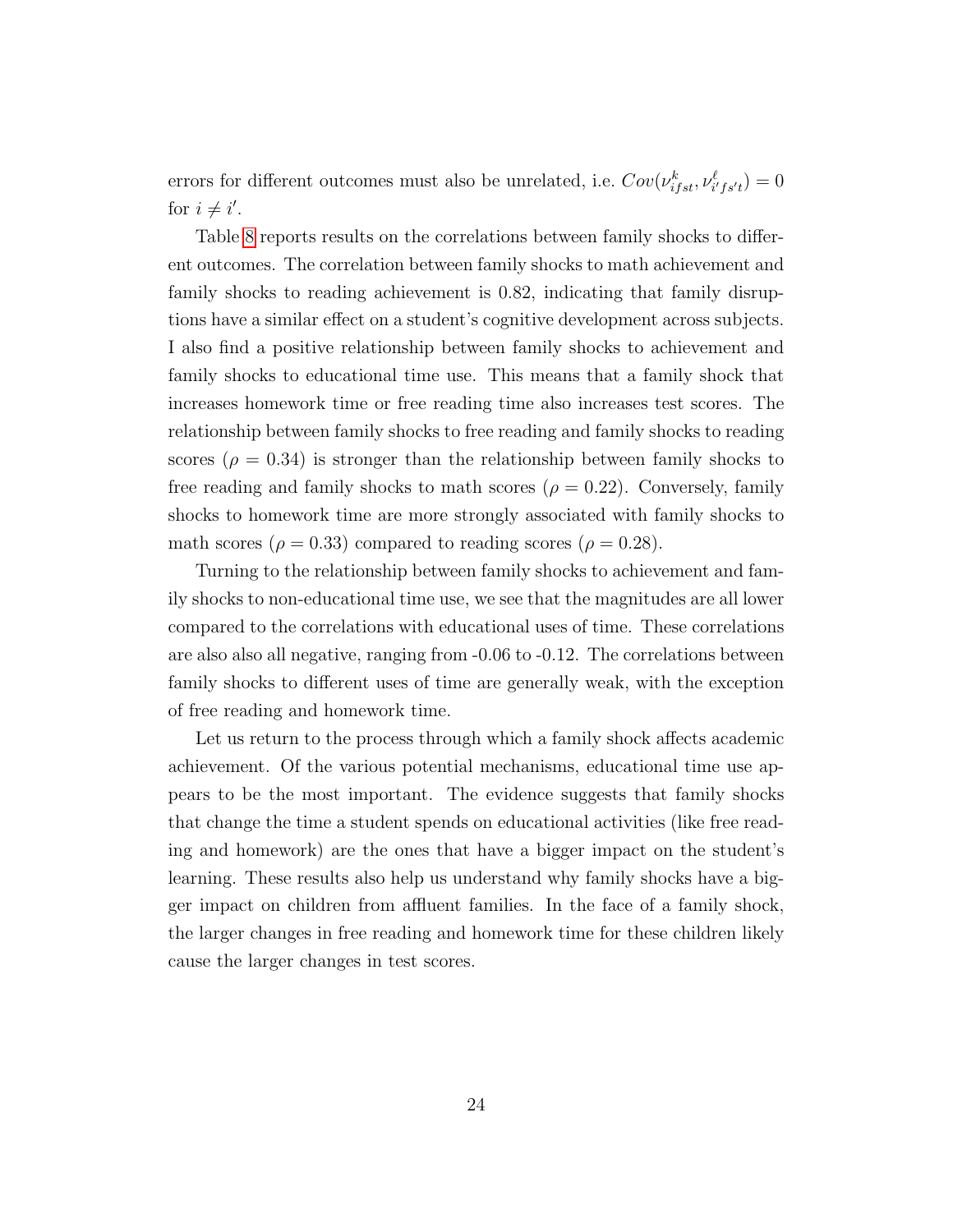## <span id="page-26-0"></span>6 Conclusion

In this paper, I estimate a model of test score production and analyze the family-year-specific component of the residual to determine the impact of family shocks on student test scores. I find that a one standard deviation family shock moves math scores by 0.13 standard deviations and reading scores by 0.15 standard deviations. These estimates are similar in magnitude to recent estimates of the effect of having a one standard deviation better teacher [\(Chetty et al., 2014a\)](#page-28-2). [Chetty, Friedman and Rockoff'](#page-28-7)s [\(2014b\)](#page-28-7) estimate on the long-term impact of teacher effectiveness offers some insight on how a yearlong change to a student's inputs translates into later life outcomes.[15](#page-26-1) They determine that a one standard deviation improvement in teacher quality increases lifetime income by almost \$40,000. While recent work in the economics of education has sought to understand which school interventions are most effective and why, here I emphasize the importance of the family side of achievement production. Transitory family characteristics, in addition to permanent family characteristics, influence student learning.

The second contribution of this paper is to determine which families are more vulnerable to family shocks, and why. A same-size family shock has a larger impact on students from affluent families, likely because these parents are initially more involved in their children's learning. These results suggest that successful home interventions are ones that help parents guide their children to educationally enriching activities. They also support the idea that school interventions are most helpful to disadvantaged students—changes to affluent students' achivement more often come from changes at home. However, schools can still play an important role in mitigating the negative effects of family shocks.

This paper represents a first step in understanding the relationship between family shocks and academic outcomes, and several unanswered questions remain. First, much of the evidence in this paper comes from correlations. For

<span id="page-26-1"></span><sup>15</sup>[Jackson et al.](#page-29-5) [\(2015\)](#page-29-5) demonstrate that improvements in school resources also have long-run effects.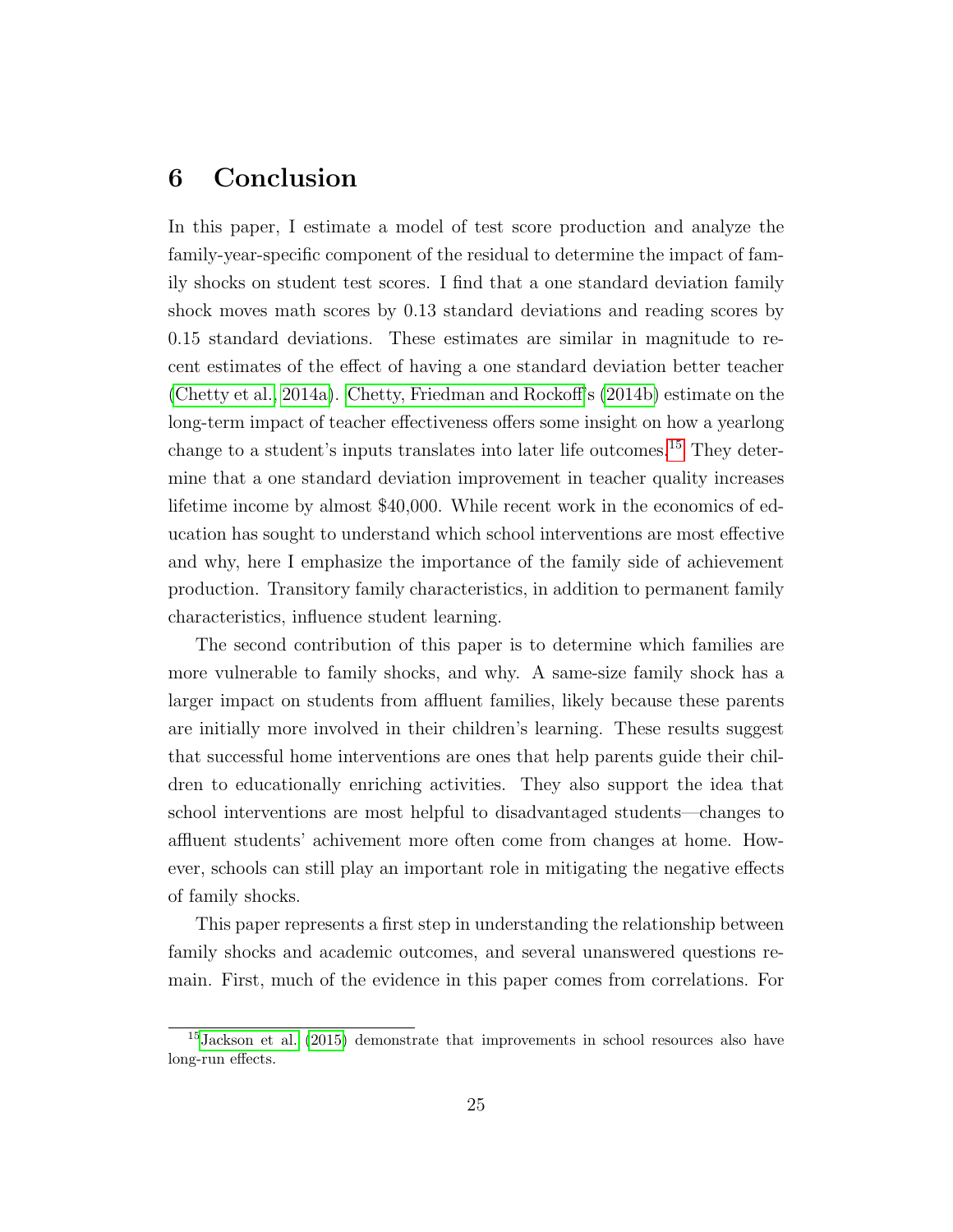example, I look to the correlation between the effect of a family shock on free reading time and the effect of a family shock on reading test scores to understand the relationship between the time use mechanism and the outcome. Future work on this topic must ascertain the direct causal link between various mechanisms and outcomes. The data in this paper is not well-suited to address this issue since all outcomes are measured simultaneously. A second question of interest is whether family shocks are more important at certain ages. Is the cognitive ability of younger children more sensitive to changes in parental investments, as found [Cunha, Heckman and Schennach](#page-29-7) [\(2010\)](#page-29-7)? My framework cannot answer this question directly since I use sibling pairs to calculate the impact of family shocks, and siblings are almost always different ages. A final issue is the persistence of family shocks. Do children bounce back quickly after a family shock, or does the impact of the shock carry through to adulthood? In the teacher value-added literature, teacher effects fade out quickly when persistence is evaluated in terms of future years' scores [\(Kane](#page-30-5) [and Staiger, 2008;](#page-30-5) [Rothstein, 2010\)](#page-31-5). However, [Chetty et al.](#page-28-7) [\(2014b\)](#page-28-7) find that teacher value-added impacts a host of later life outcomes including college attendance, teenage pregnancy, and earnings. Thus, there may be scope for a family shock in a single year to reverberate throughout the life cycle.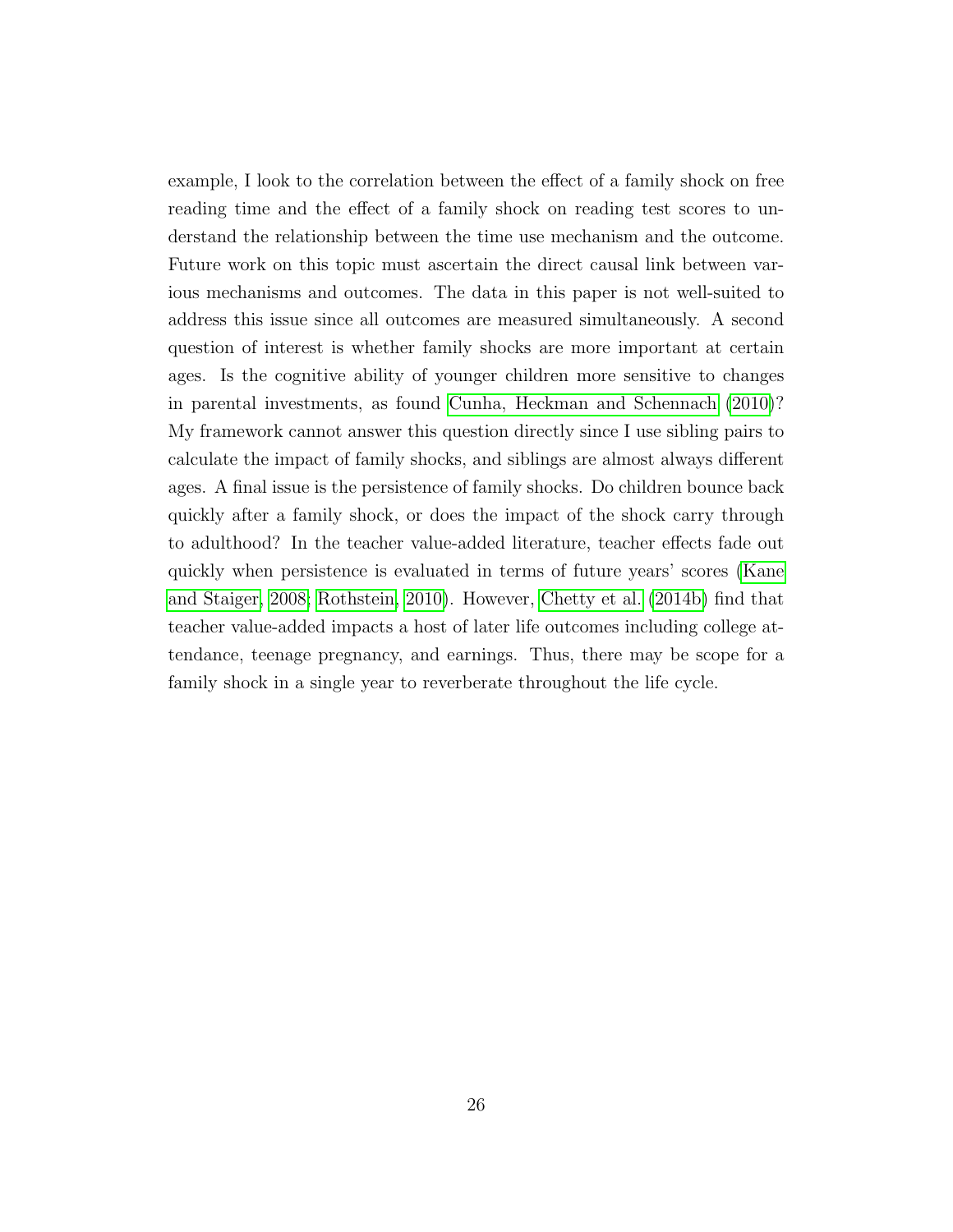## References

- <span id="page-28-3"></span>Aaronson, Daniel, Lisa Barrow, and William Sander, "Teachers and Student Achievement in the Chicago Public High Schools," Journal of Labor Economics, 2007, 25 (1), 95–135.
- <span id="page-28-1"></span>Amato, Paul R., "Children of Divorce in the 1990s: An Update of the Amato & Keith (1991) Meta-Analysis," *Journal of Family Psychology*, 2001, 15  $(3)$ , 355–70.
- <span id="page-28-0"></span>and Bruce Keith, "Parental Divorce and the Well-Being of Chidren: A Meta-Analysis," *Psychological Bulletin*, 1991, 110 (3), 26–46.
- <span id="page-28-5"></span>Ananat, Elizabeth O., Anna Gassman-Pines, and Christina M. Gibson-Davis, "The effect of local employment losses on childen's educational achievement," in Greg J. Duncan and Richard J. Murnane, eds., Whither Opportunity? Rising Inequality and the Uncertain Life Chances of Low-Income Children, New York: Russel Sage Publications, 2011, pp. 299– 314.
- <span id="page-28-4"></span>Björklund, Anders and Kjell G. Salvanes, "Education and Family Background: Mechanisms and Policies," in Eric A. Hanushek, Stephen Machin, and Ludger Woessman, eds., Handbook of the Economics of Education, Vol. 3, Amsterdam: Elsevier, 2011, pp. 201–47.
- <span id="page-28-2"></span>Chetty, Raj, John N. Friedman, and Jonah E. Rockoff, "Measuring the Impacts of Teachers I: Evaluating Bias in Teacher Value-Added Estimates," American Economic Review, 2014, 104 (9), 2593–2632.
- <span id="page-28-7"></span> $\ldots$ ,  $\ldots$ , and  $\ldots$ , "Measuring the Impacts of Teachers II: Teacher Value-Added and Student Outcomes in Adulthood," American Economic Review, 2014, 104 (9), 2633–79.
- <span id="page-28-6"></span>Clotfelter, Charles T., Helen F. Ladd, and Jacob L. Vigdor, "Teacher-Student Matching and the Assessment of Teacher Effectiveness," Journal of Human Resources, 2006, 41 (4), 778–820.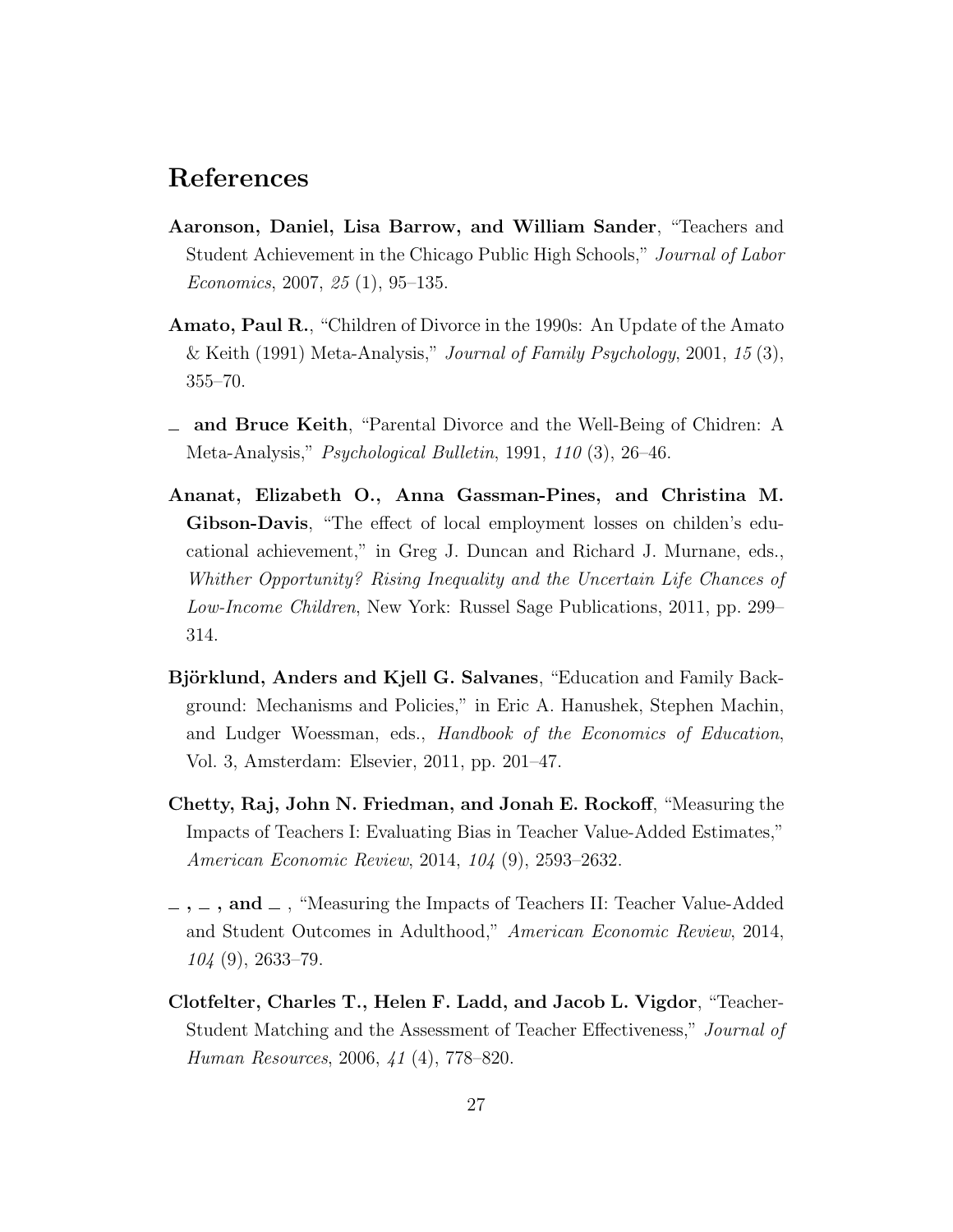- <span id="page-29-7"></span>Cunha, Flavio, James J. Heckman, and Susanne M. Schennach, "Estimating the Technology of Cognitive and Noncognitive Skill Formation," Econometrica, 2010, 78 (3), 883–931.
- <span id="page-29-1"></span>Dahl, Gordon B. and Lance Lochner, "The Impact of Family Income on Child Achievement: Evidence from the Earned Income Tax Credit," American Economic Review, 2012, 102 (5), 1927–56.
- <span id="page-29-0"></span>Duncan, Greg J., Pamela A. Morris, and Chris Rodrigues, "Does Money Really Matter? Estimating Impacts of Family Income on Young Children's Achievement With Data From Random-Assignment Experiments," Developmental Psychology, 2011, 47 (5), 1263–79.
- <span id="page-29-6"></span>Felitti, Vincent J., Robert F. Anda, Dale Nordenberg, David F. Williamson, Alison M. Spitz, Valerie Edwards, Mary P. Koss, and James S. Marks, "Relationship of Childhood Abuse and Household Dysfunction to Many of the Leading Causes of Death in Adults: The Adverse Childhood Experiences (ACE) Study," American Journal of Preventative Medicine, 1998, 14 (4), 245–58.
- <span id="page-29-3"></span>Figlio, David, Jonathan Guryan, Krzysztof Karbownik, and Jeffrey Roth, "The Effects of Poor Neonatal Health on Children's Cognitive Development," American Economic Review, 2014, 104 (12), 3921–55.
- <span id="page-29-4"></span>Fiorini, Mario and Michael P. Keane, "How the Allocation of Children's Time Affects Cognitive and Noncognitive Development," Journal of Labor Economics, 2014, 32 (4), 787–836.
- <span id="page-29-2"></span>Hanushek, Eric, "Teacher Characteristics and Gains in Student Achievement: Estimation Using Micro Data," American Economic Review, 1971, 61 (2), 280–88.
- <span id="page-29-5"></span>Jackson, C. Kirabo, Rucker C. Johnson, and Claudia Persico, "The Effects of School Spending on Educational and Economic Outcomes: Evidence from School Finance Reforms," 2015. NBER Working Paper 20847.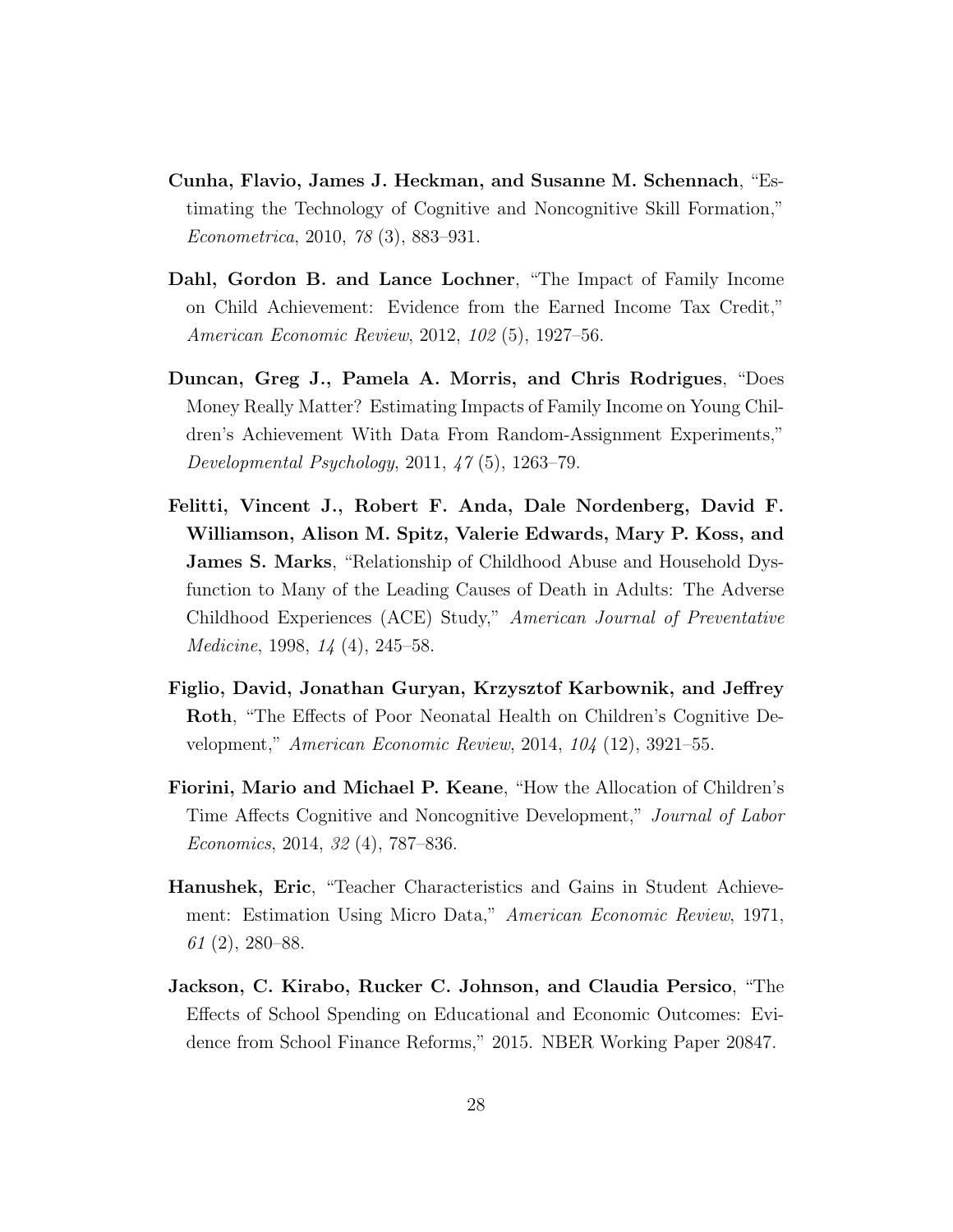- <span id="page-30-0"></span>Kalil, Ariel and Kathleen M. Ziol-Guest, "Parental employment circumstances and children's academic progress," Social Science Research, 2008, 37, 500–15.
- <span id="page-30-5"></span>Kane, Thomas J. and Douglas O. Staiger, "Estimating Teacher Impacts on Student Achievement: An Experimental Evaluation," 2008. NBER Working Paper 14607.
- <span id="page-30-2"></span>, Jonah E. Rockoff, and Douglas O. Staiger, "What does certification tell us about teacher effectiveness? Evidence from New York City," Economics of Education Review, 2008, 27, 615–31.
- <span id="page-30-7"></span>Krueger, Alan B., "Experimental Estimates of Education Production Functions," Quarterly Journal of Economics, 1999,  $114$   $(2)$ , 497–532.
- <span id="page-30-1"></span>Milligan, Kevin and Mark Stabile, "Do Child Tax Benefits Affect the Well-being of Children? Evidence from Canadian Child Benefit Expansions," American Economic Journal: Economic Policy, 2011, 3 (3), 175– 205.
- <span id="page-30-9"></span>Morgan, Michael and Larry Gross, "Television Viewing, IQ and Academic Achievement," Journal of Broadcasting, 1980, 24 (2), 117–33.
- <span id="page-30-6"></span>Murnane, Richard J., The Impact of School Resources on the Learning of Inner City Children, Cambridge, MA: Ballinger Publishing, 1975.
- <span id="page-30-8"></span>Neal, Derek, "The Effects of Catholic Secondary Schooling on Educational Achievement," Journal of Labor Economics, 1997, 15 (1), 98–123.
- <span id="page-30-4"></span>Rivkin, Steven G., Eric A. Hanushek, and John F. Kain, "Teachers, Schools, and Academic Achievement," Econometrica, 2005, 73 (2), 417–58.
- <span id="page-30-3"></span>Rockoff, Jonah E., "The Impact of Individual Teachers on Student Achievement: Evidence from Panel Data," American Economic Review, 2004, 94 (2), 247–52.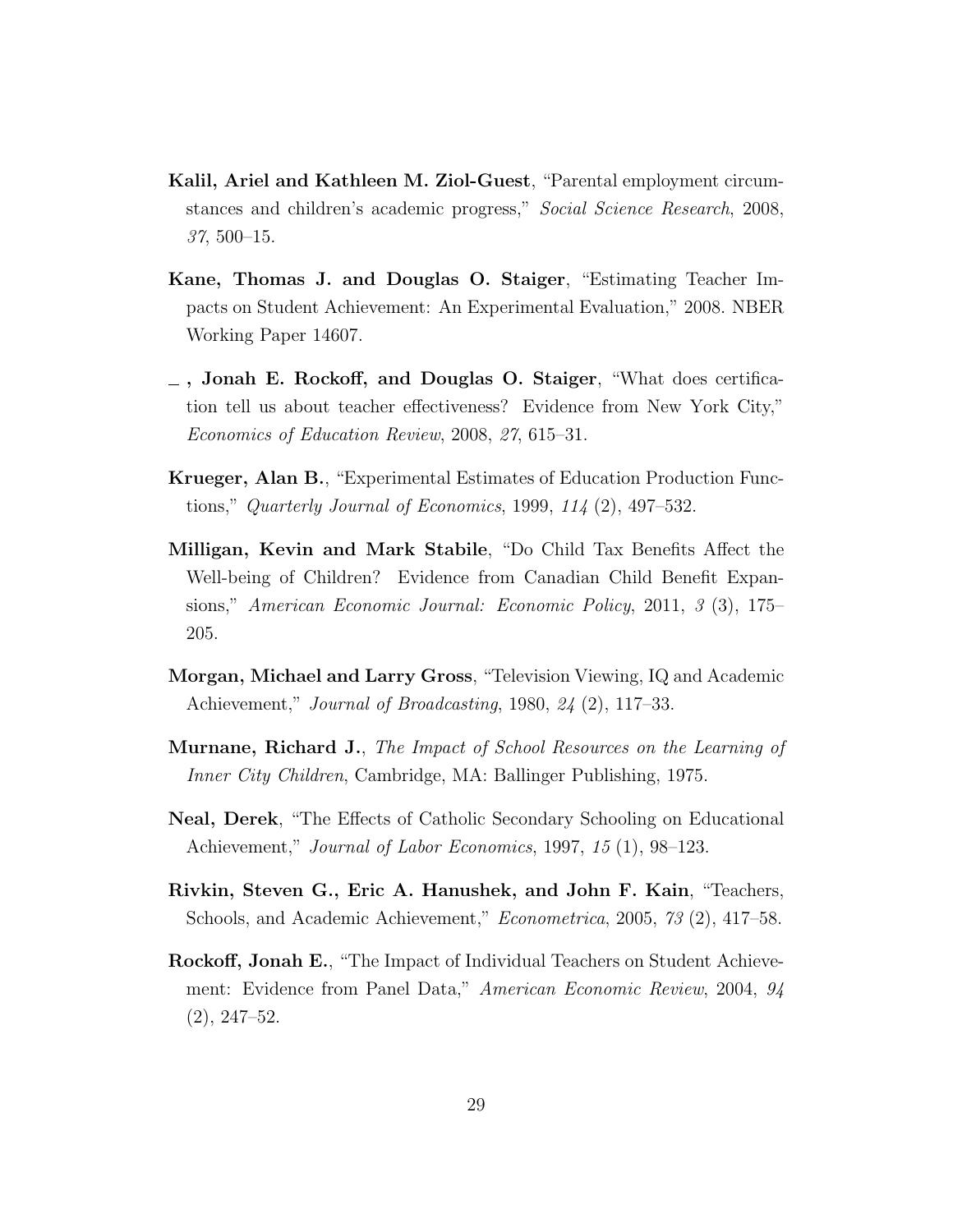- <span id="page-31-5"></span>Rothstein, Jesse, "Teacher Quality in Educational Production: Tracking, Decay, and Student Achievement," Quarterly Journal of Economics, 2010, 125 (1), 175–214.
- <span id="page-31-2"></span>, "Revisiting the Impacts of Teachers," 2014. Working paper.
- <span id="page-31-0"></span>Stevens, Ann Huff and Jessamyn Schaller, "Short-run effects of parental job loss on children's academic achievement," Economics of Education Review, 2011, 30, 289–99.
- <span id="page-31-1"></span>Tillman, Kathryn Harker, "Family Structure Pathways and Academic Disdavantage among Adolescents in Stepfamilies," Sociological Inquiry, 2007, 77 (3), 383–424.
- <span id="page-31-3"></span>Todd, Petra E. and Kenneth I. Wolpin, "On the Specification and Estimation of the Production Function for Cognitive Achievement," Economic Journal, 2003, 113 (485), F3–F33.
- <span id="page-31-4"></span> $\Box$  and  $\Box$ , "The Production of Cognitive Achievement in Children: Home, School, and Racial Test Score Gaps," Journal of Human Capital, 2007, 1  $(1), 91-136.$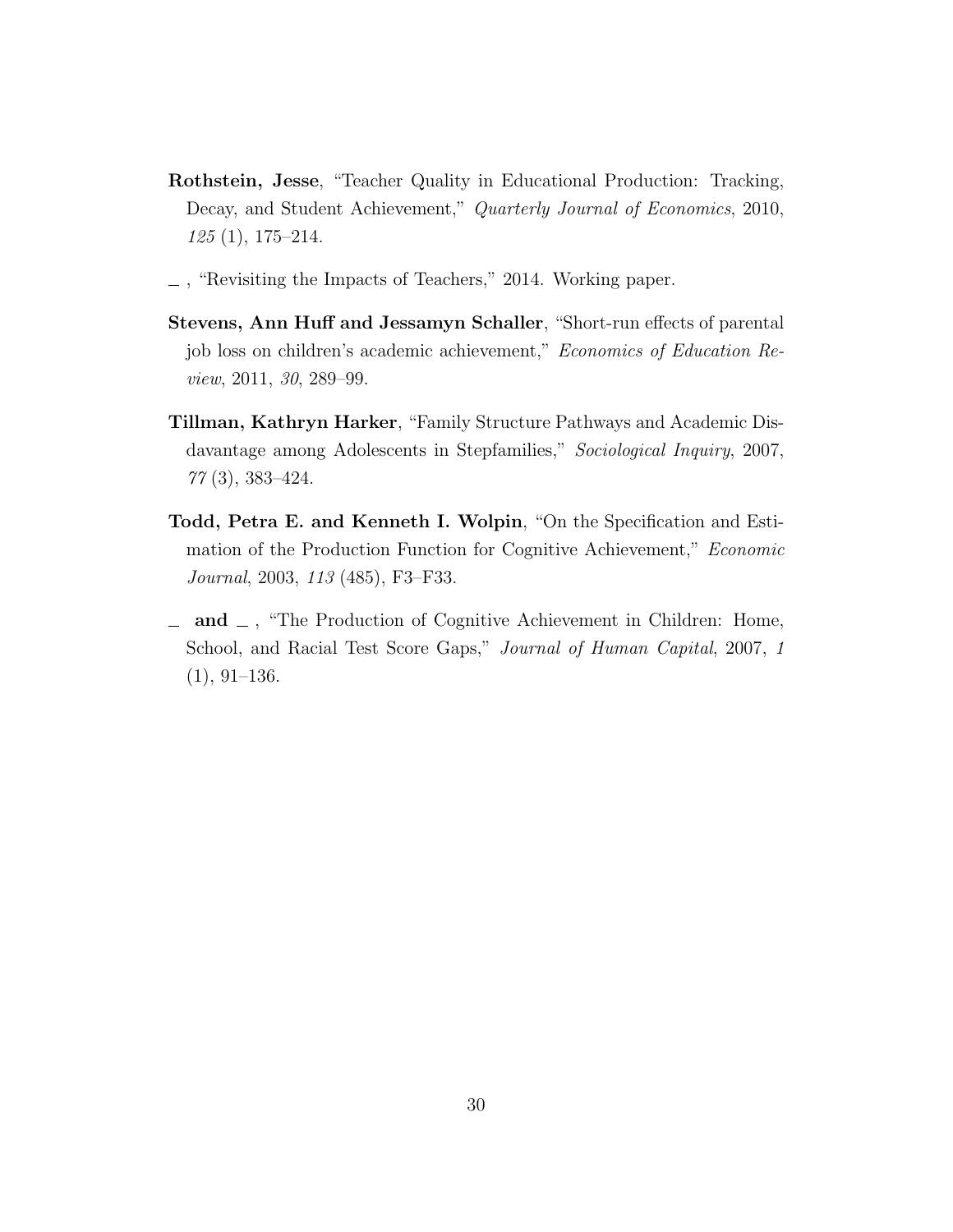<span id="page-32-0"></span>

| Sample:                   |                  | Full      | Matched     |         | Sibling-pair |         |
|---------------------------|------------------|-----------|-------------|---------|--------------|---------|
| Student-year observations |                  | 8,301,355 | 4,890,464   |         | 1,426,970    |         |
| Unique students           |                  | 2,403,870 | 1,200,317   |         | 549,989      |         |
| Unique schools            |                  | 2,255     |             | 2,244   |              | 2,211   |
|                           |                  |           |             |         |              |         |
| Match rate to birth data  |                  |           |             |         |              |         |
| for eligible observations |                  | 0.642     |             |         |              |         |
| Unique mothers            |                  |           |             | 723,362 |              | 236,881 |
|                           |                  |           |             |         |              |         |
| Math score (std devs)     | $\boldsymbol{0}$ | (1)       | $-0.009$    | (0.988) | $-0.029$     | (1.007) |
| Reading score (std devs)  | $\overline{0}$   | (1)       | $-0.012$    | (0.988) | $-0.065$     | (1.007) |
| Homework (std devs)       | $\overline{0}$   | (1)       | $-0.012$    | (0.990) | $-0.028$     | (0.988) |
| Free reading (std devs)   | $\overline{0}$   | (1)       | $-0.045$    | (0.969) | $-0.058$     | (0.968) |
| Computer use (std devs)   | $\boldsymbol{0}$ | (1)       | $-0.025$    | (0.978) | $-0.033$     | (0.970) |
| TV watching (std devs)    | $\overline{0}$   | (1)       | $\,0.022\,$ | (1.002) | 0.010        | (1.016) |
|                           |                  |           |             |         |              |         |
| Homework $(hrs/wk)$       | $2.53\,$         | (2.42)    | 2.49        | (2.41)  | $2.44\,$     | (2.39)  |
| Free reading (hrs/day)    | $0.81\,$         | (0.62)    | 0.78        | (0.60)  | 0.77         | (0.60)  |
| Computer use $(days/mo)$  | $3.47\,$         | (6.29)    | $3.26\,$    | (6.09)  | $3.17\,$     | (5.99)  |
| $TV$ watching $(hrs/day)$ | $2.57\,$         | (1.99)    | 2.56        | (2.00)  | 2.53         | (2.02)  |
|                           |                  |           |             |         |              |         |
| White                     | 0.580            |           | 0.611       |         | 0.597        |         |
| <b>Black</b>              | 0.281            |           | 0.297       |         | $0.311\,$    |         |
| Hispanic                  | 0.078            |           | 0.040       |         | $\,0.035\,$  |         |
| Other race                | $\,0.035\,$      |           | 0.028       |         | 0.030        |         |
| Multiracial               | $\,0.025\,$      |           | 0.024       |         | 0.027        |         |
| Female                    | 0.493            |           | 0.497       |         | 0.497        |         |
| Subsidized lunch          | 0.435            |           | 0.429       |         | 0.511        |         |
|                           |                  |           |             |         |              |         |
| Mother education          |                  |           | 12.6        | (2.4)   | 12.6         | (2.5)   |
| Mother age                |                  |           | $25.9\,$    | (5.9)   | $25.3\,$     | (5.6)   |
| Mother married            |                  |           | 0.670       |         | 0.665        |         |
| Mother immigrant          |                  |           | 0.061       |         | $\,0.052\,$  |         |
| No father information     |                  |           | 0.133       |         | 0.150        |         |
| Father education          |                  |           | 12.7        | (2.4)   | 12.8         | (2.5)   |
| Father age                |                  |           | $28.9\,$    | (6.5)   | $28.5\,$     | (6.3)   |
| Father immigrant          |                  |           | 0.073       |         | 0.069        |         |
| First born                |                  |           | 0.441       |         | 0.323        |         |
| Birth weight              |                  |           | $7.31\,$    | (1.31)  | 7.20         | (1.38)  |
| Alcohol when pregnant     |                  |           | 0.014       |         | $\,0.013\,$  |         |
| Tobacco when pregnant     |                  |           | 0.179       |         | 0.177        |         |

Table 1: Descriptive statistics

Sources: North Carolina Education Research Data Center and North Carolina State Center for Health Statistics. Sample: Students in grades 4-8, years 1998-2013. Standard deviations in parentheses.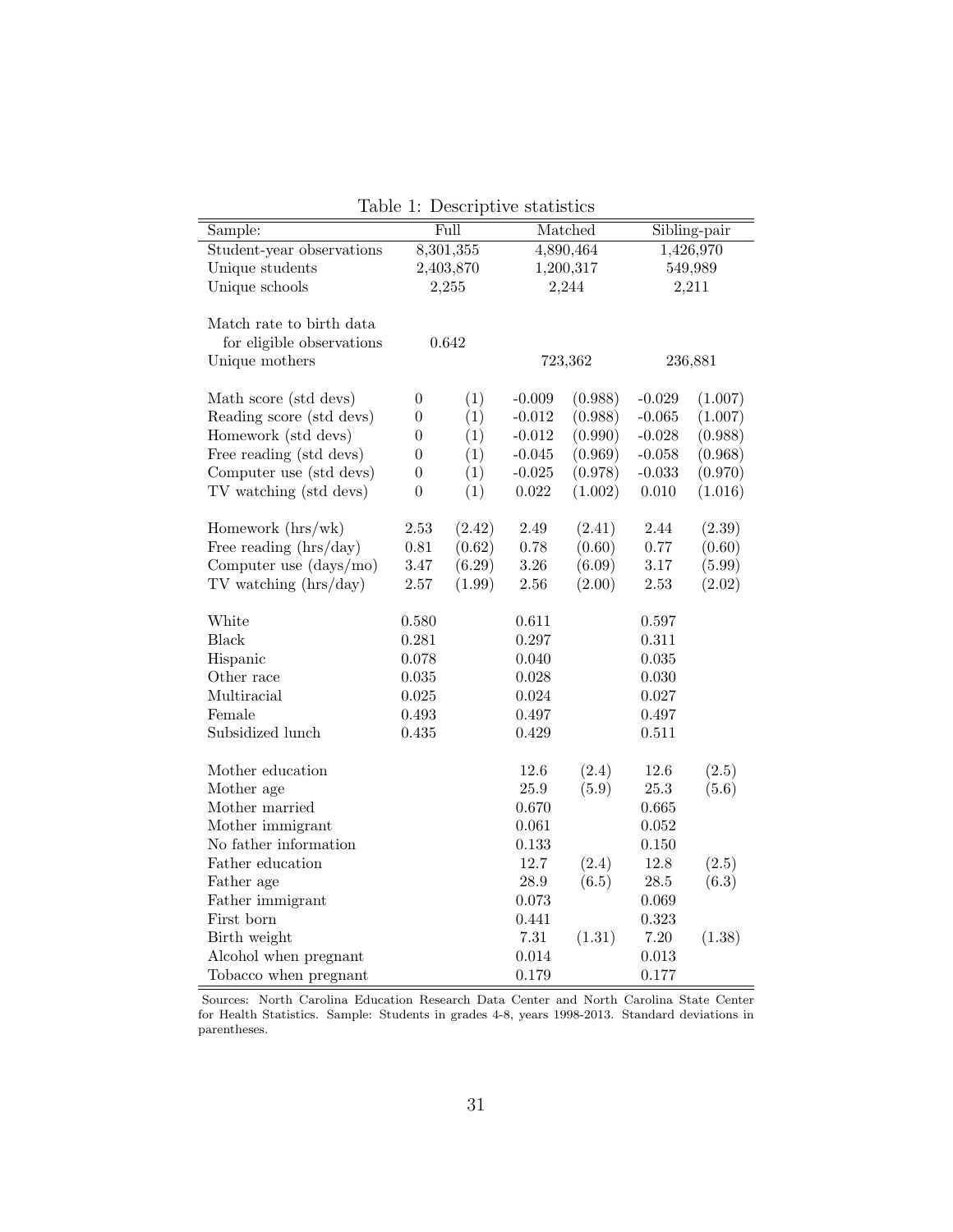<span id="page-33-0"></span>

|                       | Math     | Reading  |          | Free     | Computer | TV       |
|-----------------------|----------|----------|----------|----------|----------|----------|
|                       | score    | score    | Homework | reading  | use      | watching |
| All                   | $-0.009$ | $-0.012$ | $-0.012$ | $-0.045$ | $-0.025$ | 0.022    |
|                       | (0.988)  | (0.988)  | (0.990)  | (0.969)  | (0.978)  | (1.002)  |
|                       |          |          |          |          |          |          |
| Mother's education    |          |          |          |          |          |          |
| $\langle$ high school | $-0.475$ | $-0.492$ | $-0.137$ | $-0.123$ | $-0.040$ | 0.134    |
|                       | (0.873)  | (0.927)  | (0.938)  | (0.957)  | (1.022)  | (1.061)  |
| High school           | $-0.168$ | $-0.155$ | $-0.070$ | $-0.087$ | $-0.051$ | 0.107    |
|                       | (0.914)  | (0.932)  | (0.954)  | (0.956)  | (0.974)  | (1.021)  |
| Some college          | 0.164    | 0.179    | 0.034    | $-0.011$ | $-0.032$ | $-0.018$ |
|                       | (0.917)  | (0.899)  | (0.997)  | (0.975)  | (0.951)  | (0.958)  |
| College               | 0.673    | 0.629    | 0.196    | 0.066    | 0.033    | $-0.287$ |
|                       | (0.895)  | (0.834)  | (1.065)  | (0.973)  | (0.959)  | (0.836)  |
| Grad school           | 0.859    | 0.815    | 0.257    | 0.179    | 0.077    | $-0.408$ |
|                       | (0.882)  | (0.815)  | (1.099)  | (1.016)  | (0.991)  | (0.785)  |
|                       |          |          |          |          |          |          |
| Father's education    |          |          |          |          |          |          |
| Missing               | $-0.537$ | $-0.521$ | $-0.146$ | $-0.123$ | 0.021    | 0.317    |
|                       | (0.867)  | (0.922)  | (0.935)  | (0.965)  | (1.089)  | (1.117)  |
| $\langle$ high school | $-0.335$ | $-0.362$ | $-0.115$ | $-0.115$ | $-0.079$ | 0.058    |
|                       | (0.876)  | (0.925)  | (0.942)  | (0.952)  | (0.965)  | (1.008)  |
| High school           | $-0.060$ | $-0.047$ | $-0.044$ | $-0.074$ | $-0.063$ | 0.046    |
|                       | (0.911)  | (0.921)  | (0.963)  | (0.956)  | (0.947)  | (0.988)  |
| Some college          | 0.267    | 0.277    | 0.061    | 0.016    | $-0.036$ | $-0.081$ |
|                       | (0.906)  | (0.881)  | (1.006)  | (0.983)  | (0.934)  | (0.920)  |
| College               | 0.700    | 0.653    | 0.203    | 0.065    | 0.038    | $-0.311$ |
|                       | (0.882)  | (0.818)  | (1.065)  | (0.965)  | (0.956)  | (0.809)  |
| Grad school           | 0.924    | 0.864    | 0.286    | 0.193    | 0.097    | $-0.451$ |
|                       | (0.864)  | (0.790)  | (1.109)  | (1.015)  | (1.005)  | (0.755)  |
|                       |          |          |          |          |          |          |
| Subsidized lunch      | $-0.454$ | $-0.455$ | $-0.131$ | $-0.106$ | 0.006    | 0.231    |
|                       | (0.864)  | (0.931)  | (0.940)  | (0.975)  | (1.070)  | (1.089)  |
| No sub. lunch         | 0.315    | 0.308    | 0.070    | 0.005    | $-0.031$ | $-0.127$ |
|                       | (0.946)  | (0.903)  | (1.015)  | (0.963)  | (0.932)  | (0.907)  |

Table 2: Mean outcomes by demographics

Continued on next page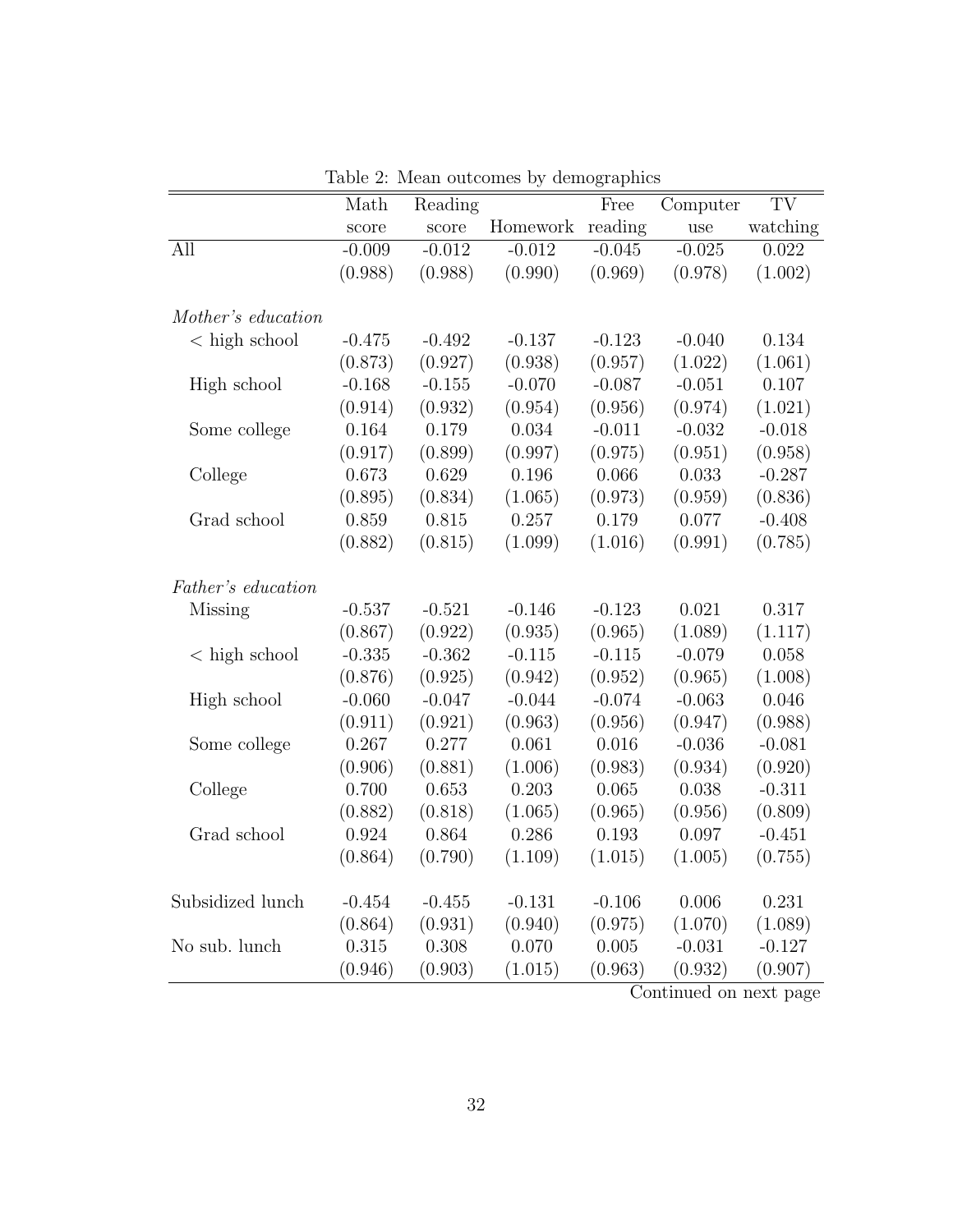|                   | Math                | Reading  |           | Free      | Computer  | TV        |
|-------------------|---------------------|----------|-----------|-----------|-----------|-----------|
|                   | score               | score    | Homework  | reading   | use       | watching  |
| Mother's race     |                     |          |           |           |           |           |
| <b>Black</b>      | $-0.523$            | $-0.501$ | $-0.135$  | $-0.128$  | 0.073     | 0.419     |
|                   | (0.860)             | (0.908)  | (0.935)   | (0.951)   | (1.125)   | (1.123)   |
| Hispanic          | $-0.181$            | $-0.333$ | $-0.096$  | $-0.049$  | 0.008     | $-0.044$  |
|                   | (0.895)             | (0.919)  | (0.926)   | (0.926)   | (1.001)   | (0.916)   |
| White             | 0.239               | 0.238    | 0.046     | $-0.009$  | $-0.069$  | $-0.169$  |
|                   | (0.950)             | (0.933)  | (1.010)   | (0.977)   | (0.904)   | (0.878)   |
| Mother's nativity |                     |          |           |           |           |           |
| Native            | $-0.017$            | $-0.010$ | $-0.014$  | $-0.051$  | $-0.030$  | 0.027     |
|                   | (0.987)             | (0.988)  | (0.989)   | (0.969)   | (0.974)   | (1.005)   |
| Immigrant         | 0.114               | $-0.042$ | 0.025     | 0.051     | 0.075     | $-0.146$  |
|                   | (0.990)             | (0.984)  | (1.001)   | (0.976)   | (1.043)   | (0.906)   |
| Observations      | 4,882,823 4,862,999 |          | 3,869,819 | 3,663,761 | 3,218,859 | 2,445,804 |

Table 2 – continued from previous page

Sources: North Carolina Education Research Data Center and North Carolina State Center for Health Statistics. Standard errors in parentheses.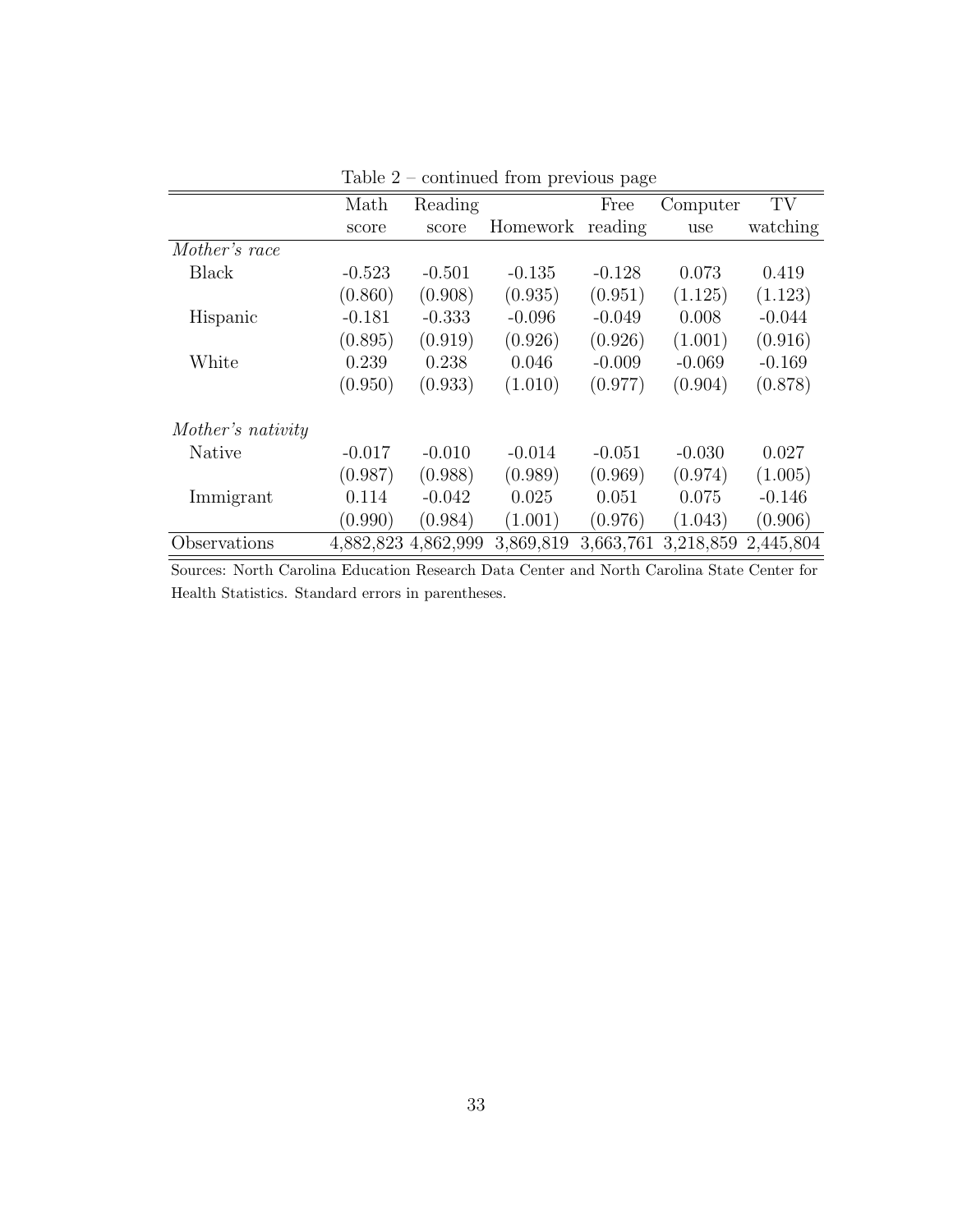<span id="page-35-0"></span>

|                        |       | Math Reading |                  | Free     | Computer | TV       |
|------------------------|-------|--------------|------------------|----------|----------|----------|
|                        | score | score        | Homework reading |          | use      | watching |
| Math score             | 1.000 |              |                  |          |          |          |
| Reading score          | 0.752 | 1.000        |                  |          |          |          |
| Homework               | 0.195 | 0.165        | 1.000            |          |          |          |
| Free reading           | 0.153 | 0.216        | 0.141            | 1.000    |          |          |
| Computer use $-0.033$  |       | $-0.043$     | 0.070            | 0.057    | 1.000    |          |
| $TV$ watching $-0.162$ |       | $-0.156$     | $-0.025$         | $-0.045$ | 0.010    | 1.000    |

Table 3: Correlations between outcomes

Sources: North Carolina Education Research Data Center and North Carolina State Center for Health Statistics. Sample: students in birth data. All outcomes standardized by grade and year.

Table 4: Correlations between own outcome and sibling outcome

<span id="page-35-1"></span>

|                        |       | Math Reading |                  | Free     | Computer | TV       |
|------------------------|-------|--------------|------------------|----------|----------|----------|
|                        | score | score        | Homework reading |          | use      | watching |
| Math score             | 0.488 |              |                  |          |          |          |
| Reading score 0.440    |       | 0.465        |                  |          |          |          |
| Homework               | 0.113 | 0.103        | 0.069            |          |          |          |
| Free reading           | 0.082 | 0.097        | 0.037            | 0.107    |          |          |
| Computer use $-0.015$  |       | $-0.022$     | 0.012            | 0.002    | 0.076    |          |
| $TV$ watching $-0.163$ |       | $-0.154$     | $-0.043$         | $-0.033$ | 0.009    | 0.214    |

Sources: North Carolina Education Research Data Center and North Carolina State Center for Health Statistics. Sample: students in birth data. All outcomes standardized by grade and year.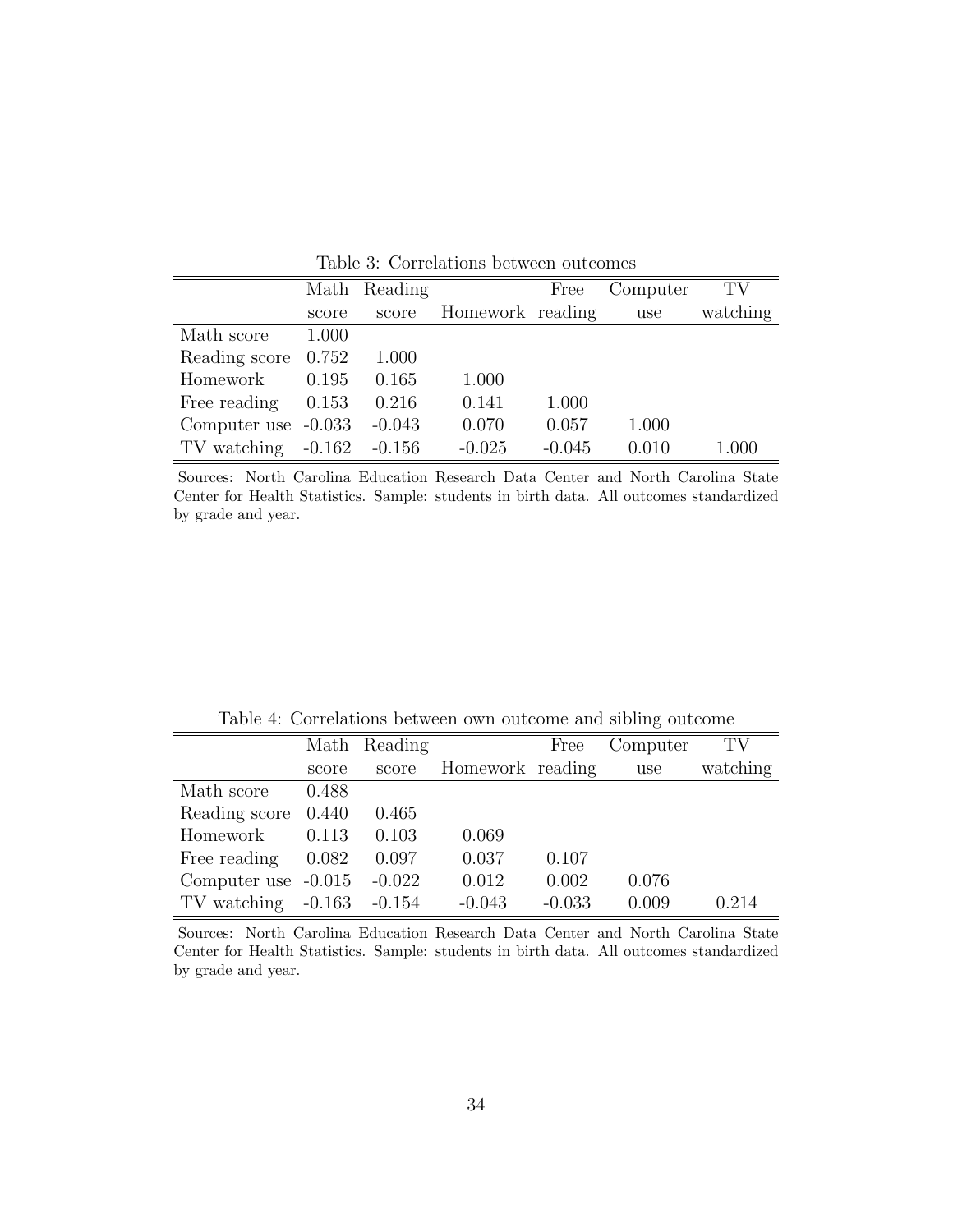<span id="page-36-0"></span>

|                       |       | Homework |           | Free reading |          | Computer use | TV watching |          |
|-----------------------|-------|----------|-----------|--------------|----------|--------------|-------------|----------|
|                       | Math  | Read     | Math      | Read         | Math     | Read         | Math        | Read     |
| All                   | 0.195 | 0.165    | 0.153     | 0.216        | $-0.033$ | $-0.043$     | $-0.162$    | $-0.155$ |
|                       |       |          |           |              |          |              |             |          |
| Mother's education    |       |          |           |              |          |              |             |          |
| $\langle$ high school | 0.129 | 0.099    | 0.151     | 0.204        | $-0.087$ | $-0.095$     | $-0.047$    | $-0.048$ |
| High school           | 0.158 | 0.127    | 0.135     | 0.197        | $-0.073$ | $-0.079$     | $-0.103$    | $-0.100$ |
| Some college          | 0.177 | 0.145    | 0.125     | 0.202        | $-0.036$ | $-0.045$     | $-0.151$    | $-0.148$ |
| College               | 0.189 | 0.155    | 0.107     | 0.206        | 0.005    | $-0.008$     | $-0.205$    | $-0.198$ |
| Graduate school       | 0.181 | 0.150    | $0.116\,$ | 0.222        | 0.034    | 0.019        | $-0.220$    | $-0.218$ |
|                       |       |          |           |              |          |              |             |          |
| Father's education    |       |          |           |              |          |              |             |          |
| <b>Missing</b>        | 0.127 | 0.096    | 0.157     | 0.205        | $-0.085$ | $-0.093$     | $-0.015$    | $-0.014$ |
| $\langle$ high school | 0.136 | 0.106    | 0.140     | 0.199        | $-0.073$ | $-0.082$     | $-0.046$    | $-0.046$ |
| High school           | 0.161 | 0.131    | 0.129     | 0.197        | $-0.061$ | $-0.067$     | $-0.103$    | $-0.101$ |
| Some college          | 0.175 | 0.142    | 0.119     | 0.200        | $-0.030$ | $-0.039$     | $-0.132$    | $-0.133$ |
| College               | 0.185 | 0.151    | 0.101     | 0.201        | 0.004    | $-0.008$     | $-0.185$    | $-0.181$ |
| Graduate school       | 0.186 | 0.152    | 0.101     | 0.210        | 0.035    | 0.014        | $-0.203$    | $-0.198$ |
|                       |       |          |           |              |          |              |             |          |
| Subsidized lunch      | 0.126 | 0.096    | 0.161     | 0.208        | $-0.099$ | $-0.101$     | $-0.038$    | $-0.036$ |
| No sub. lunch         | 0.198 | 0.165    | 0.143     | 0.212        | $-0.019$ | $-0.025$     | $-0.163$    | $-0.157$ |
|                       |       |          |           |              |          |              |             |          |
| Mother's race         |       |          |           |              |          |              |             |          |
| <b>Black</b>          | 0.130 | 0.102    | 0.144     | 0.192        | $-0.062$ | $-0.069$     | 0.021       | 0.023    |
| Hispanic              | 0.161 | 0.129    | 0.141     | 0.205        | $-0.078$ | $-0.095$     | $-0.026$    | $-0.030$ |
| White                 | 0.194 | 0.162    | 0.137     | 0.215        | 0.012    | 0.001        | $-0.123$    | $-0.123$ |

Table 5: Correlations between outcomes by demographics

Sources: North Carolina Education Research Data Center and North Carolina State Center for Health Statistics. Sample: students in birth data. All outcomes standardized by grade and year.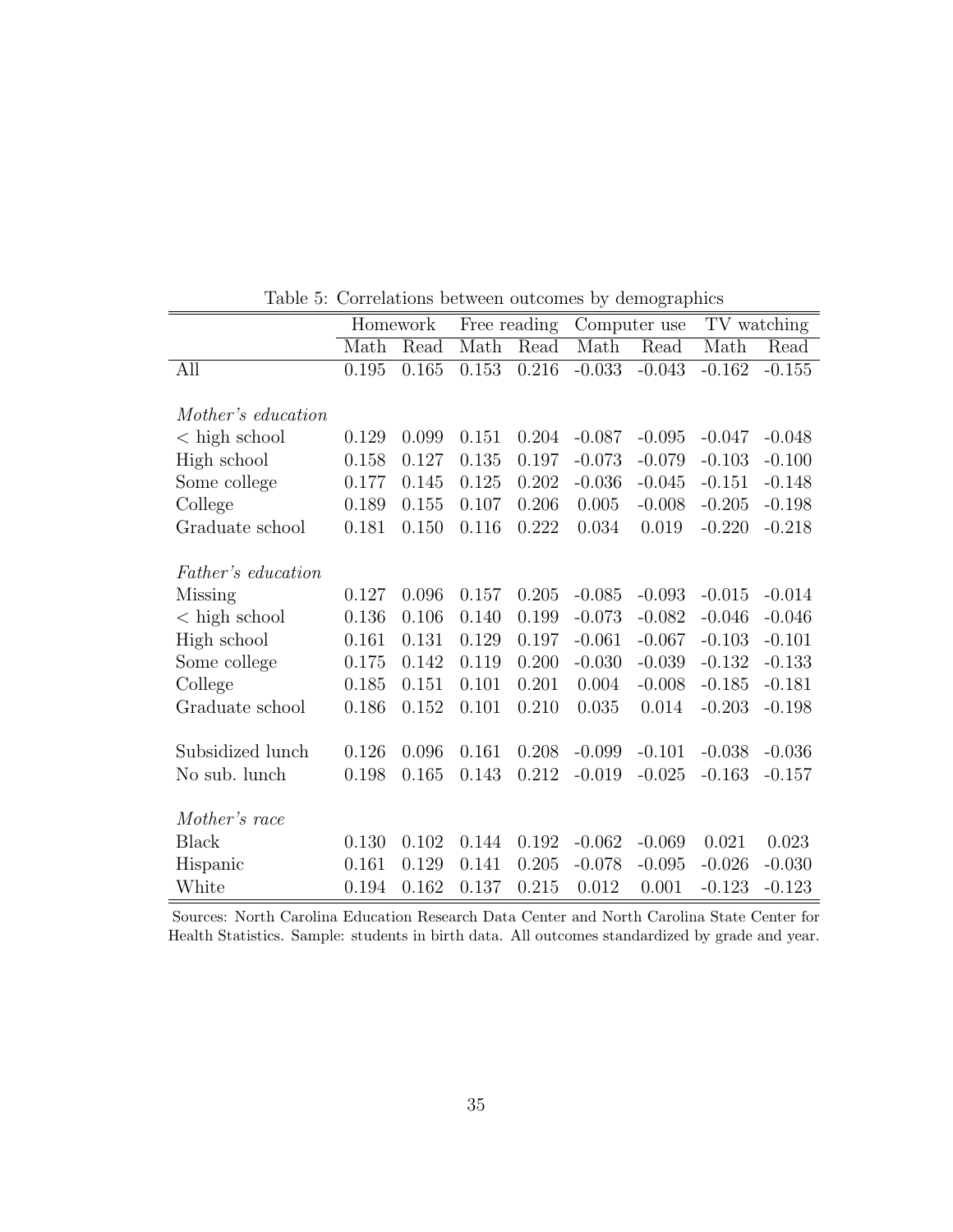<span id="page-37-0"></span>

|                    | Math     | Reading  |          | Free     | Computer | TV       |
|--------------------|----------|----------|----------|----------|----------|----------|
|                    | score    | score    | Homework | reading  | use      | watching |
| Lagged outcome     | 0.788    | 0.756    | 0.195    | 0.397    | 0.178    | 0.418    |
|                    | (0.000)  | (0.000)  | (0.000)  | (0.000)  | (0.000)  | (0.000)  |
| Mother's education |          |          |          |          |          |          |
| High school        | 0.046    | 0.051    | 0.017    | 0.018    | $-0.006$ | 0.006    |
|                    | (0.001)  | (0.001)  | (0.001)  | (0.001)  | (0.002)  | (0.002)  |
| Some college       | 0.080    | 0.089    | 0.046    | 0.042    | $-0.004$ | $-0.011$ |
|                    | (0.001)  | (0.001)  | (0.002)  | (0.002)  | (0.002)  | (0.002)  |
| College            | 0.127    | 0.126    | 0.084    | 0.054    | 0.002    | $-0.067$ |
|                    | (0.001)  | (0.001)  | (0.002)  | (0.002)  | (0.003)  | (0.003)  |
| Graduate school    | 0.145    | 0.144    | 0.100    | 0.092    | 0.006    | $-0.098$ |
|                    | (0.002)  | (0.002)  | (0.003)  | (0.003)  | (0.003)  | (0.004)  |
| Father's education |          |          |          |          |          |          |
| High school        | 0.044    | 0.049    | 0.028    | 0.018    | 0.004    | $-0.028$ |
|                    | (0.001)  | (0.001)  | (0.002)  | (0.002)  | (0.002)  | (0.002)  |
| Some college       | 0.073    | 0.080    | 0.054    | 0.049    | 0.007    | $-0.054$ |
|                    | (0.001)  | (0.001)  | (0.002)  | (0.002)  | (0.002)  | (0.002)  |
| College            | 0.109    | 0.108    | 0.083    | 0.048    | 0.017    | $-0.109$ |
|                    | (0.001)  | (0.001)  | (0.002)  | (0.002)  | (0.003)  | (0.003)  |
| Graduate school    | 0.137    | 0.137    | 0.113    | 0.100    | 0.031    | $-0.145$ |
|                    | (0.002)  | (0.002)  | (0.003)  | (0.003)  | (0.003)  | (0.003)  |
| <b>Black</b>       | $-0.152$ | $-0.184$ | $-0.126$ | $-0.073$ | 0.081    | 0.359    |
|                    | (0.001)  | (0.001)  | (0.001)  | (0.001)  | (0.001)  | (0.001)  |
| Hispanic           | $-0.121$ | $-0.189$ | $-0.093$ | $-0.101$ | 0.066    | 0.078    |
|                    | (0.001)  | (0.001)  | (0.002)  | (0.002)  | (0.002)  | (0.002)  |
| Other race         | 0.047    | $-0.056$ | 0.027    | 0.034    | 0.123    | 0.027    |
|                    | (0.001)  | (0.001)  | (0.002)  | (0.002)  | (0.003)  | (0.003)  |
| Multiracial        | $-0.049$ | $-0.049$ | $-0.043$ | 0.005    | 0.014    | 0.144    |
|                    | (0.001)  | (0.001)  | (0.003)  | (0.002)  | (0.003)  | (0.003)  |
| Female             | 0.023    | 0.052    | 0.063    | 0.188    | 0.069    | $-0.075$ |
|                    | (0.000)  | (0.000)  | (0.001)  | (0.001)  | (0.001)  | (0.001)  |
| Birth data         | $-0.130$ | $-0.097$ | 0.060    | 0.231    | 0.036    | $-0.067$ |
|                    | (0.052)  | (0.057)  | (0.100)  | (0.099)  | (0.116)  | (0.108)  |
| Mother age         | 0.001    | 0.002    | 0.002    | $-0.000$ | 0.002    | 0.001    |
|                    | (0.000)  | (0.000)  | (0.000)  | (0.000)  | (0.000)  | (0.000)  |

Table 6: Outcome regression results

Continued on next page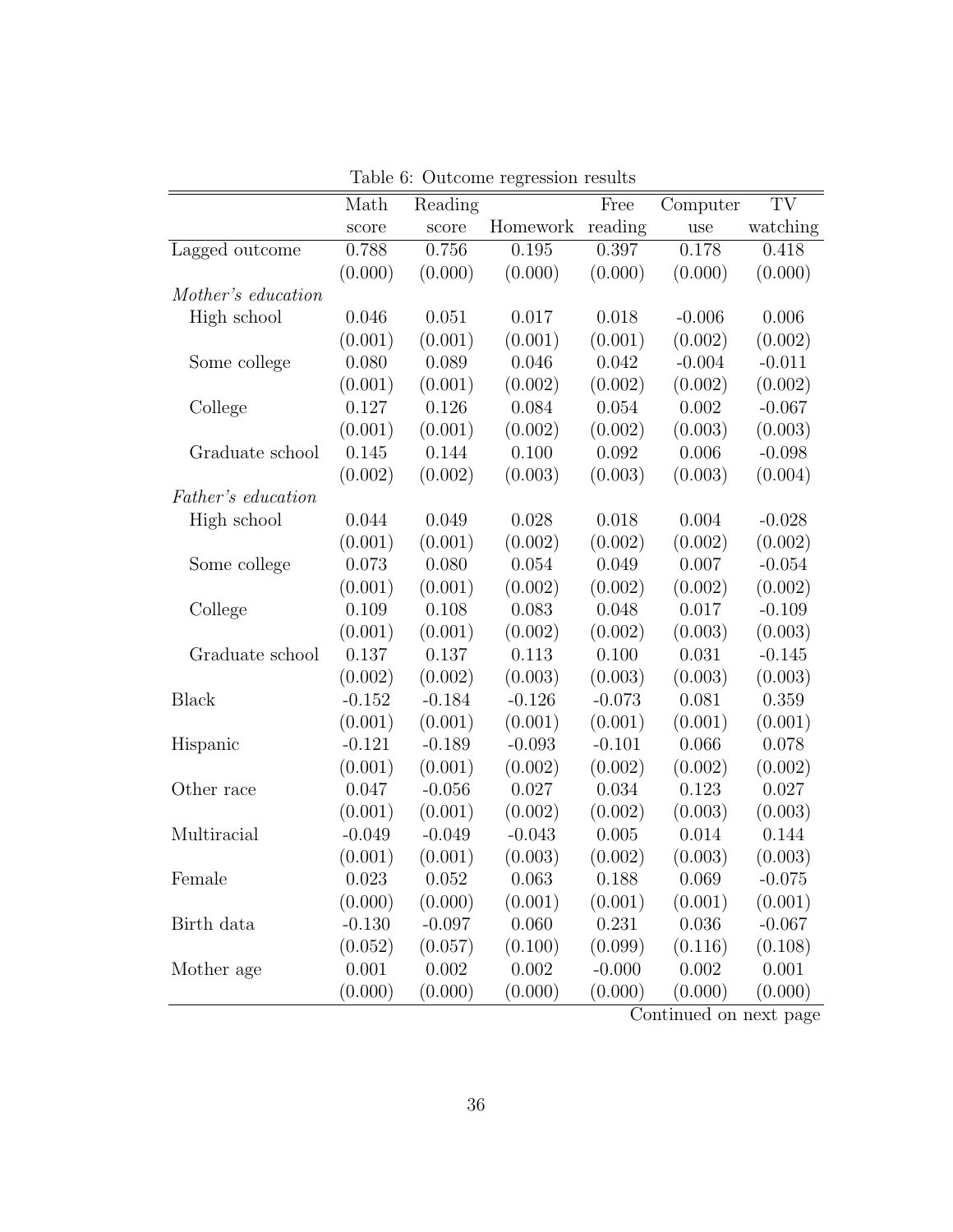|                  | Math     | Reading             |           | Free      | Computer  | TV        |
|------------------|----------|---------------------|-----------|-----------|-----------|-----------|
|                  | score    | score               | Homework  | reading   | use       | watching  |
| Mother married   | $-0.005$ | $-0.003$            | 0.003     | 0.000     | 0.003     | $-0.009$  |
|                  | (0.001)  | (0.001)             | (0.002)   | (0.001)   | (0.002)   | (0.002)   |
| Mother immigrant | 0.060    | 0.057               | 0.014     | 0.054     | 0.015     | $-0.023$  |
|                  | (0.001)  | (0.002)             | (0.003)   | (0.003)   | (0.003)   | (0.004)   |
| No father        | 0.015    | 0.020               | 0.020     | $-0.002$  | 0.017     | $-0.010$  |
| information      | (0.002)  | (0.002)             | (0.004)   | (0.004)   | (0.005)   | (0.004)   |
| Father age       | $-0.000$ | $-0.000$            | 0.000     | 0.000     | 0.001     | 0.001     |
|                  | (0.000)  | (0.000)             | (0.000)   | (0.000)   | (0.000)   | (0.000)   |
| Father immigrant | 0.042    | 0.049               | 0.010     | 0.047     | 0.014     | $-0.006$  |
|                  | (0.001)  | (0.002)             | (0.003)   | (0.003)   | (0.003)   | (0.004)   |
| First born       | 0.021    | 0.042               | 0.034     | 0.043     | 0.023     | $-0.006$  |
|                  | (0.001)  | (0.001)             | (0.001)   | (0.001)   | (0.001)   | (0.001)   |
| Birth weight     | 0.006    | 0.004               | 0.001     | $-0.001$  | 0.001     | 0.005     |
|                  | (0.000)  | (0.000)             | (0.000)   | (0.000)   | (0.000)   | (0.000)   |
| Alcohol when     | 0.008    | 0.003               | $-0.001$  | $-0.008$  | $-0.008$  | $-0.033$  |
| pregnant         | (0.002)  | (0.002)             | (0.004)   | (0.004)   | (0.005)   | (0.004)   |
| Tobacco when     | $-0.033$ | $-0.026$            | $-0.018$  | 0.018     | $-0.001$  | 0.020     |
| pregnant         | (0.001)  | (0.001)             | (0.001)   | (0.001)   | (0.002)   | (0.002)   |
| Observations     |          | 8,287,683 8,247,200 | 6,682,110 | 5,848,259 | 5,127,654 | 4,464,194 |
| $R^2$            | 0.706    | 0.651               | 0.118     | 0.190     | 0.098     | 0.260     |
| $F$ -stat for FE | 11.64    | 4.97                | 7.38      | 2.78      | 6.01      | 2.72      |

Table  $6$  – continued from previous page  $\,$ 

Sources: North Carolina Education Research Data Center and North Carolina State Center for Health Statistics. Standard errors in parentheses.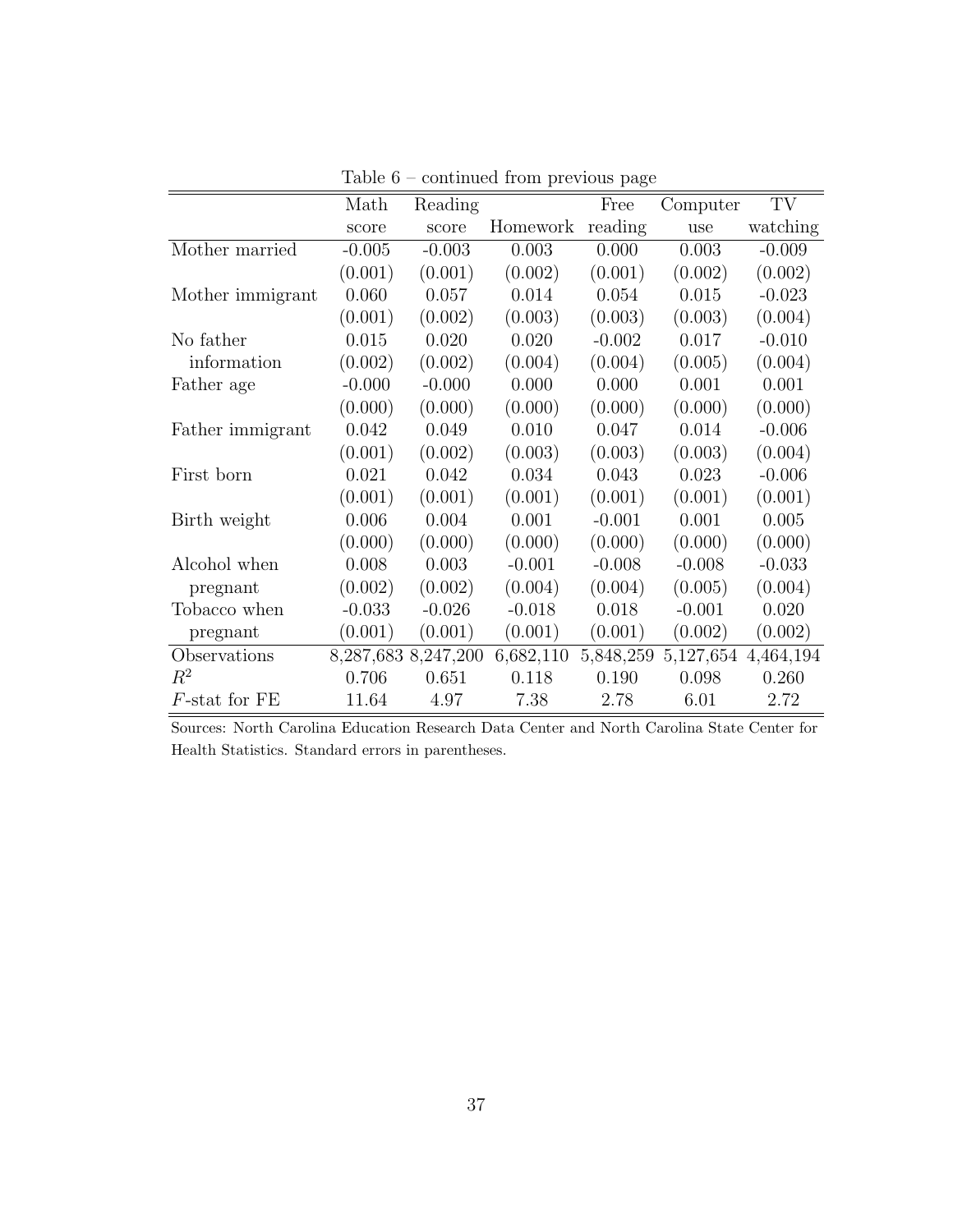<span id="page-39-0"></span>

|                                   |           |         |                  |         | $\circ$  |          |
|-----------------------------------|-----------|---------|------------------|---------|----------|----------|
|                                   | Math      | Reading |                  | Free    | Computer | TV       |
|                                   | score     | score   | Homework reading |         | use      | watching |
| All                               | 0.133     | 0.149   | 0.144            | 0.200   | 0.178    | 0.247    |
|                                   |           |         |                  |         |          |          |
| Mother's education                |           |         |                  |         |          |          |
| Less than high school             | 0.127     | 0.155   | 0.087            | 0.162   | 0.177    | 0.248    |
| High school                       | 0.131     | 0.149   | 0.141            | 0.178   | 0.174    | 0.253    |
| Some college                      | 0.131     | 0.145   | 0.151            | 0.222   | 0.175    | 0.245    |
| College                           | 0.147     | 0.144   | $0.196\,$        | 0.251   | 0.187    | 0.230    |
| Graduate school                   | 0.150     | 0.148   | $0.205\,$        | 0.272   | 0.197    | 0.239    |
|                                   |           |         |                  |         |          |          |
| Father's education <sup>a</sup>   |           |         |                  |         |          |          |
| Less than high school             | 0.132     | 0.159   | 0.129            | 0.177   | 0.177    | 0.245    |
| High school                       | 0.130     | 0.145   | 0.137            | 0.189   | 0.167    | 0.242    |
| Some college                      | 0.137     | 0.150   | 0.161            | 0.229   | 0.157    | 0.244    |
| College                           | 0.152     | 0.149   | 0.185            | 0.250   | 0.188    | 0.240    |
| Graduate school                   | $0.152\,$ | 0.143   | 0.210            | 0.260   | 0.203    | 0.239    |
| Subsidized lunch                  | 0.128     | 0.157   | 0.119            | 0.168   | 0.190    | 0.261    |
| No subsidized lunch               | 0.140     | 0.149   | 0.165            | 0.203   | 0.157    | 0.231    |
| Mother unmarried                  | 0.129     | 0.151   | 0.110            | 0.164   | 0.213    | 0.263    |
| Mother married <sup>b</sup>       | 0.135     | 0.149   | 0.155            | 0.212   | 0.168    | 0.241    |
|                                   |           |         |                  |         |          |          |
| Mother's race/ethnicity           |           |         |                  |         |          |          |
| <b>Black</b>                      | 0.121     | 0.148   | 0.122            | 0.166   | 0.211    | 0.278    |
| Hispanic                          | 0.151     | 0.165   | 0.193            | 0.183   | 0.217    | 0.240    |
| White                             | 0.137     | 0.148   | 0.152            | 0.215   | 0.162    | 0.226    |
|                                   |           |         |                  |         |          |          |
| Immigrant mother                  | 0.155     | 0.165   | 0.200            | 0.241   | 0.208    | 0.275    |
| Native mother                     | 0.132     | 0.148   | 0.142            | 0.198   | 0.177    | 0.247    |
| Sibling-pair observations 825,830 |           | 818,228 | 590,258          | 602,517 | 485,927  | 368,832  |

Table 7: The effect of a family shock by demographics

Sources: North Carolina Education Research Data Center and North Carolina State Center for Health Statistics. All outcomes in standard-deviation units.

<sup>a</sup> For sibling pairs with the same father's education.

<sup>b</sup> For siblings with the same marital status for the mother at the time of birth.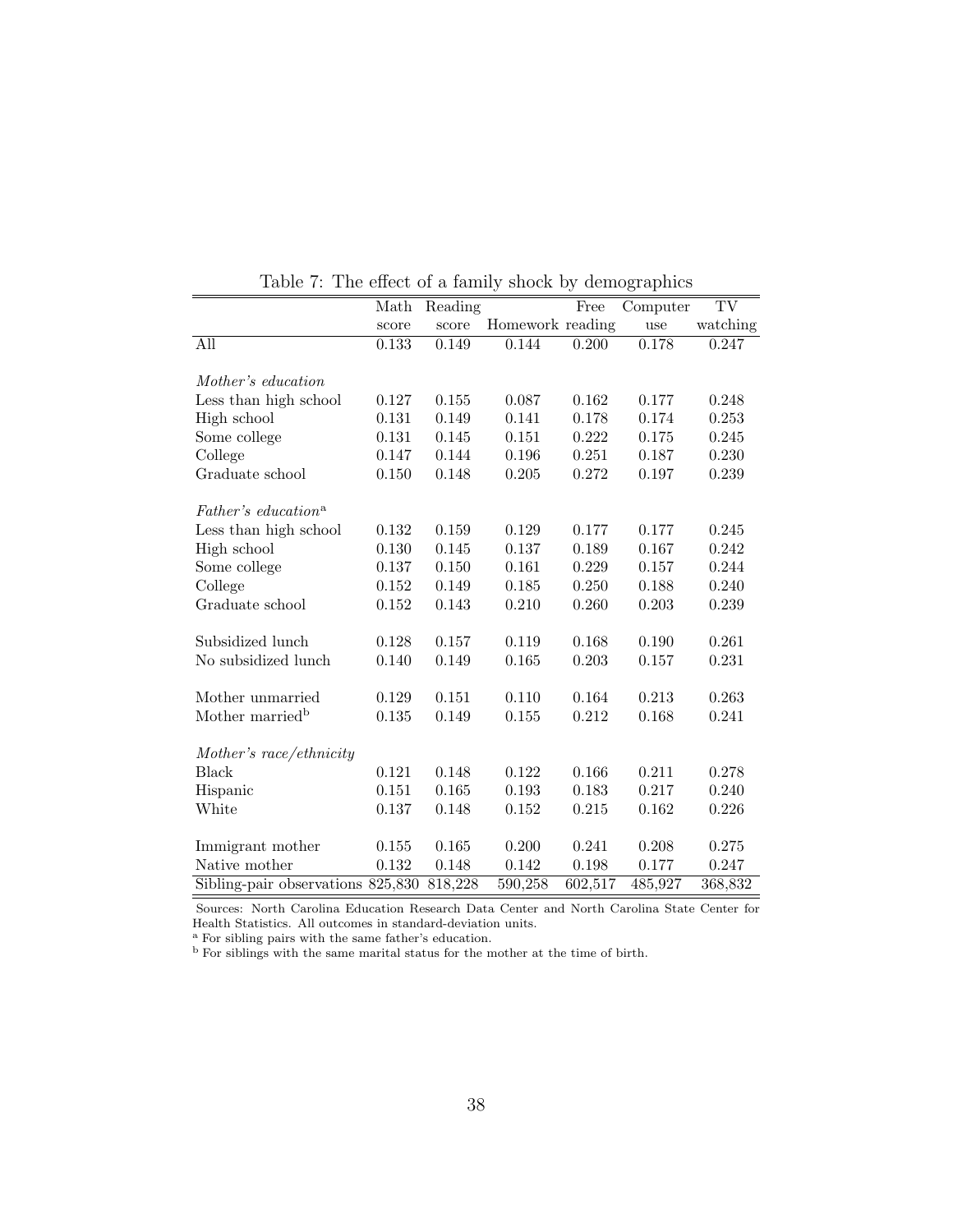<span id="page-40-0"></span>Math Reading Free Computer TV score score Homework reading use watching Math score 1.000 Reading score 0.820 1.000 Homework 0.327 0.279 1.000 Free reading 0.224 0.343 0.276 1.000 Computer use -0.095 -0.100 0.091 0.014 1.000 TV watching -0.118 -0.055 -0.101 -0.024 -0.060 1.000

Table 8: Correlations between family shocks

Sources: North Carolina Education Research Data Center and North Carolina State Center for Health Statistics. Sample: students in birth data.